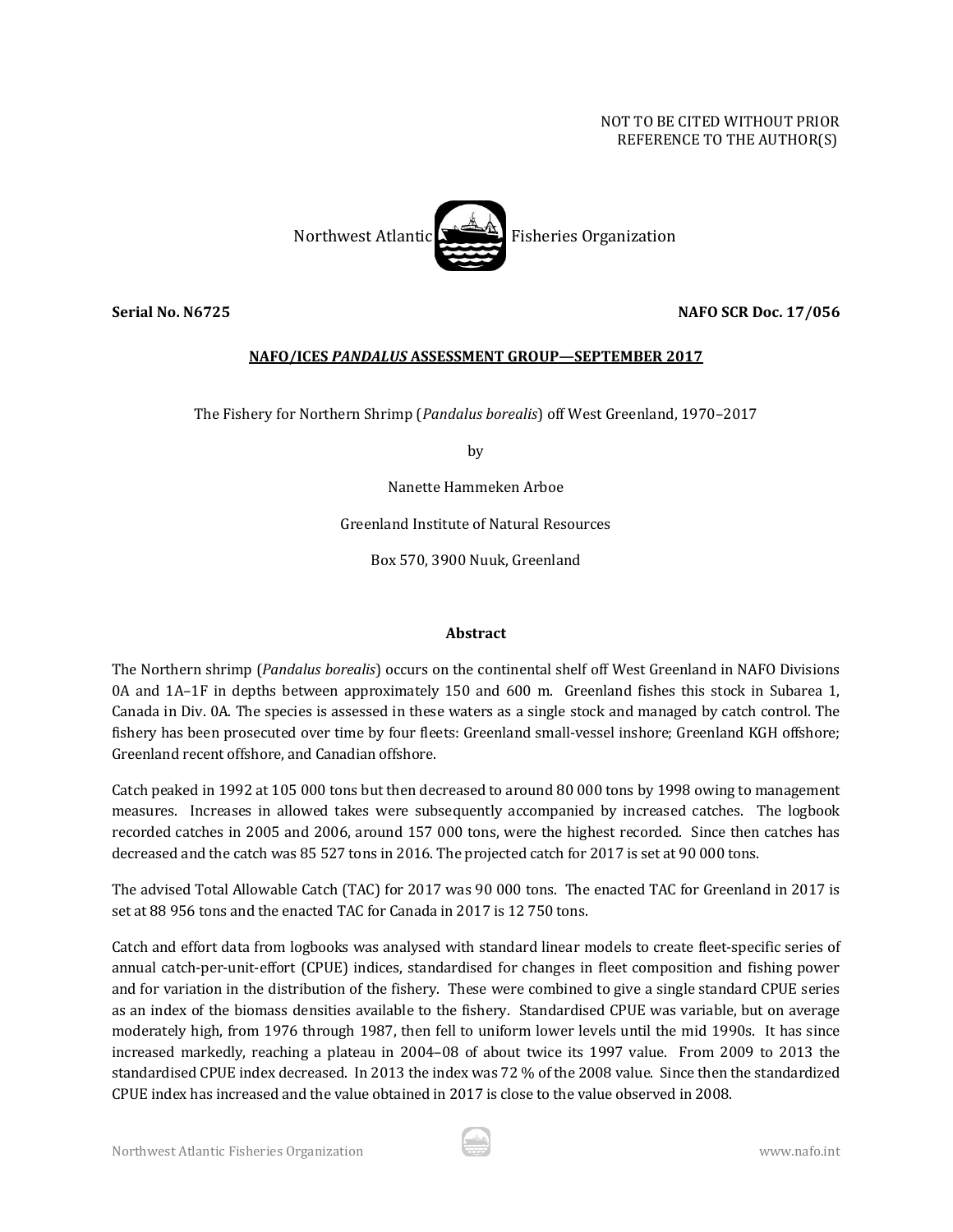According to logbook records, the early fishery was concentrated in NAFO Division 1B, but from the late 1980s the fishery spread southwards, and by 1996–98 Divisions 1C–1F were producing nearly 70% of the catches. However, these southern areas have since become less important and the fishery is now concentrated in Division 1B and 1A. Since 2005 the catches taken in Division 1B has averaged 50% of the total catch. From 1990 to 2005 the proportion of the catch taken in Division 1A was less than 15%. The proportion af the total catch taken in Division 1A has been rising since 2006 constituting between 35% and 43% of total catch in the years 2009-2016.

#### **Introduction—the Fishery**

The West Greenland stock of Northern shrimp (*Pandalus borealis*) is distributed on the continental shelf off West Greenland between about 60°N and about 76°N; densities are highest in water between 150 and 550 m deep (Fig. 4 and Fig. 10). On the West Greenland shelf, the Greenland EEZ comprises NAFO Subarea 1 (Divs 1A–1F), and the Canadian EEZ is a westward bulge of the shelf across the mid-line at the eastern edge of Div. 0A, between about 67°24'N and 68°40'N. 'Shrimp Fishing Area 1' (SFA1), consisting of Div. 0A east of 60°30'W, has been defined by Canada since 1994. Its least depth is 270 m; its greatest E-W extent of waters shallower than 600 m is about 24 n.mi.

A bottom-trawl fishery began in Greenland inshore areas in 1935. In 1970 a multinational offshore fishery started to develop and landings increased, to approximately 153 000 tons in 2006 (Table 1, Fig. 2). Catches were first restricted in 1977 and the fishery has since been managed by Total Allowable Catch (TAC). TACs have at some times been allocated to subdivisions of the stock area in Greenland waters, especially with a view to limiting catches in northern areas (north variously of 72°52'N, 71°00'N, or 68°00'N) but since 1993 the species has been assessed as a single stock, and since 2002 a single TAC has been enacted for NAFO Subarea 1. In NAFO Subarea 1 the fishery was limited to Greenlandic vessels from 1981 through 2002, but quotas have since been allocated to EU vessels under fisheries agreements with Greenland.

Three types of licence are issued to Greenland vessels in Subarea 1 (Fig. 1). A fleet of about 10 deep-sea trawlers with on-board production licences must stay 3 n.mi. outside the baseline (but can fish to the baseline between 61°N and 65°N from 1 Nov. to 31 March) and are further excluded from 5 'shrimp boxes' extending up to 47 n.mi. west from the baseline; they fish from an offshore quota. (The EU quota is also fished offshore and for the assessment is treated as part of the Greenland offshore fishery.) A few smaller sea-going trawlers also holding on-board production licenses but fishing from a coastal quota may fish to the baseline (but must stay 3 n.mi. offshore of it between 61°N and 65°N in summer) and are excluded from 3 of the boxes (G.H. 2002). Also fishing from the coastal quota are vessels without production licences, which may fish anywhere, thus having privileged access to the 'shrimp boxes' and to good grounds inside the baseline in Julianehåb Bay, Disko Bay, Vaigat, and fjords. Coastal quotas are mostly restricted to vessels under 75 GRT/120 GT, but there are trawlers of several hundred tons that fish on coastal quotas. The coastal fleet generally ices its catch and lands it at shore stations for processing, and Greenland vessels with on-board production licences are also required to land 25% of their catches. The total coastal quota is fixed by law at 43% of the Greenland TAC. Individual Transferable Quotas (ITQs) were introduced in the Greenlandic fishery in 1991. Transfer of quotas between the coastal and the offshore fleet has been allowed since 2009. Vessels above 50 GRT have been required to keep fishery logbooks since 1986, and all vessels since 1997.

In earlier years, the true weight of packages produced on board was often greater than the nominal weight, which was the weight both invoiced and recorded in the logbook. This practice of 'overpacking' led to systematic underreporting. Since 2004 logbook entries have been required to correspond to live catch weight (G.H. 2003), and earlier catch data was corrected (Hvingel 2004) by 21–25%. TAC advice is based on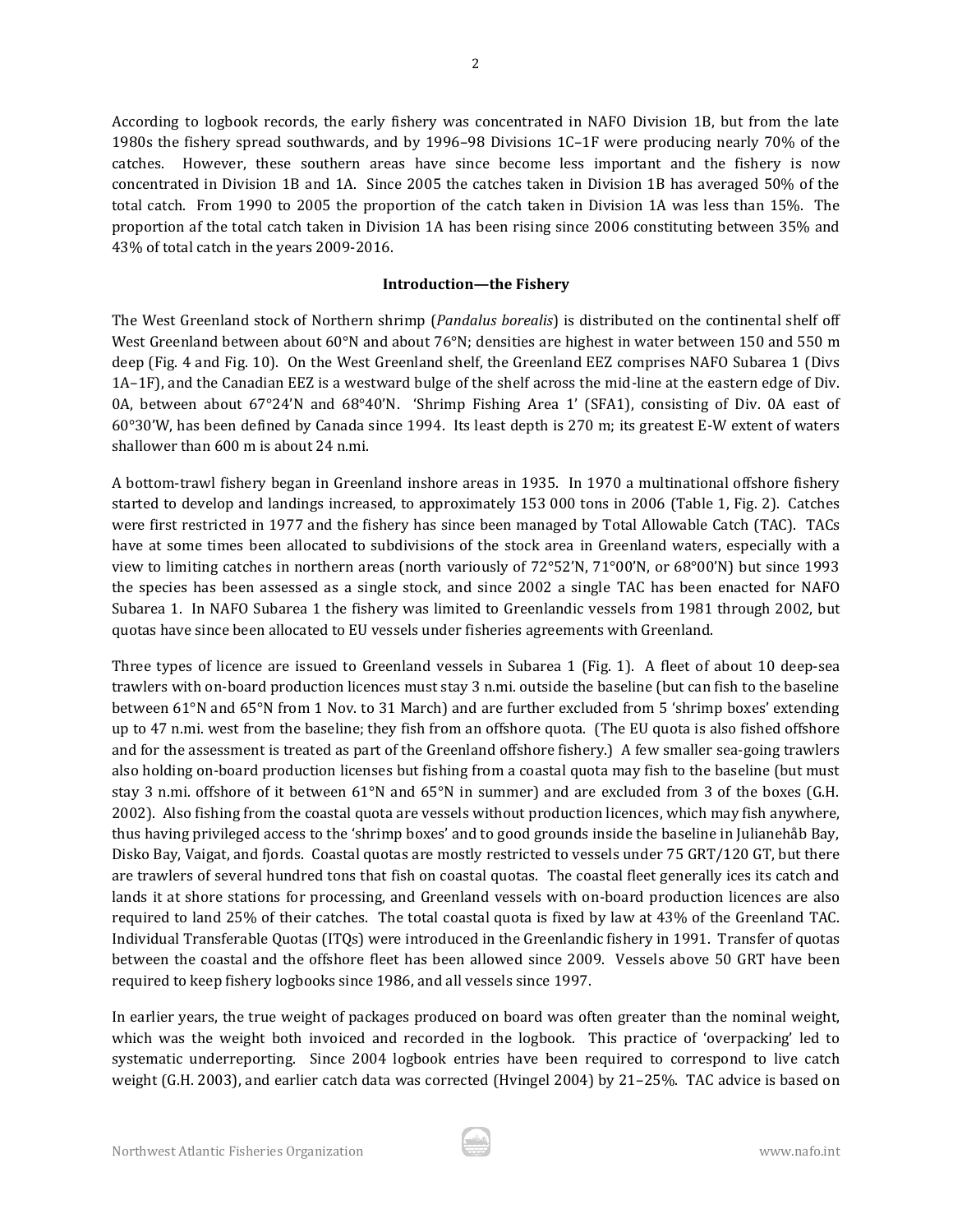the perceived ability of the stock to withstand reported catches, so upward adjustment of historical catch reports has led to an increase in advised TACs.

3

The tactical management of the Greenland fishery has been partly based on weights caught, and partly on weights traded. Even after elimination of overpacking the quota drawdown for shrimps sold to shore stations in Greenland by any fleet component remained less than the live weight by an allowance for crushed or broken shrimps, included in the landing but not in the sale (G.H. 1996). The stock assessment, the advice, and the enacted TACs and quotas were based on analysis of live-caught weights, but quota drawdowns and tactical fishery management were partly based on such, smaller, traded weights, so annual catches, recorded in log-books as live-caught weight, were apt to exceed TACs. From 1 January 2011 quotas are required to be drawn down by the amount caught, without allowances for shrimps landed in poor condition (G.H. 2010). However, many catches, especially those taken in shallower waters, contain some admixture of *Pandalus montagui*. Hitherto, catches of *P. montagui* have often not been distinguished in logbooks from *borealis*, especially by vessels fishing bulk shrimps for landing in Greenland, the proportion of *montagui* being estimated by sampling the catch at the point of sale. Quota drawdowns were then restricted to the estimated weight of *borealis* and logbook records could in this way still come to exceed quotas. However, *P. montagui* is now among the species protected by by-catch regulations (G.H. 2011) and logbooks should record at least estimated catches of this species (G.H. 2010).

A licence holder who fishes out his quota may apply to start fishing the following year's quota from 15 November, and licence holders with quotas unfished at the end of the year may apply to fish them until 30 April in the following year. These concessions can lead to accumulation of unfished quotas (G.H. 2012).

Gear restrictions in Greenland include a cod-end mesh size of at least 40 mm stretched and sorting grids with 22-mm bar spacing to reduce fin-fish bycatch (G.H. 2011). Owing to improvements in sorting grids it is no longer necessary to exempt small vessels, for safety reasons, from being required to use them. Other measures to limit bycatch include a requirement to move at least 5 n.mi. if bycatch exceeds 5% of the catch (G.H. 2011).

Regulations now in force in Greenland to protect bottom habitats (G.H. 2011) include the use of rolling rockhopper ground gear, and toggle chains of 72 mm or longer to keep trawl netting off the bottom. Waters between 64°10'N and 65°15'N from the shore to 3 n.mi. outside the baseline (comprising about 650 n.mi.2), an area in which there are thought to be high concentrations of sponge and coral beds, have been closed to shrimp trawling. Vessels are required to report live coral catches of 60 kg or more and live sponge catches of 800 kg or more to the Licensing Authority and to move a minimum of 2 n.mi. from any place at which such catches are taken before continuing to fish. In addition the authorities have powers to close areas which can be considered 'vulnerable marine areas'. 'New fishing areas' in West Greenland have been defined as lying North of 74°N and special regulations are in force for protecting vulnerable habitats there.

The fishery in SFA 1 is restricted to Canadian vessels. From 1996 to 2007 on average about 8 vessels (range 5–12) participated. Since then, the number of ships has varied, with 0 to 2 ships fishing in 2008-2009 and 2012-2013, 7 ships fishing in 2010 and 10 ships fishing in 2011. From 2012 to 2015 virtually no fishing in SFA1 has been conducted. In 2016 and 2017 there has been some fishery conducted. Catches are nominally subject to individual quotas; a quota can be retroactively adjusted to cover an overrun, with a corresponding correction in a later year. Logbooks have been available since 1979.

For the Canadian fishery in SFA 1 observer log-books record all catches, including non-target species, in detail, as well as technical details of each set. Minimum mesh sizes ranging from 24 to 52 mm have been used, but 89% of catches have been taken with 40–46 mm mesh; 63% with 42, 43 or 45 mm. Since 1993,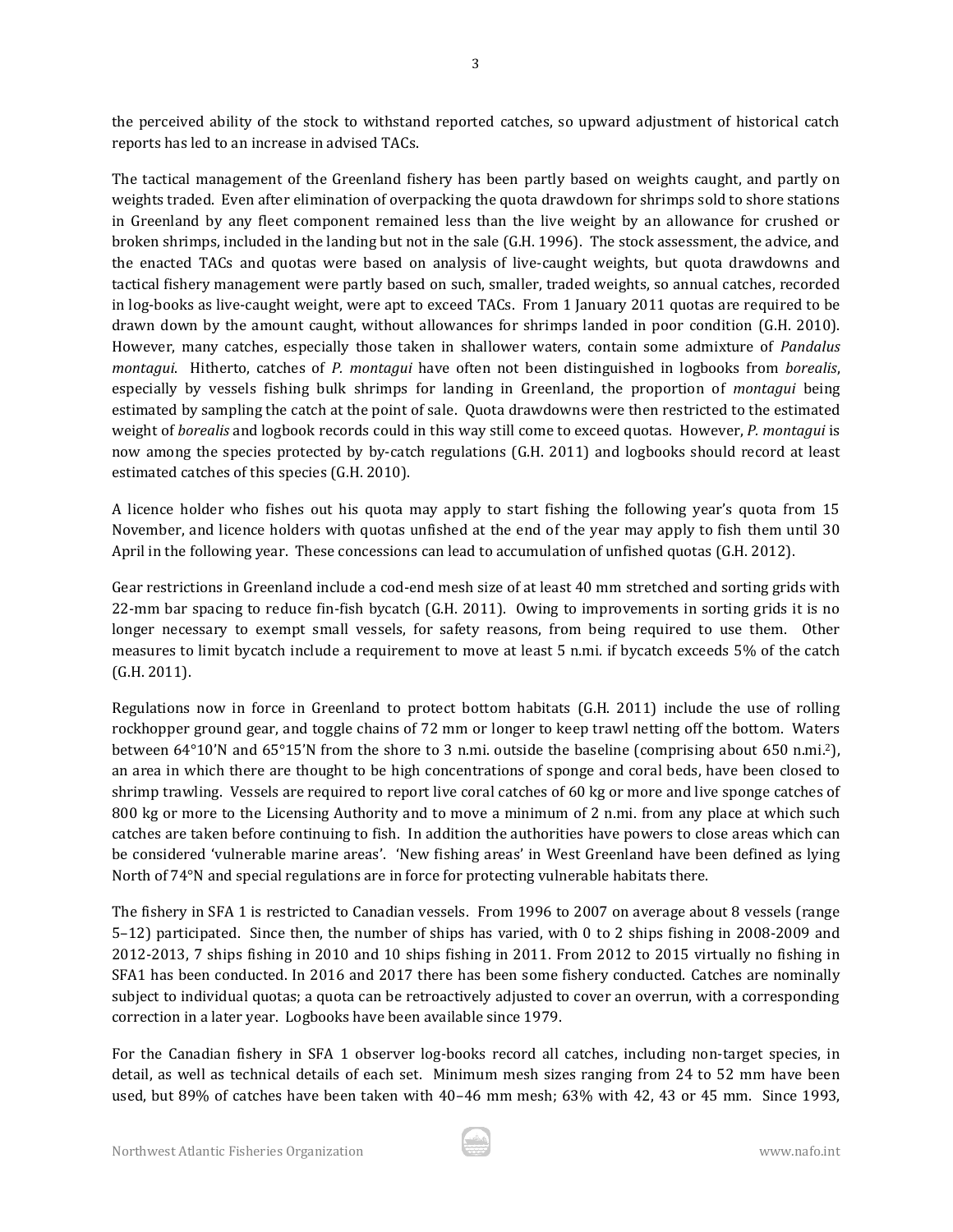grates with bar spacing from 19 to 55 mm have been used, but 83% of catches (with bar spacing recorded) have been taken with bar spacings of 22 or 28 mm, and 93% with spacings in that range.

There is no procedure or formula agreed between the two range states, Greenland and Canada, for setting or sharing a TAC on the stock. Instead they set TACs independently. The Greenland Government has instituted a practice of deciding on a TAC for the entire stock and setting aside a part of that TAC (about 3.1%) to allow for the Canadian interest, the proportion being reckoned on the basis of habitat area, recent catches, and recent survey estimates of stock biomass in the respective EEZs. The EU quota is also deducted from the Greenland TAC before dividing the remainder between the coastal fleet (43%) and the offshore fleet (57%) quotas (Hammeken Arboe 2017).

# **Material and Methods**

# Fleet Data

Logbook records were analysed to follow the recent development of the fleet and the fishery. Two Greenland fleets were defined. Vessels were classified as 'offshore' or 'coastal' from information including licence type and tonnage, but mostly relying on the mapping of fishing positions. Coastal vessels fish mostly in statistical Areas 1 (Disko Bay), 2 (Vaigat), 3 (Disko Bay mouth) and 13 (Julianehåb Bay), and in statistical Area 7 (the Holsteinsborg Deep), they fish east of about 54°W in to the coast and fjords (Fig. 4). Offshore vessels do not have permission to fish in statistical Areas 1, 2 and part of statistical Area 13, but fish in statistical Areas 4 and 6 north and west of Store Hellefiske Banke. In statistical Area 7 they fish west of about 54°W. Only the offshore fleet fishes in statistical Area 0 and (Fig. 4) and in statistical area -1. Both fleets fish in statistical Areas 8–12, but the offshore fleet more than the coastal fleet.

The number of vessels providing logbook data for the West Greenland fishery was used to track fleet size, and the distribution of catches between vessels was assessed by an 'effective' fleet size calculated using Simpson's

(1949) diversity index  $\mathit{D} = 1/\sum p_i^2$ *i*  $D = 1 / \sum p_i^2$  where  $p_i$  is the proportion of the total catch taken by the *i*<sup>th</sup> vessel. If

this index is much lower than the nominal fleet size, it indicates large differences in annual catch between different vessels, while if it is close to the nominal fleet size, all ships are catching about the same amount. Nominal and effective fleet sizes were calculated for the offshore and coastal fleets separately and for the total fleet (Fig. 1).

# Catch Data

Sources for catch data comprised: STATLANT 21A (sum of 'N Prawn' and 'Shrimps (NS)'); weekly and annual summaries of quota drawdowns ('kvotetræk') from the Greenlandic Fishery and Licence Control (GFLK); logbooks from vessels fishing in Greenlandic waters; and the Canadian Atlantic 'Quota Reports' from the website of the Canadian Department of Fisheries and Oceans (DFO) (Kingsley 2007, Hammeken Arboe 2017). These sources are all (on-line) electronic databases, not printed documents, and are therefore labile; audit trails, if they exist, are not easily accessible. For years up to 1998, the catch series for the Greenland fishery was taken from existing SCR Documents, incorporating a correction for earlier overpacking (Kingsley 2007). For 1999 to 2001, STATLANT 21A data fetched in July 2007 was corrected for overpacking using the correction factors of SCR 03/74 (Hvingel 2003). For 2002 and 2003, Greenland logbooks were used as the source of catch data, again using correction factors for overpacking. This catch series for 1999 to 2003 was close to the values used in SCR 04/75 (Hvingel 2004). For years from 2004 on, Greenland logbooks were used without correction.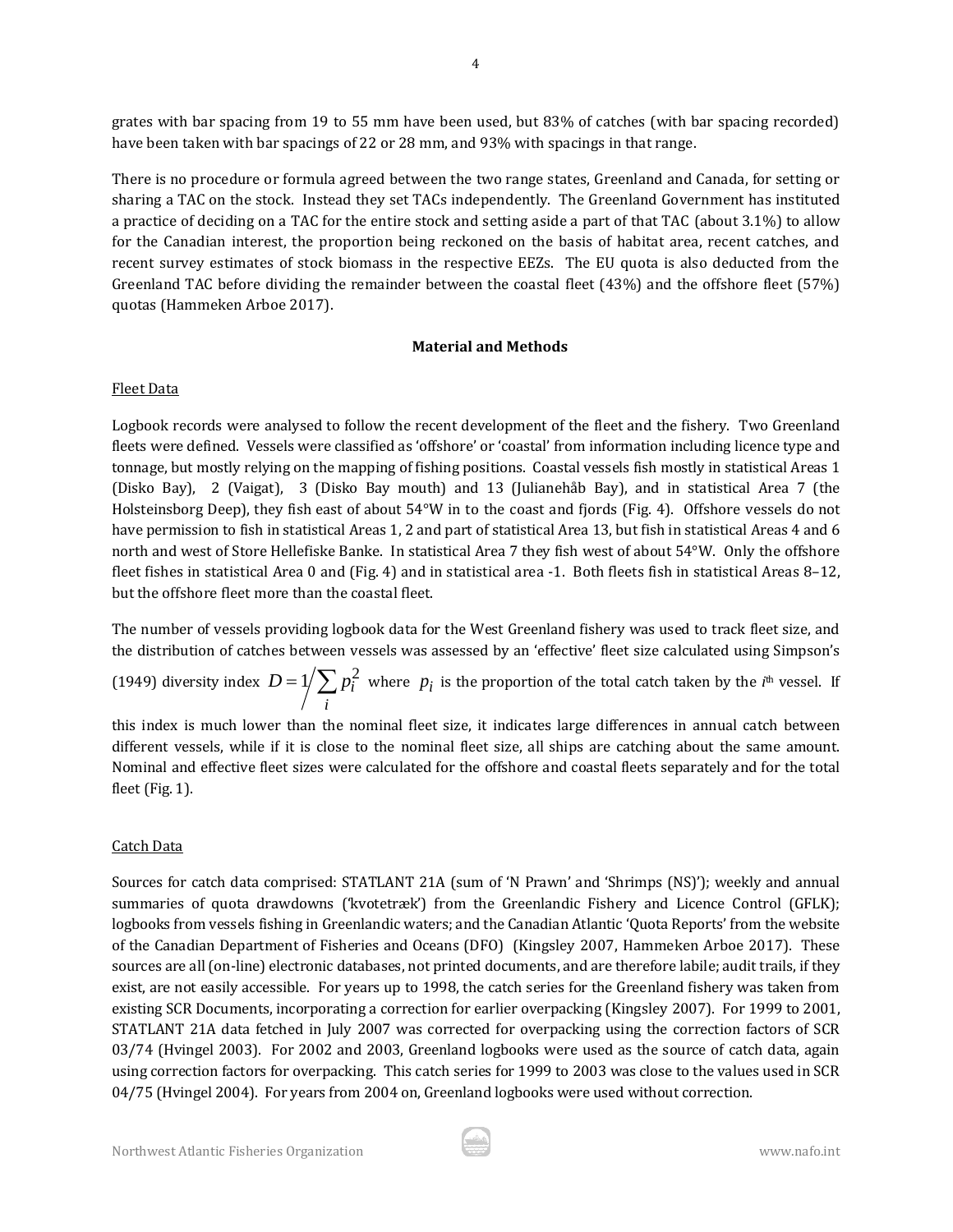For analysing CPUE data and standardising CPUE series, the following catch correction measures were used:

- the coastal fleet of small vessels, which land iced raw shrimps for processing by shore stations, was assumed not to have changed its practices as a result of the 2004 change in the laws, and no correction was applied;
- for the sea-going fleet, for which summary statistics were available as 'large' 'small' and 'unsorted', a correction of 15% was applied to reported catches of 'large' shrimp before 2004 and of 42% to catches of 'small' and 'unsorted'.

Up to 2006, no catch corrections had been used in standardising CPUE series, and in 2007 an overall average catch correction had been applied to all catches from both fleets.

The Canadian fishery in SFA1 has 100% observer coverage, and a comprehensive data record based on observer logbooks was last provided in August 2013 by T. Siferd (DFO).

# CPUE Analyses

CPU was analysed separately for four different fleets (Hvingel *et al*., 2000). The 'KGH index' was derived from catches in the early offshore fishery, executed by 7 sister trawlers (722 GRT) operated by Den Kongelige Grønlandske Handel (KGH—the Royal Greenland Trading Company). This fishery only covered Div 1A and part of Div. 1B and data from statistical Areas 3, 4, 6 and 7 (Fig. 4) for the years 1976–1990 was incorporated in the index. During this period this small fleet had a near monopoly of the fishery and enjoyed fishing conditions somewhat different from those in subsequent years when the fishery became more populous. 6 of the 7 vessels were grouped;. months were reduced to 10 levels and statistical Areas 4, 6 and 7 were combined. This analysis was not repeated and results from Hvingel (2004) were incorporated into the present analysis.

Catch and effort data from Greenlandic vessels above 50 GRT fishing in Subarea 1 was used in calculating CPUE indices for the more recent fishery. Corrected unstandardised effort was calculated by adding 60% to trawl times with twin trawls and a series of unstandardised CPUE was obtained by dividing corrected logbook catch by total corrected unstandardised effort. Standardised series of annual CPUE indices were obtained by analysing catch and effort data with multiplicative models that included the following effects: (1) a vessel effect (its fishing power, and the skill of its men), (2) a month effect (seasonal fishability of the shrimp and the fishing grounds) , (3) an area effect and (4) a year effect (overall year-to-year changes in CPUE). The main criterion for including a vessel was three years of participation in the fishery. Statistical Areas were defined *ad hoc* based on distinct fishing grounds (Fig. 4). The multiplicative model was linearised as as:

$$
\ln(CPUE_{mjki}) = \ln(u) + \ln(A_m) + \ln(S_j) + \ln(V_k) + \ln(Y_i) + \varepsilon_{mjki}
$$

where *CPUEmjki* is the observed (logbook) mean CPUE for vessel (or vessel class) *k*, fishing in area *m* in month *j* in year *i*;  $\ln(u)$  is overall mean  $\ln(\text{CPUE})$ ;  $A_m$  is the area effect;  $S_i$  is the month effect;  $V_k$  is the vessel effect;  $Y_i$  is the year effect; the residuals  $\varepsilon_{mjki}$  are assumed to be distributed  $N(0,\sigma^2/n)$  where *n* is the number of observations in the cell and *σ*<sup>2</sup> is the residual variance. The model was fitted with SAS Proc GLM (SAS Institute 1988). Vessel effects were sorted by value, month and area effects were kept in their natural order, and then to reduce the number of empty cells in the model neighbouring classes of effect variables were combined if a pairwise contrast of their effects had an *F* statistic less than one; however, we note that such posterior grouping of class variables on the basis of similar effect values causes uncertainty to be underestimated. The year effects were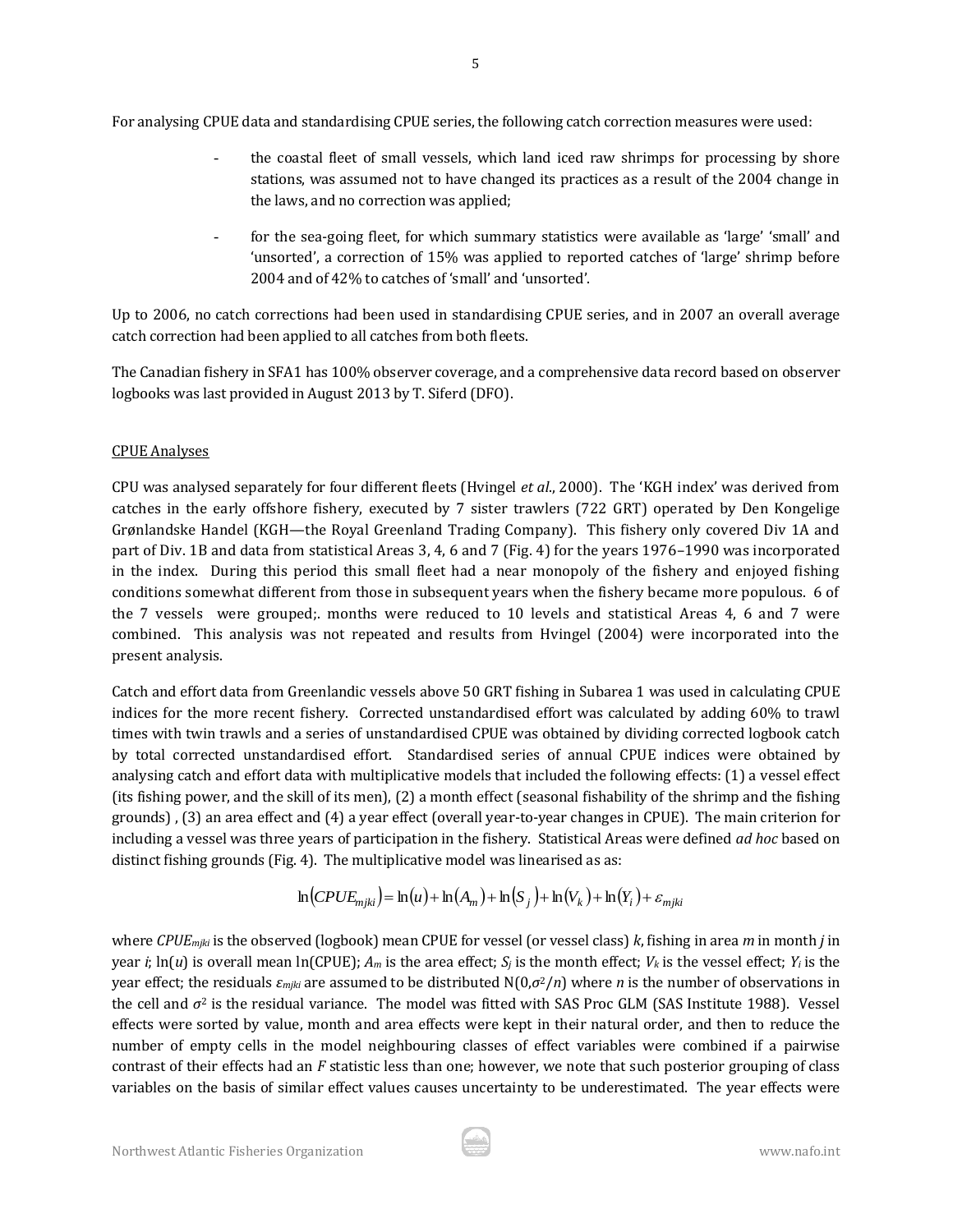then used as standardised annual CPUE indices in assessment models. They are assumed (on the basis of the central limit theorem) to be (approximately) normally distributed.

The offshore fleet has recently been active north of  $69^{\circ}12'5$  to 73°30 N and beyond, so an statistical Area 0 has been defined (Fig. 4) and in 2013 was for the first time included in the GLM calculation of year effect on CPUE (for all years).

From 2014 to 2016 an exploratory fishery for northern shrimp has been conducted in Melville Bay north of 73°30N (to 76°N) has been conducted. This area (Statistical Area -1) is now included in the GLM calculation of year effect on CPUE (for all years) (Hammeken Arboe 2017; Burmeister and Christensen 2017).

The 'Offshore' index covers the most recent 31 years of the offshore production fishery in NAFO Div. 1A to 1F. 50 vessels were included providing data since 1987, grouped into 19 groups of 1–4 vessels with similar estimated effects. Statistical Areas -1, 0 and 3–12 were included in the analysis; statistical Areas 7 and 9 were grouped. The month effect was reduced to 9 levels by grouping adjacent months with similar indices (App. I).

Checks of keyed data files against logbooks for 2007–08 showed that double-trawl hauls were often keyed as single trawl, but the reverse error was less frequent. Double-trawling vessels in the present offshore fleet use double trawls in over 80% of hauls. Therefore, for ships with much double-trawling activity, only double-trawl data was used. This reverses earlier practice up to 2009, according to which only single-trawl data was used. Since 2007 double- and single-trawl data has been completely checked and corrected. There is no information on double trawling before 1995, so if a ship was using double trawls in 1995 and after, its data for 1994 and before, if any, was not used in the CPUE analyses.

A 'Coastal' index was based on vessels below 80 GRT or 210 GT, which have privileged access to the inshore grounds. Some larger vessels holding coastal quotas and, according to their logbook records, fishing only in coastal areas were included in this analysis. This part of the fishery is prosecuted largely in areas around Disko Island in Div. 1A and 1B shown as statistical Areas 1, 2 and 3 in Fig. 4, but is also active in some inshore areas further south, especially in statistical Area 7 and in previous years in statistical Areas 11–13. Statistical Areas 1– 3, 7 and 13 were included in the anlaysis. Comprehensive data were available since 1988; 35 vessels were included, in 17 groups of 1-4 vessels. The month effect was reduced to 11 levels by grouping adjacent months with similar indices (App.II).

A consolidated file of data on 61 624 hauls from the Canadian fishery in SFA 1 was available for 1979 through 2012. No data were available since 2013. It included data from 79 vessels, using 56 types of gear with 189 combinations of mesh sizes. Data was selected to include hauls between half an hour and six hours long, using gear types 17 or 66 (standard single or double shrimp trawls), and with no or insignificant gear damage. Ships were deleted that had less than two effective years in the fishery, and years were deleted with less than two effective ships. The resulting data file comprised 34 124 hauls by 27 vessels in years 1980–82, 89–96, 1998– 2007 and 2010–11. Years before 1987 and months before May were then also removed. Catch and trawl-time were summed over year, month, vessel and gear characteristics. Vessels were grouped by combining pairs with contrast F-statistics less than one; the same was done for pairs of consecutive months (Appendix III). Grate bar spacing and mesh sizes were omitted from the final GLM model, which included year, month, tonnage class, vessel group within tonnage class, and gear (Appendix III). The GLM model fitted was:

$$
\ln\left(C_{\text{ymtvg}}\right) = \ln\left(E_{\text{ymtvg}}\right) + A_{\text{yC}} + B_m + C_t + D_{\text{vt}} + G_{\text{g}} + \varepsilon_{\text{ymtvg}}
$$

where *Cymtvg* was tons caught in year *y* and month *m* by vessel group *v* in tonnage class *t* using gear *g* trawling for a total of *Eymtvg* hours. Year effects *AyC* were then considered annual indices provided by the Canadian fleet of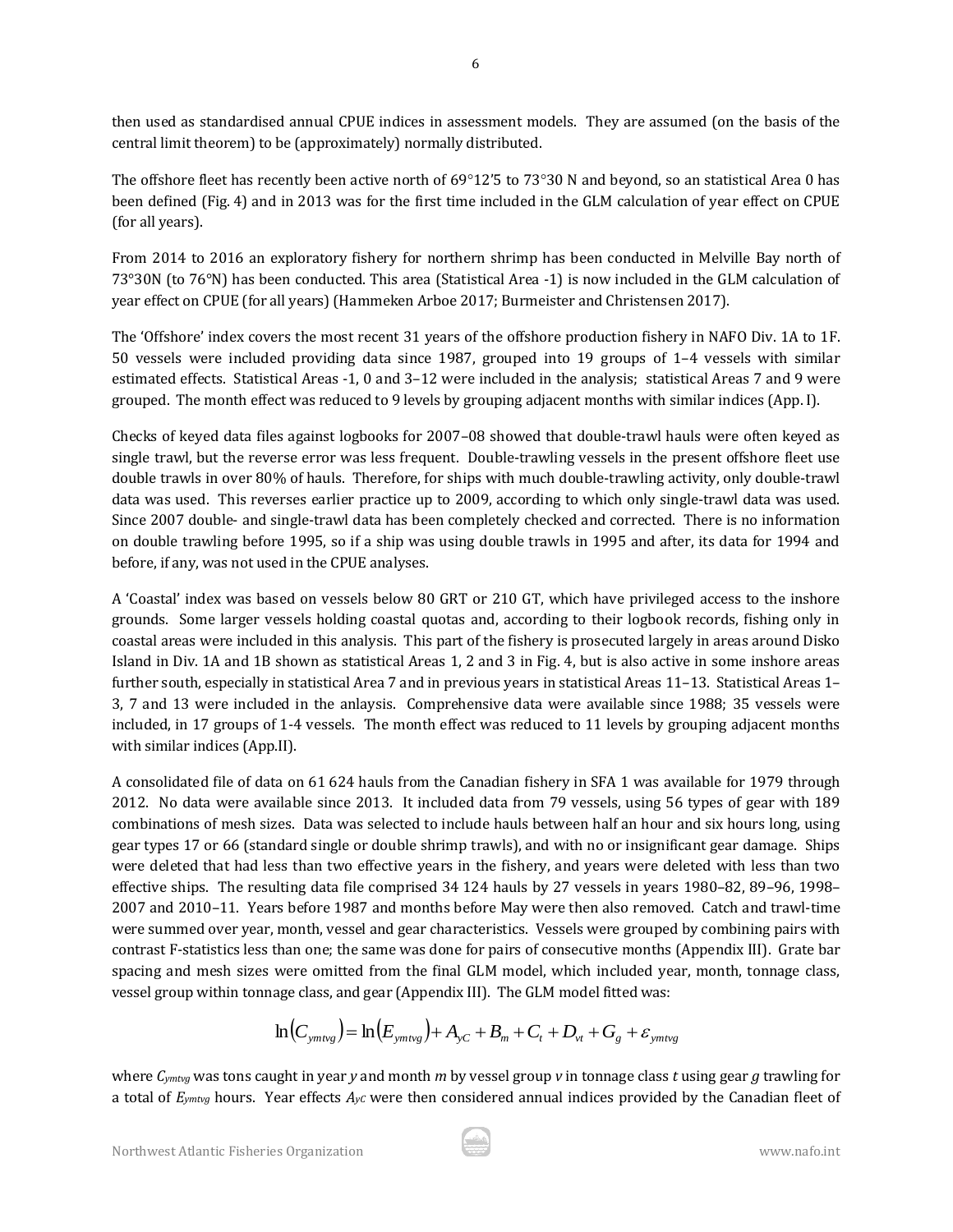stock size difference from the reference year 1990 in log. space; the  $B_m$ ,  $C_t$ ,  $D_{vt}$  and  $G_g$  were assumed to be nuisance variables by which year-to-year variation in the composition and behaviour of the fishing fleet alter the relationship between effort and catch. The residuals  $\varepsilon_{\rm ym{\mu}g}$  were assumed independently distributed with equal variances.

One unified series of standardised CPUE, covering 1976–2017, was derived by combining these four index series, considered for each year to be a set of independent estimates of how much the biomass differed from its size in the reference year, set to be 1990. For each year, the values from the several series were combined with weighting. Their reported uncertainties could be considered to comprise three factors: for each series, the overall size of the uncertainties reflects how much data there was, how well the model fitted, and generally how well the data was arranged to estimate differences from the reference year, while within the series, each several value reflected how suitably the data was arranged to estimate it, in particular, relative to the values for the other years. However, neither severally nor collectively did they betoken the importance of the fleet in the fishery nor how well, relative to other fleets, its catch rates should consequently be supposed to follow changes in *total* stock size. An additional weighting was therefore applied in combining the year-effects series, so

$$
A_{\rm yf} \sim N(\overline{A}_{\rm y}, \sigma_{\rm yf}^2)
$$
 where  $\sigma_{\rm yf}^2 = \hat{\sigma}_{\rm yf}^2/w_f$ 

the *Ayf*—GLM-estimated year effects for fleet *f*—being considered to be Normally distributed about a series of overall year effects  $\overline{A}_y$  with individual error variances  $\sigma_{\rm rf}^2$  whose relative sizes were calculated from the individual error variances estimated by the GLM—  $\hat{\sigma}_{\it{vf}}^{\it{2}}$  —and weights  $w_{\it{f}}$  assigned on the basis of the area fished by fleet *f*. The weights *w<sup>f</sup>* for the KGH, Greenland offshore, Greenland coastal and Canadian fleets were assigned as 0.355, 0.410, 0.180 and 0.055. The year effects *Ay* were fitted using Bayesian methods on the OpenBUGS platform and were given uninformative uniform prior distributions.

#### Distribution of the Fishery

To aid in interpreting the time trajectory of CPUE estimates, the distribution of the fishery and its change with time were also examined. Catch and effort were allocated to the same statistical Areas as those used for the GLM standardisation of CPUE and summed up by year and statistical Area, and also by year and NAFO Division. The distribution of catch and effort between areas or Divisions was plotted, and was also summarised by Simpson's diversity index to calculate an 'effective' number of statistical Areas or Divisions being fished.

#### Distribution by depth

The distribution by depth of catches of *P. borealis* recorded in Greenland logbooks was analysed in 2016 for the period 1991–2014, in 6 4-year periods, both overall and separately for the offshore and coastal fleets (Hammeken Arboe 2016).

#### Biological Sampling

There is at the moment no programme for sampling from the fishery for obtaining data on length, sex or weight of individual shrimps.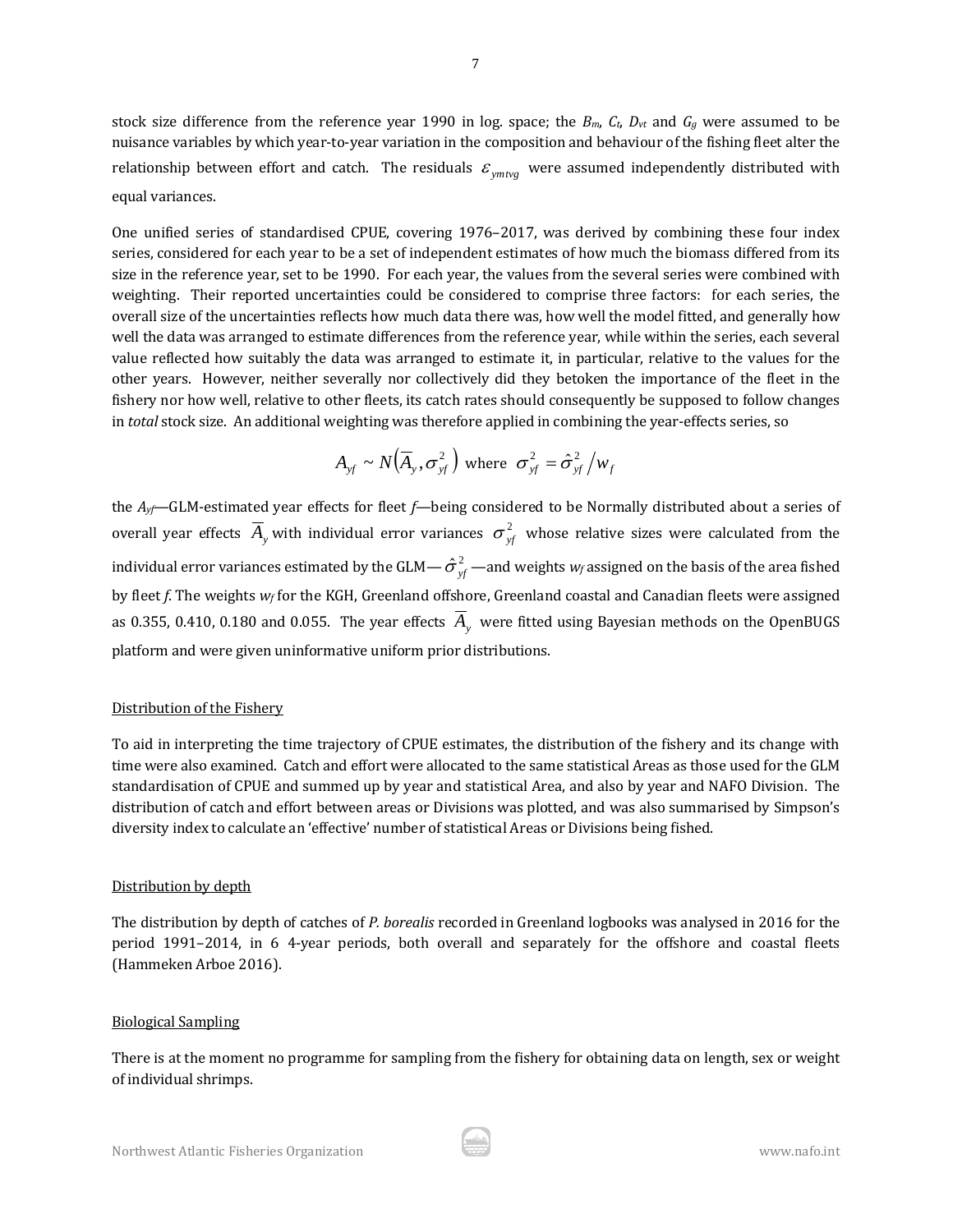#### *Pandalus montagui* in the West Greenland fishery

Aesop shrimp *P. montagui* occurs off West Greenland. Most *montagui* is caught in mixed catches, but mixed catches have in the past often—even usually—not been identified in logbooks, especially by the fleet fishing iced bulk shrimps. Logbook records have therefore presumably underestimated catches of *montagui* (Kingsley 2011; Burmeister and Riget 2017), but the recording of montagui is reported as improved by the offshore fleet in recent years (Pers. communication M. Rossing Lund, GFLK).

8

# **Results and Discussion**

# Evolution of the fishery: TACs, effort and catches

Logbook data available since 1975 gives a picture of the evolution of the fishery. The first logbook data shows a small fishery comprising 1 or 2 vessels taking small catches in a restricted area, increasing to a fleet of the 7 sister trawlers of the KGH fleet. Nominal and effective sizes of this homogeneous fleet were nearly the same (Fig. 1a). After 1984 more vessels entered the fishery and the offshore fleet became larger and more heterogeneous, reaching a peak in the late 1980s (Fig. 1b). Since then a progressive rationalisation has forced a reduction in nominal fleet numbers, and the fleet has also returned close to its initial level of homogeneity (Fig. 1b).

The early logbook records from the coastal fleet, in the early 1990s, also show a small, homogeneous fleet, but this is artificial: vessels had to be under 80 tons to be in the coastal fishery, but below 50 tons didn't have to complete logbooks, so coastal vessels submitting logbooks were all much the same size (Fig. 1c). After 1997 all trawlers had to report, so the nominal size of the coastal fleet, as shown by logbooks, quadrupled from 24 to 94. However, the small ships were catching so few shrimps that the effective size of the coastal fleet only doubled, from 16 to 33, and the effective size of the total shrimp fleet changed little (Fig. 1c). Rationalisation and modernisation have driven the nominal size of the coastal fleet down by 85 % since 1997, but its effective size has decreased by only 2/3, as many of the smallest vessels have left the fishery and the fleet has become less diverse (Fig. 1c).

In conjunction with the development of the offshore shrimp fishery total annual catch increased from about 10 000 tons in the early 1970s to more than 105 000 tons in 1992 (Fig. 2, Table 1). Measures by the Greenland Home Rule Government to reduce effort, as well as improved fishing opportunities elsewhere for the Canadian shrimp fleet then introduced a period of lower catches lasting to the early 2000s. Canadian catches, in particular, were low in the mid- to late 90s. After 2000 survey estimates of stock size (Burmeister and Rigét, 2017) and catches increased very rapidly, by about 50% by 2005, and high TACs were enacted, and large catches taken, in 2004–2008 (Fig. 2). Since the peak from 2003 to 2005 survey biomass has decreased followed by a decrease in TACs and catches (Fig. 2). Since 2015 TACs and catches have increased (Fig. 2).

Canada sets autonomous TACs for SFA1 that in 1991–2010 averaged 154% of the estimated survey biomass in that area (Burmeister et al. 2017). In those 20 years, catches in SFA1 did not exceed 90% of the TAC and averaged 31% of it (Table 1). The catches therefore appear, overall, to be *de facto* unregulated; they average near to 50% of the estimated survey biomass. However, SFA1 is such a small proportion of the total distribution area that an unregulated fishery there seems unlikely to threaten the continued existence of the stock, given that this is not a highly migratory species. In 1991–2010 Canadian catches averaged 1.2% of the estimated survey biomass in the entire stock distribution area (Burmeister et al. 2017). Since 2011, due to ice cover in the Canadian area, SFA1 has only been surveyed in 2013 and 2017. From 2012 to 2015 the Canadian fishery virtually ceased in SFA1.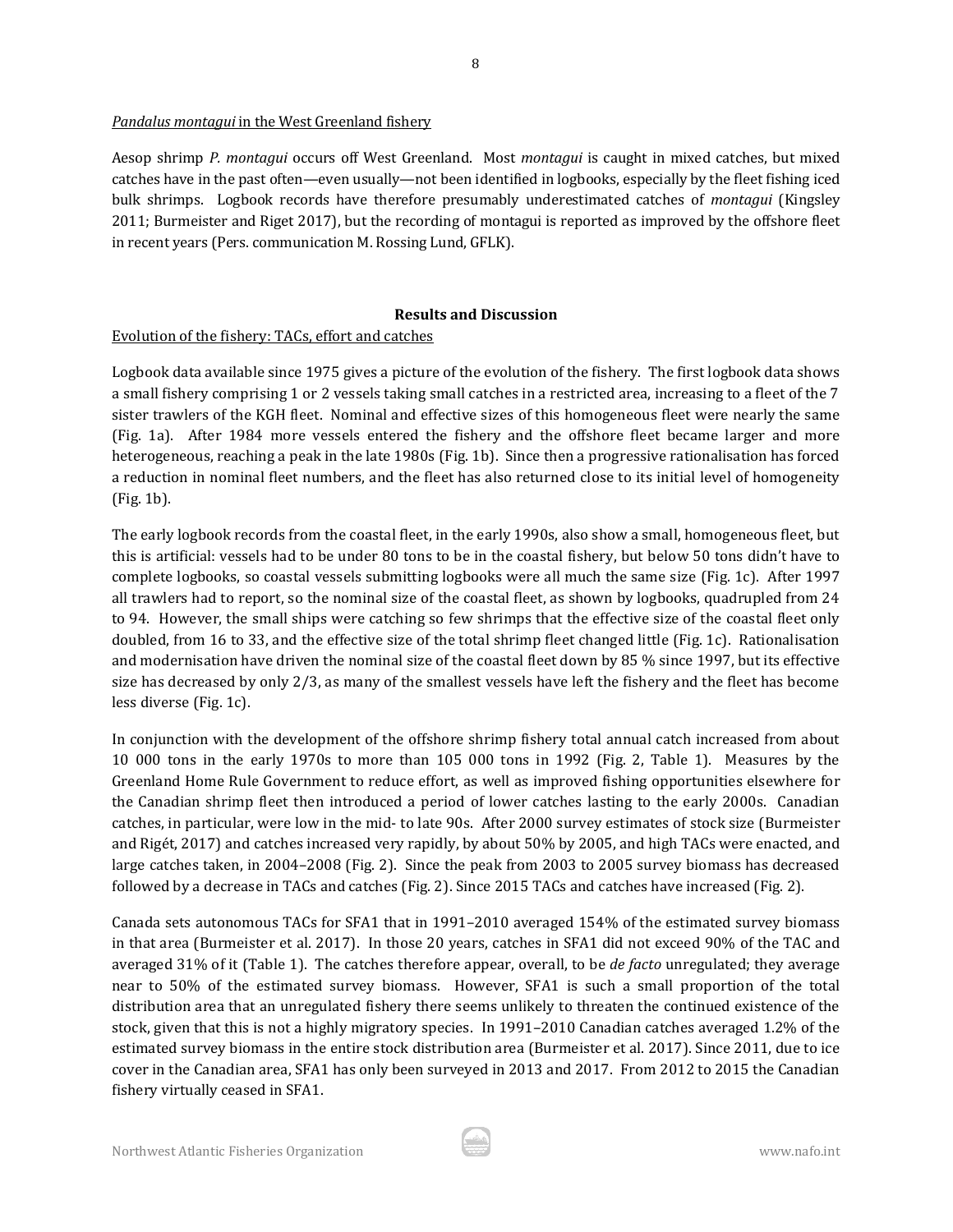From 1975, when the offshore fishery was well established, through 1984 annual unstandardised effort increased slightly from about 75 000 hr to about 100 000 hr (Table 1, Fig. 3). In the subsequent years the offshore fleet was considerably enlarged and effort went up by almost a factor of three, reaching 250 000 hr in 1991–92. Unstandardised effort has since decreased to about 85 000 hr as a result of management measures, reduced activity in Div. 0A (Table 1, Table 3) and a generally increased fishing efficiency.

The trajectory of the standardised effort time series agrees with that of the unstandardised (Fig. 3). After 1992, when it reached its highest value, standardised effort decreased steadily—overall by about 40%—to a minimum in 1998–2000. The standardised effort increased by 17% from 2000 to 2002, and then decreased by approximately 2.5% a year from 2002 to 2012. Since then standardized effort has been decreasing and has been about half of the standardized effort in 2002 for the last 3 years (Table 1, Fig. 3).

## Spatial and seasonal distribution

Logbook records show that since 1975 the relative importance of the different fishing grounds has varied a lot (Fig. 5). At first, the fishery concentrated on the wide shelf west and southwest of Disko Bay (Div. 1B/statistical Area 6; Fig. 4, Fig. 5b), but the effective number of statistical areas fished increased steadily up to the early 1990s (Fig. 6) as the fishery extended first into southwestern Disko Bay (statistical Areas 3 and 4) and the Holsteinsborg Deep (statistical Area 7), with short-lived excursions in the late 1980s and early '90s into northern areas (statistical Area 0) and the outer margin of the shelf north of Canadian SFA1 (statistical Area 5). From the end of the 1980s there was a significant expansion of the fishery southwards (Fig. 5), and in the mid-1990s the effective number of statistical Areas being fished peaked at about 9.5 (Fig. 6). Since then, the fishery has contracted northwards and the effective number of statistical Areas fished has decreased as effort has become more concentrated (Fig. 6, Table 4b). During the 1980s 80% of the catch was taken in NAFO Divisions 1A and 1B. This pattern changed from the beginning of the 1990s to the mid-2000s, when between 50% and 65% of the catch was taken in NAFO Divisions 1C–1F. However, these southern areas have since become less important and the fishery is now concentrated in Division 1A and 1B (Fig. 5a). Catch has also become more concentrated and the southern areas (NAFO Divs. 1C–1F) has accounted for less than 25% of total catch since 2007 (Table 3, Table 4a). Since 2005 the catches taken in Division 1B has averaged 50% of the total catch. From 1990 to 2006 the proportion of the catch taken in Division 1A was less than 15%. The proportion af the total catch taken in Division 1A has been rising since 2006 constituting between 35% and 43% of total catch in the years 2009-2016 (Fig. 5a). This is especially due to increased fishing in the Disko Bay Area (statistical Areas 2 and 3, Fig. 7) and statistical Areas 0 and -1, which in recent years has yielded between 10 and 17% of total catch (Fig. 8).

The results of analyses for the current year must always be viewed in the light of a somewhat seasonal distribution of the fishery, in that access to the most northerly grounds is restricted by sea-ice in the early part of the year. The concentration of the fishery for the current year, based on a half year's data, is therefore exaggerated. (Fig. 6).

The fishery is active all year, but more so in summer and fall. A strongly seasonal pattern prevalent up to about 15 years ago, with summer monthly catches 2–3 times the winter minimum, appears to have given way to a more uniform seasonal distribution, where 21 % of the catches are taken from December through February, 25 % in March to May, 28 % in June to August and 26 % in September to October (Table 5).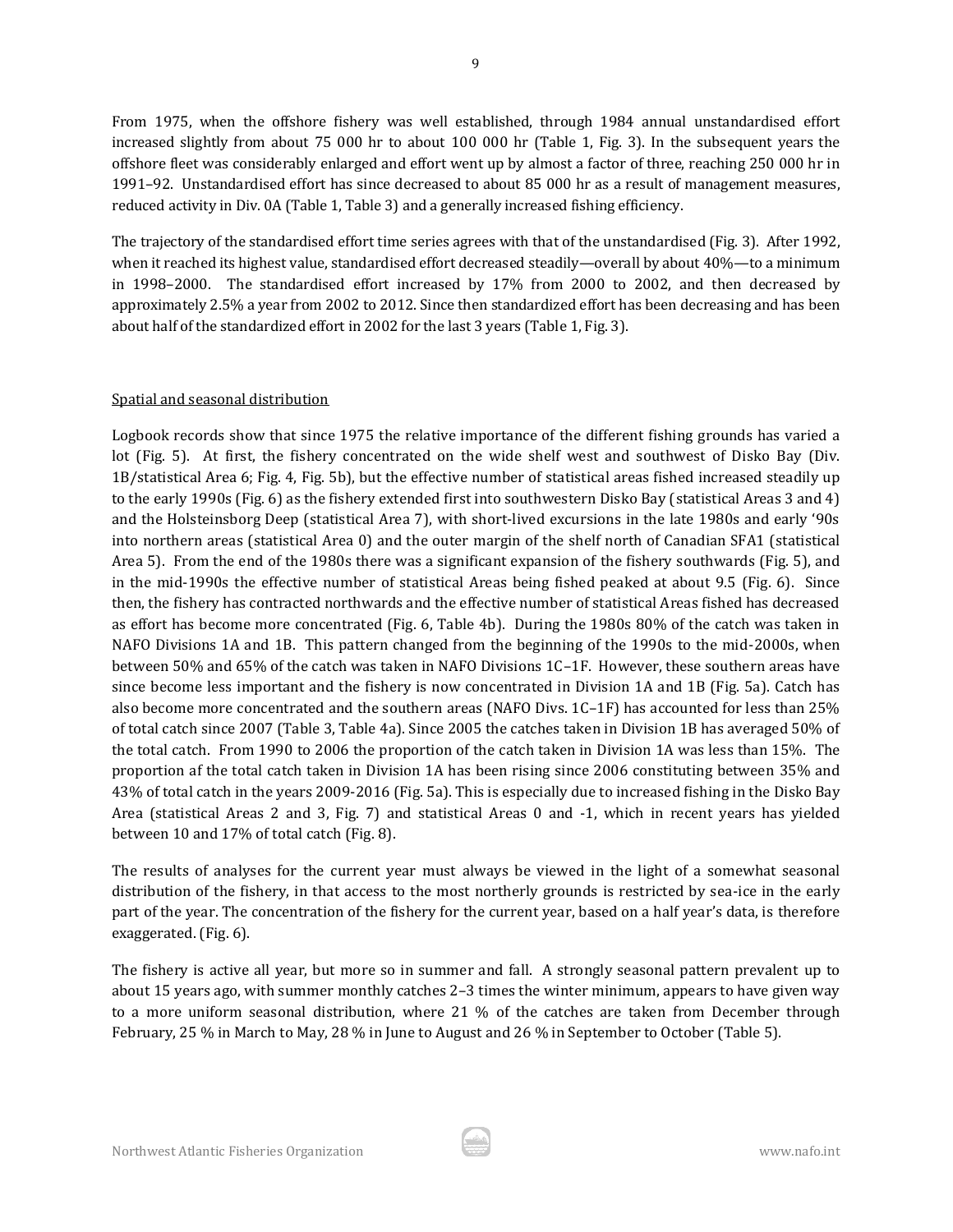#### Depth distribution

The depth distribution of catches has shifted significantly over the most recent 27 years. In 1991–1994 the median depth by weight for all catches was 347 m, and catches extended down to 547 m (99<sup>th</sup> percentile). 12 years later, in 2003–2006, the median catch was taken 100 m shallower at 246.5 m and catches extended down to 454 m (99<sup>th</sup> percentile). In 2007-2010 and in 2011-2014 the median catch depth increased with 20 meters to around 267 m (Fig. 10).

# By-catch and discard

The logbook-reported at-sea discard of shrimps, mostly for quality reasons by production trawlers, has remained less than 1% by weight of total catch throughout 1975–2014 (Table 6). However, these statistics do not include shrimps discarded for quality reasons from land processing stations ('vragrejer'). Placing observers on offshore vessels in 1991 may have improved the reporting of discard—hence an apparent increase—while an improved market for smaller shrimps may have offset a corresponding effect of observers on the reported discard of shrimps.

Bycatch of fish—especially pre-recruits—in small-mesh shrimp trawls has long been a serious problem, partly solved by the development of sorting grids that deflect fish, but not shrimps, out of the trawl through escape openings. Since 1999 registered annual discards of fish have been below 1.5% of total shrimp catch, but fish discard reports are based on visual estimates of weight, not on physical weighing, and errors are likely (Table 6). An EU project<sup>1</sup> to verify the quantity of bycatch and the accuracy with which it is reported by both captain and observer—found from observations, including the weighing of bycatch, by a scientific assistant of 166 hauls on 7 vessels in NAFO Divs 1B–1E in 2006–07, that reports by captain and observer tended to agree on the bycatch weight, but not necessarily at the correct value, that the presence of the scientific assistant probably affected the estimates made by the captain and the observer, and that the weighed bycatches were on average larger—at 1.2–3.2% of the shrimp catch—than logbook reports on average indicate (Sünksen 2007).

# *Pandalus montagui*

 $\overline{\phantom{a}}$ 

The Aesop, or striped pink, shrimp *Pandalus montagui* is in general not highly sought after by the Greenland fishery, and few vessels catch much of it. Its presence lowers the price paid for bulk shrimps and can exclude catches from markets for the highest-quality products. Nonetheless, some vessels, sometimes, have made protracted series of catches, some large, with unusually high proportions of *montagui*. The offshore fleet records catches of *montagui*, estimated by sampling from the on-board holding tank, in logbooks. The coastal fleet fishing bulk shrimps for processing on shore has not recorded *P. montagui* in its logbooks; weights of *borealis* and *montagui* have been reckoned from catch samples taken at the point of sale. Logbook records of *montagui* catches have therefore in the past been an underestimate, while logbook records of *borealis* catches have been an overestimate (see also Burmeister and Rigét, 2017a).

From 1995 to 2016 logbook reports included overall annual catches of *P. montagui* in the range of about 100 to 4950 tons (Table 6); From 2001–2010, the reported catch of *P. montagui* averaged under 1% of the catch of *borealis*. In 2011 the catch of *P. montagui* was 2% of the catch of *borealis* which rose to 3% in 2012 and in

<sup>1</sup> 'CEDER: Catch, Effort and Discard Monitoring in Real Time'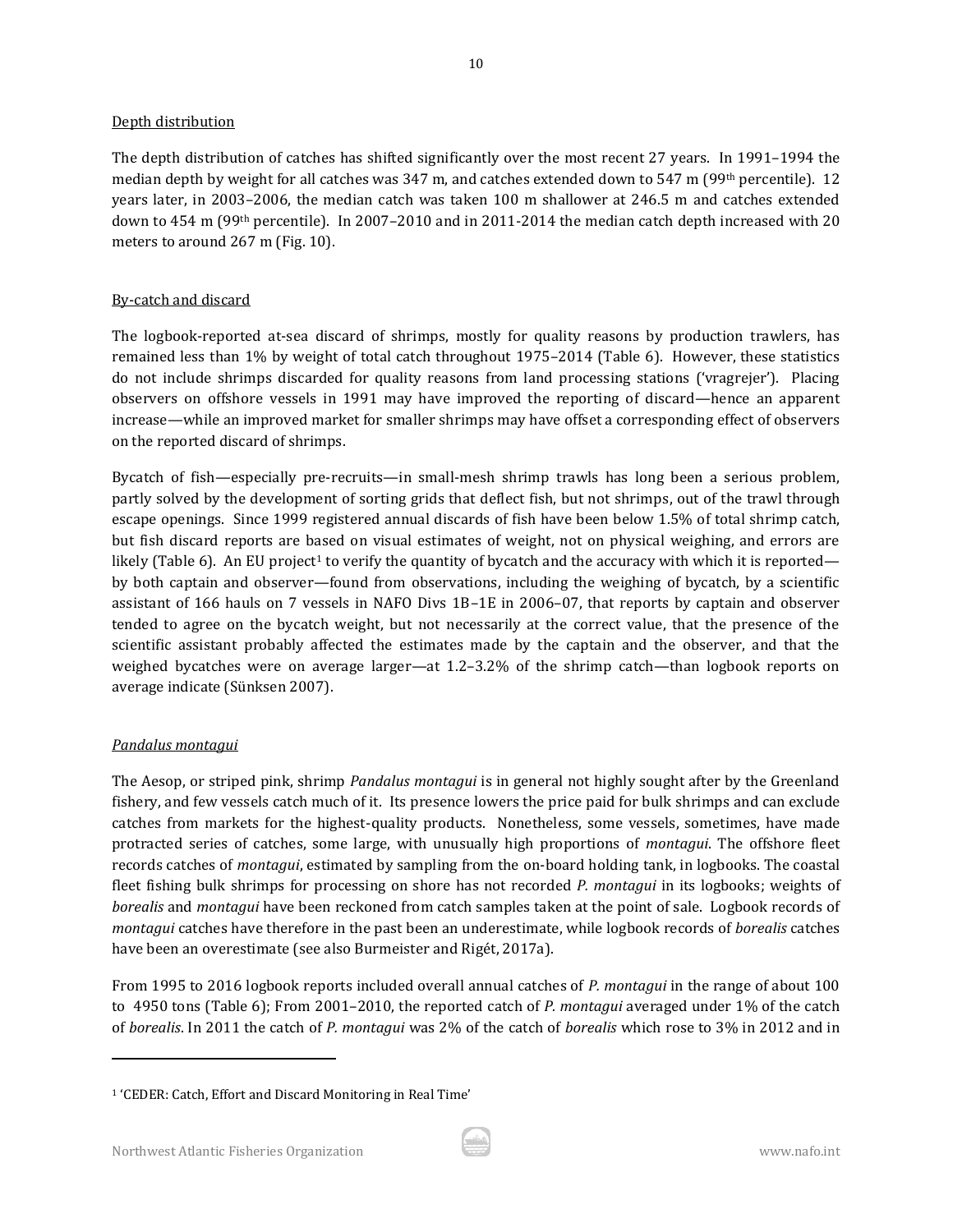2013 further increased to 5%. In 2014 the catch of *P. montagui* was 1.5% of the catch of *P. borealis* whereas the catch of *P. montagui* in 2015 and 2016 constituted 3% and 4% respectively. There were indications of increased biomass of *P. montagui* in the mid- and late 1990s (Kanneworff, 2003), but survey estimates of biomass have been low since the turn of the century (Siegstad and Hammeken Arboe 2011 and Burmeister and Rigét, 2017b). The effect of the fishery for *borealis* on the stock of *montagui* has not been evaluated and is of some concern. Since 2012 *P. montagui* has been included among the species for which a moving rule is in force for reducing bycatch, and efforts are being made to have fleets fishing in Greenland waters record catches of these shrimps better (G.H. 2011).

## Catch per unit of effort

Logbook data for selected ships from four fleets were analysed using SAS PROC GLM (see Appendices 1–3) to give standardised series and unified by fitting a separate model. All fleets included in the analysis exploit(ed) mainly shrimp greater than 16 mm cpl. The CPUE indices are therefore indicative of the stock of females and older males combined. From 1988 to 2003 the CPUE indices from the Greenland coastal and the Greenland offshore fleets have remained closely in step. After 2004 they diverged more than in previous years (Table 2, Fig. 9), but since 2007 they seem to have returned to closer agreement except for 2 years in 2009 and 2010. In 2016 and 2017 the indices again diverged, with CPUE for the inshore fleet decreasing and CPUE for the offshore fleet increasing. From 2004 to 2008 the catch rate for for the offshore fleet reached the highest level seen in the series and has since been decreasing, being down with 25 % in 2013 compared to the catch rate from 2004 to 2008. The catch rate for the offshore fleet in 2017 is the highest catch rate observed in the time series. The catch rate for the inshore fleet reached its highest level in 2007 to 2008 and has on average been 15% less since then. The catch rate for the inshore fleet has been decreasing since 2015.

CPUE in the Canadian fishery in SFA1 has always varied more from year to year and has never stayed closely in step with the Greenland fleets (Table 2, Fig. 9).

The overall combined index (Table 2, Fig. 9) fluctuated without trend by a factor of 1½ between 1976 and 1987. It then dropped precipitously to the lowest levels in the series in 1989–91, and stayed fairly flat until 1997. Since then, the unified CPUE index increased markedly and sustainedly for 11 years, reaching the highest level in 2008, to turn downward in 2009. The unified CPUE index has been decreasing until 2013, but have been increasing since then and in 2017 are among the highest values observed in the time series.

#### **Acknowledgements**

Mads Rossing Lund of Grønlands Fiskeri- og Licenskontrol helped in obtaining logbook data for the Greenland fleets and with many insights into the conduct of the fishery. Tim Siferd of the Canadian Department of Fisheries and Oceans, Central and Arctic Region, Winnipeg, has provided a data series for the Canadian fishery in SFA1 for 1979–2014.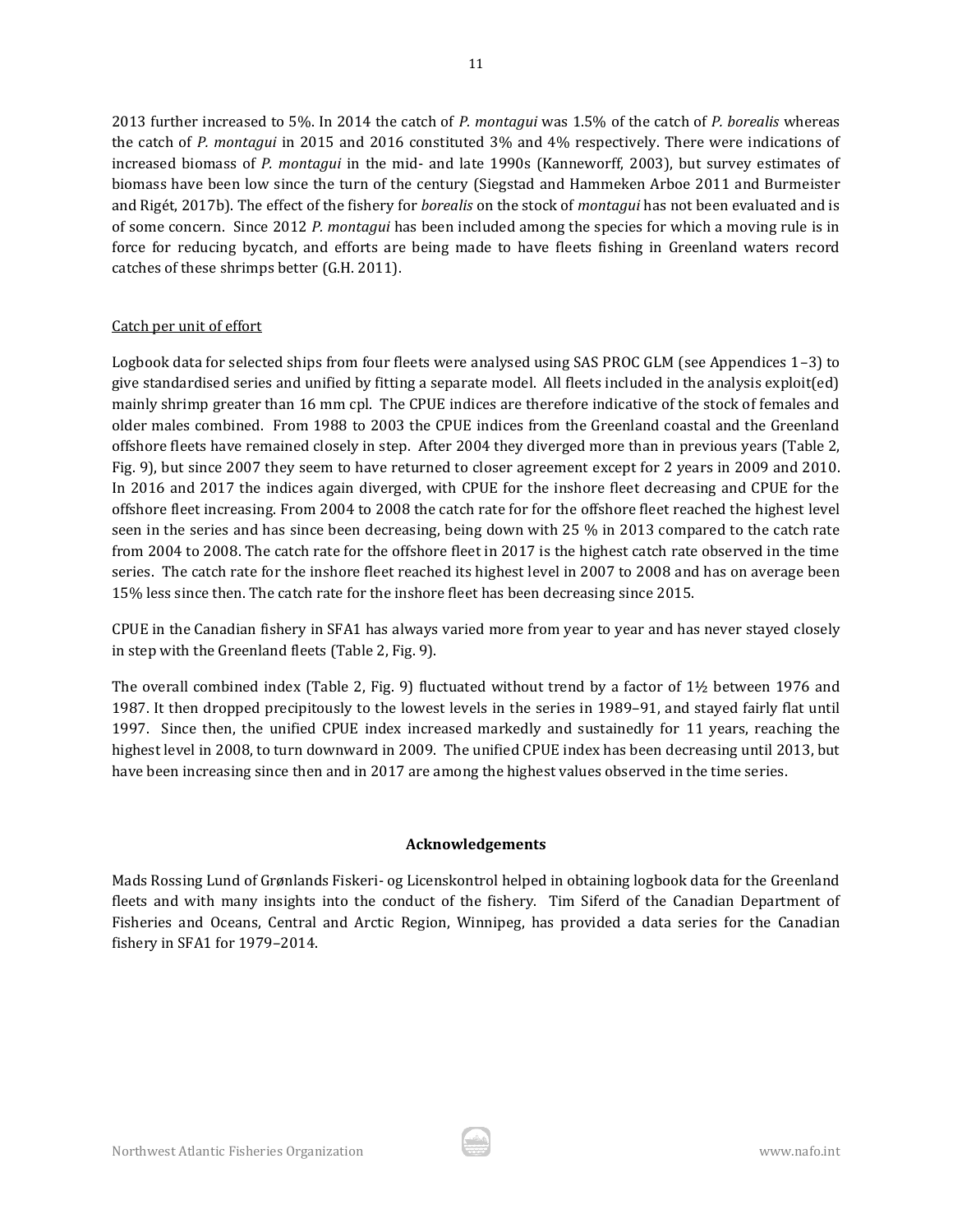#### **References**

12

- BURMEISTER, AD and KINGSLEY, M.C.S. 2014. The West Greenland trawl survey for *Pandalus borealis*, 2014, with reference to earlier results. NAFO SCR Doc. 14/052, Ser. No. N6354.
- BURMEISTER, AD and CHRISTENSEN H. TORP. 2017. Experimental and development fishery for shrimp (*Pandalus borealis*) in Melville Bay, Westgreenland waters North of 73°30'N, 2014 - 2016. NAFO SCR Doc. 17/054, Ser. No. N6723.
- BURMEISTER, AD and RIGET, F. FARSØ. 2017. The West Greenland trawl survey for *Pandalus borealis*, 2017, with reference to earlier results. NAFO SCR Doc. 17/051, Ser. No. N6720.
- BURMEISTER, AD and RIGET, F. FARSØ. 2017a. *Pandalus montagui* in the West Greenland offshore shrimp fishery 2011–2016. NAFO SCR Doc. 17/053, Ser. No. N6722.
- BURMEISTER, AD and RIGET, F. FARSØ. 2017b. Applying a stochastic surplus production model (SPiCT) to the Est Greenland Stock of *Pandalus montagui*. NAFO SCR Doc. 17/062, Ser. No. N6731.
- G.H. 1996. Hjemmestyrets bekendtgørelse nr. 39 af 30. december 1996 om kontrol med kystnært fiskeri efter rejer.

http://www.nanoq.gl/gh.gl-love/dk/1996/bkg/bkg\_nr\_39-1996\_dk.htm

- G.H. 2002. Hjemmestyrets bekendtgørelse nr. 23 af 29. august 2002 om geografisk adgang til rejefiskeri på Grønlands fiskeriterritorium.
- http://www.nanoq.gl/gh.gl-love/dk/2002/bkg/bkg\_nr\_29-2002\_dk.htm
- G.H. 2003. Hjemmestyrets bekendtgørelse nr. 25 af 29. december 2003 om beregningsmetoder ved rapportering af visse fangster.
- http://www.nanoq.gl/gh.gl-love/dk/2003/bkg/bkg\_nr\_25-2003\_dk.htm
- G.H. 2010 Selvstyrets bekendtgørelse nr. 20 af 16. december 2010 om kontrol med kystnært fiskeri efter rejer
- [http://www.lovgivning.gl/gh.gl-love/dk/2010/bkg/bkg\\_nr\\_20-2010\\_dk.htm](http://www.lovgivning.gl/gh.gl-love/dk/2010/bkg/bkg_nr_20-2010_dk.htm)

G.H. 2010 Selvstyrets bekendtgørelse nr. 18 af 9. december 2010 om kontrol med havgående fiskeri [http://www.lovgivning.gl/gh.gl-love/dk/2010/bkg/bkg\\_nr\\_18-2010\\_dk.htm](http://www.lovgivning.gl/gh.gl-love/dk/2010/bkg/bkg_nr_18-2010_dk.htm)

G. H. 2011 Selvstyrets bekendtgørelse nr. 14 af 6. december 2011 om fiskeriets bifangster [http://www.lovgivning.gl/gh.gl-love/dk/2011/bkg/bkg\\_nr\\_14-2011\\_dk.htm](http://www.lovgivning.gl/gh.gl-love/dk/2011/bkg/bkg_nr_14-2011_dk.htm)

G.H 2011 Selvstyrets bekendtgørelse nr. 12 af 17. november 2011 om tekniske bevaringsforanstaltninger i fiskeriet

[http://www.lovgivning.gl/gh.gl-love/dk/2011/bkg/bkg\\_nr\\_12-2011\\_dk.htm](http://www.lovgivning.gl/gh.gl-love/dk/2011/bkg/bkg_nr_12-2011_dk.htm)

G.H. 2011 Inatsisartutlov nr. 8 af 22. november 2011 om ændring af Landstinglov om fiskeri (Ændringer om ejerskab og kvoteloftbegrænsninger).

[http://www.lovgivning.gl/gh.gl-love/dk/2011/ltl/L\\_08-2011\\_fiskeri/L\\_08-2011\\_dk.htm](http://www.lovgivning.gl/gh.gl-love/dk/2011/ltl/L_08-2011_fiskeri/L_08-2011_dk.htm)

G.H. 2012 Selvstyrets bekendtgørelse nr. 1 af 2. februar 2012 om licens og kvoter til fiskeri. [http://www.lovgivning.gl/gh.gl-love/dk/2012/bkg/bkg\\_nr\\_01-2012\\_dk.htm](http://www.lovgivning.gl/gh.gl-love/dk/2012/bkg/bkg_nr_01-2012_dk.htm)

HAMMEKEN ARBOE, N. 2016. The Fishery for Northern Shrimp (*Pandalus borealis*) off West Greenland, 1970–2016. NAFO SCR Doc. 16/046, Ser. No. N6595.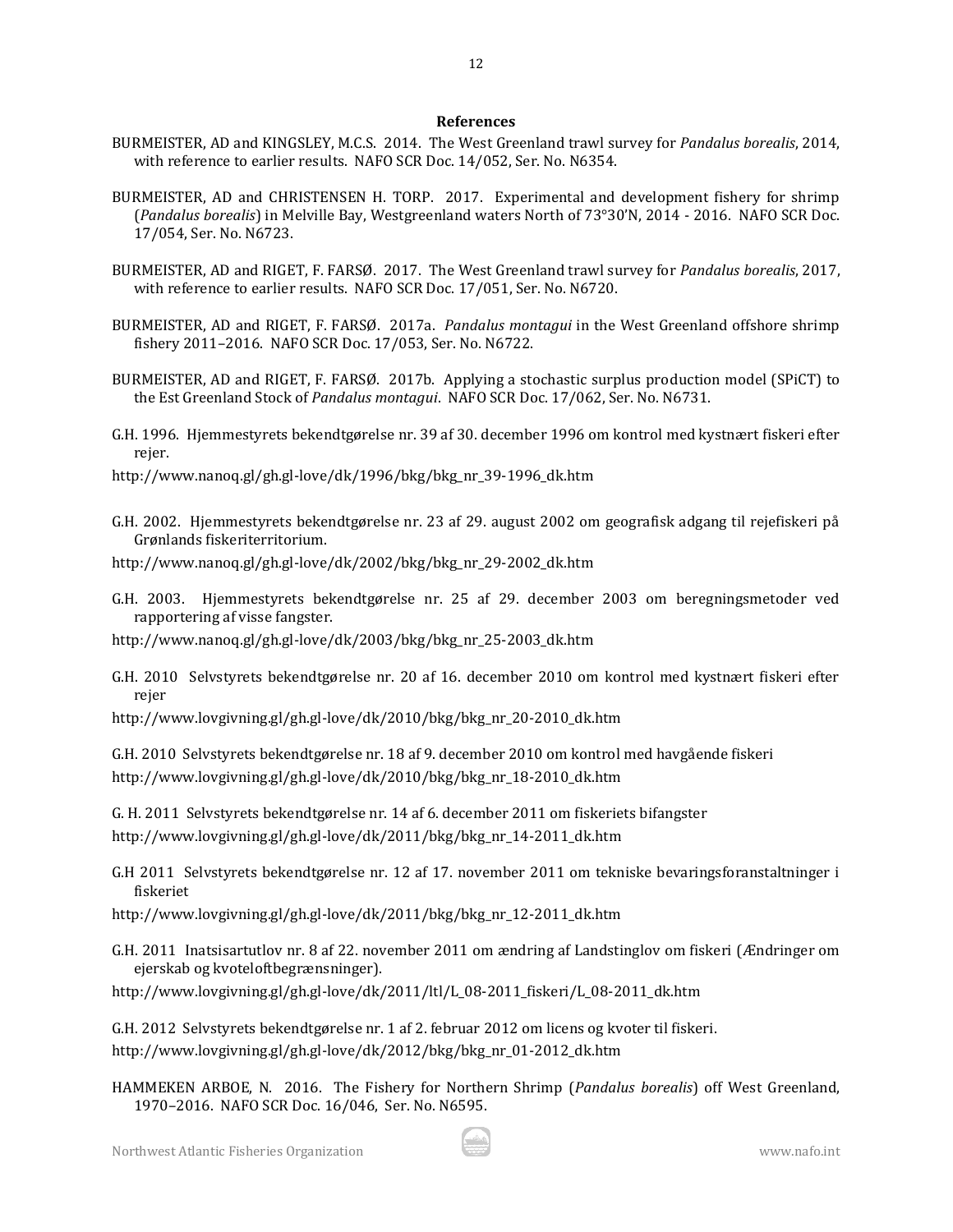- HAMMEKEN ARBOE, N. 2017. Catch Table Update for the West Greenland Shrimp Fishery. NAFO SCR Doc. 17/055, Ser. No. N6724.
- HVINGEL, C. 2003. Correction of reported past catches of Northern Shrimp within the Greenland EEZ to conform to a revision of reporting practices. NAFO SCR Doc. 03/74, Ser. No. N4913. 3 pp.
- HVINGEL, C. 2004. The fishery for Northern Shrimp *(Pandalus borealis*) off West Greenland, 1970–2004. NAFO SCR Doc. 04/75, Ser. No. 4914. 24 pp.
- HVINGEL, C., H. LASSEN and D.G. PARSONS. 2000. A biomass index for northern shrimp (*Pandalus borealis*) in Davis Strait based on multiplicative modelling of commercial catch-per-unit-effort data (1976–1997). J. Northw. Atl. Fish. Sci. 26: 25–31.
- KANNEWORFF, P. 2003. Occurrence of *Pandalus montagui* in trawl survey samples from NAFO Subarea 0+1. NAFO SCR Doc. 03/70, Ser. No. N4909*.*
- KINGSLEY, M.C.S. 2007. Catches of Northern Shrimp (*Pandalus borealis*) off West Greenland, 1999–2006. NAFO SCR Doc. 07/66, Ser. No. N5451. 4 pp.
- KINGSLEY, M.C.S. 2011. *Pandalus montagui* in the West Greenland shrimp fishery, 2001–2010. NAFO SCR Doc. 11/057, Ser. No. N5982. 5 pp.
- SAS Institute. 1988. SAS/STAT User's Guide, Release 6.03 Edition. Cary, NC: SAS Institute Inc., 1988. 1028 pp.
- SIMPSON, E.H. 1949. Measurement of diversity. Nature 163:688.
- SIEGSTAD, H. and N. HAMMEKEN ARBOE. 2011. Occurence of *Pandalus montagui* in Trawl Survey Samples from NAFO Subareas 0 & 1. NAFO SCR Doc. 11/070, Ser. No. N5996. 13pp.
- SÜNKSEN, K. 2007. Discarded by-catch in shrimp fisheries in Greenlandic offshore waters 2006–2007. NAFO SCR Doc. 07/88, Ser. No. 5474. 12 pp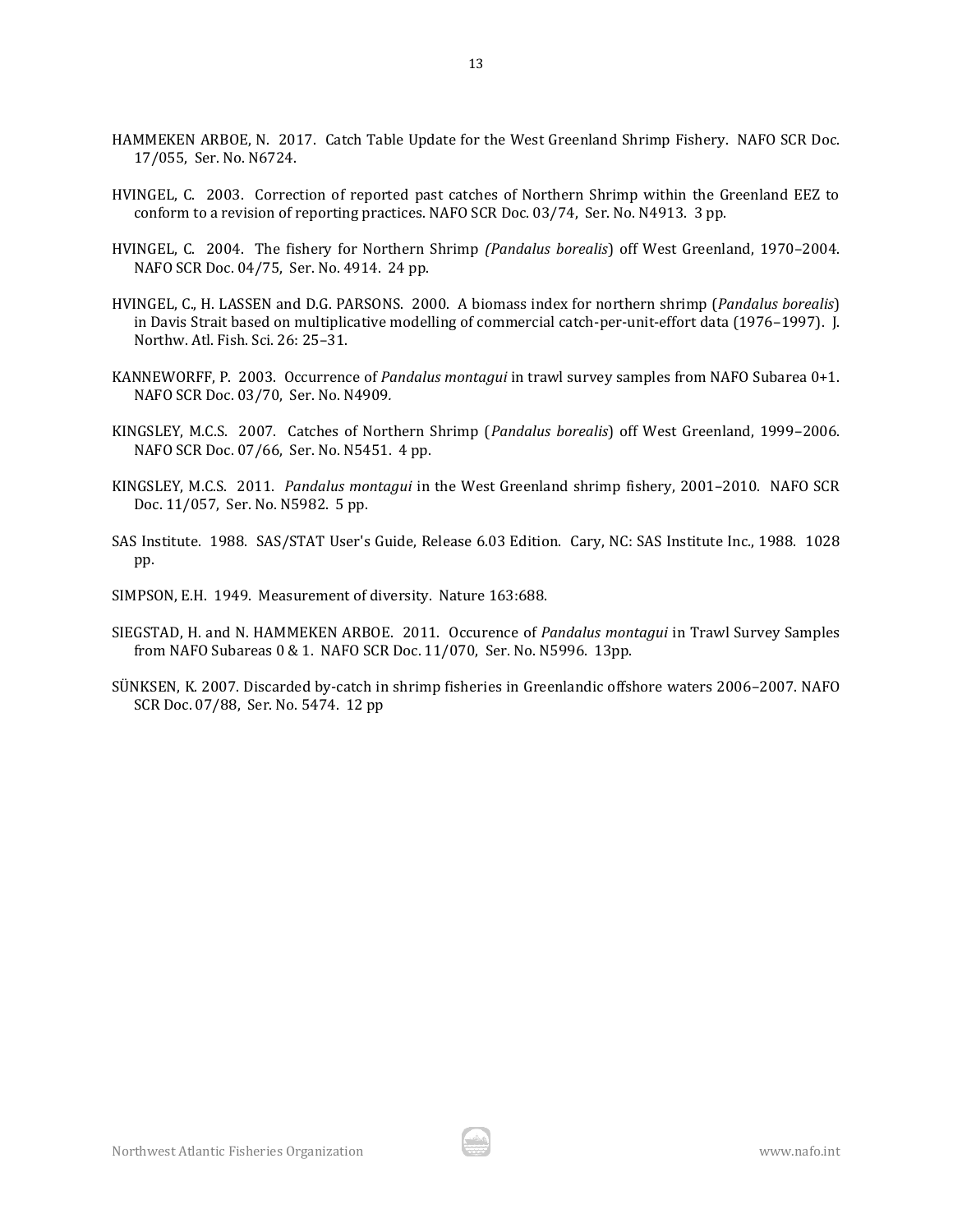| Year | TAC (t)                  |         |              | Catch (t) |                    |       | Catch (t)    |              |       | <b>Effort</b>            |              | <b>CPUE</b>  |     |                |                          |                   |
|------|--------------------------|---------|--------------|-----------|--------------------|-------|--------------|--------------|-------|--------------------------|--------------|--------------|-----|----------------|--------------------------|-------------------|
|      | $SA1*$                   | Div. 0A | <b>Total</b> |           | SA 1 Up to 76°00'N |       | Div. 0A      | <b>Total</b> | SA1   | Div. 0A                  | <b>Total</b> | <b>Total</b> | SA1 | Div. 0A        | <b>Total</b>             | <b>Std. Total</b> |
|      |                          |         |              | Offshore  | Inshore            | Total | Offshore     |              |       | Unstd. ('000 hr)         |              | Std. (index) |     | Unstd. (kg/hr) |                          | $(1990=1)$        |
| 1970 | no                       | no      | no           | 1243      | 9272               | 10515 | $\theta$     | 10515        |       |                          |              |              |     |                |                          |                   |
| 1971 | no                       | no      | no           | 1978      | 9615               | 11593 | $\mathbf{0}$ | 11593        |       |                          |              |              |     |                |                          |                   |
| 1972 | no                       | no      | no           | 3786      | 8076               | 11862 | $\mathbf{0}$ | 11862        |       |                          |              |              |     |                | $\overline{\phantom{a}}$ |                   |
| 1973 | no                       | no      | no           | 6785      | 8745               | 15530 | $\mathbf{0}$ | 15530        |       |                          |              |              |     |                |                          |                   |
| 1974 | no                       | no      | no           | 15967     | 11070              | 27038 | $\mathbf{0}$ | 27038        |       |                          |              |              |     |                | $\overline{\phantom{a}}$ |                   |
| 1975 | no                       | no      | no           | 36977     | 9570               | 46547 | $\mathbf{0}$ | 46547        | 74.2  |                          | 74           |              | 628 |                | 628                      |                   |
| 1976 | no                       | no      | no           | 52993     | 8030               | 61023 | 392          | 61415        | 80.1  | $\overline{\phantom{a}}$ | 80           | 0.49         | 762 | $\overline{a}$ | 766                      | 1.48              |
| 1977 | $\overline{\phantom{a}}$ |         | 36000        | 42578     | 8580               | 51158 | 457          | 51615        | 73.1  | $\overline{\phantom{a}}$ | 73           | 0.44         | 699 | $\overline{a}$ | 706                      | 1.39              |
| 1978 | $\overline{\phantom{a}}$ | 1000    | 41000        | 33835     | 8360               | 42195 | 122          | 42317        | 84.2  |                          | 84           | 0.46         | 501 |                | 503                      | 1.10              |
| 1979 | $\overline{\phantom{a}}$ | 2000    | 31500        | 32852     | 8250               | 41102 | 1732         | 42834        | 72.4  | $\overline{\phantom{a}}$ | 72           | 0.51         | 568 |                | 592                      | 0.99              |
| 1980 | $\overline{\phantom{a}}$ | 2500    | 32000        | 44916     | 8250               | 53166 | 2726         | 55892        | 80    | 11.6                     | 92           | 0.56         | 665 | 235            | 610                      | 1.19              |
| 1981 | 35000                    | 5000    | 40000        | 40295     | 8250               | 48545 | 5284         | 53829        | 88.2  | 16.6                     | 105          | 0.57         | 551 | 318            | 514                      | 1.13              |
| 1982 | 34800                    | 5000    | 39800        | 43979     | 8250               | 52229 | 2064         | 54293        | 81.1  | 8.1                      | 89           | 0.45         | 644 | 256            | 609                      | 1.44              |
| 1983 | 34625                    | 5000    | 39625        | 42553     | 8250               | 50803 | 5413         | 56216        | 89    | 26.1                     | 115          | 0.53         | 571 | 208            | 488                      | 1.27              |
| 1984 | 34925                    | 5000    | 39925        | 42414     | 8250               | 50664 | 2142         | 52806        | 85    |                          | 85           | 0.53         | 596 | $\sim$         | 621                      | 1.19              |
| 1985 | 42120                    | 6120    | 48240        | 54889     | 8250               | 63139 | 3069         | 66208        | 129.1 | 23.6                     | 153          | 0.62         | 489 | 130            | 433                      | 1.28              |
| 1986 | 42120                    | 6120    | 48240        | 65623     | 8250               | 73873 | 2995         | 76868        | 133.4 | $\overline{\phantom{0}}$ | 133          | 0.69         | 554 |                | 576                      | 1.33              |
| 1987 | 40120                    | 6120    | 46240        | 64223     | 7613               | 71836 | 6095         | 77931        | 137.1 | 17.7                     | 155          | 0.61         | 524 | 344            | 503                      | 1.53              |
| 1988 | 40120                    | 6120    | 46240        | 56479     | 11256              | 67735 | 5881         | 73616        | 152.9 | 14.9                     | 168          | 0.76         | 443 | 395            | 439                      | 1.16              |
| 1989 | 45245                    | 7520    | 52765        | 58890     | 14546              | 73436 | 7235         | 80671        | 179.6 | 19.7                     | 199          | 0.91         | 409 | 367            | 405                      | 1.05              |

**Table 1a.** *P. borealis* in W. Greenland: Catch limits, effort, catch and CPUE, NAFO SA 1 up to 76°00'N, 1970–1989.

**\*** in 1981–1995 quotas applied to the offshore area only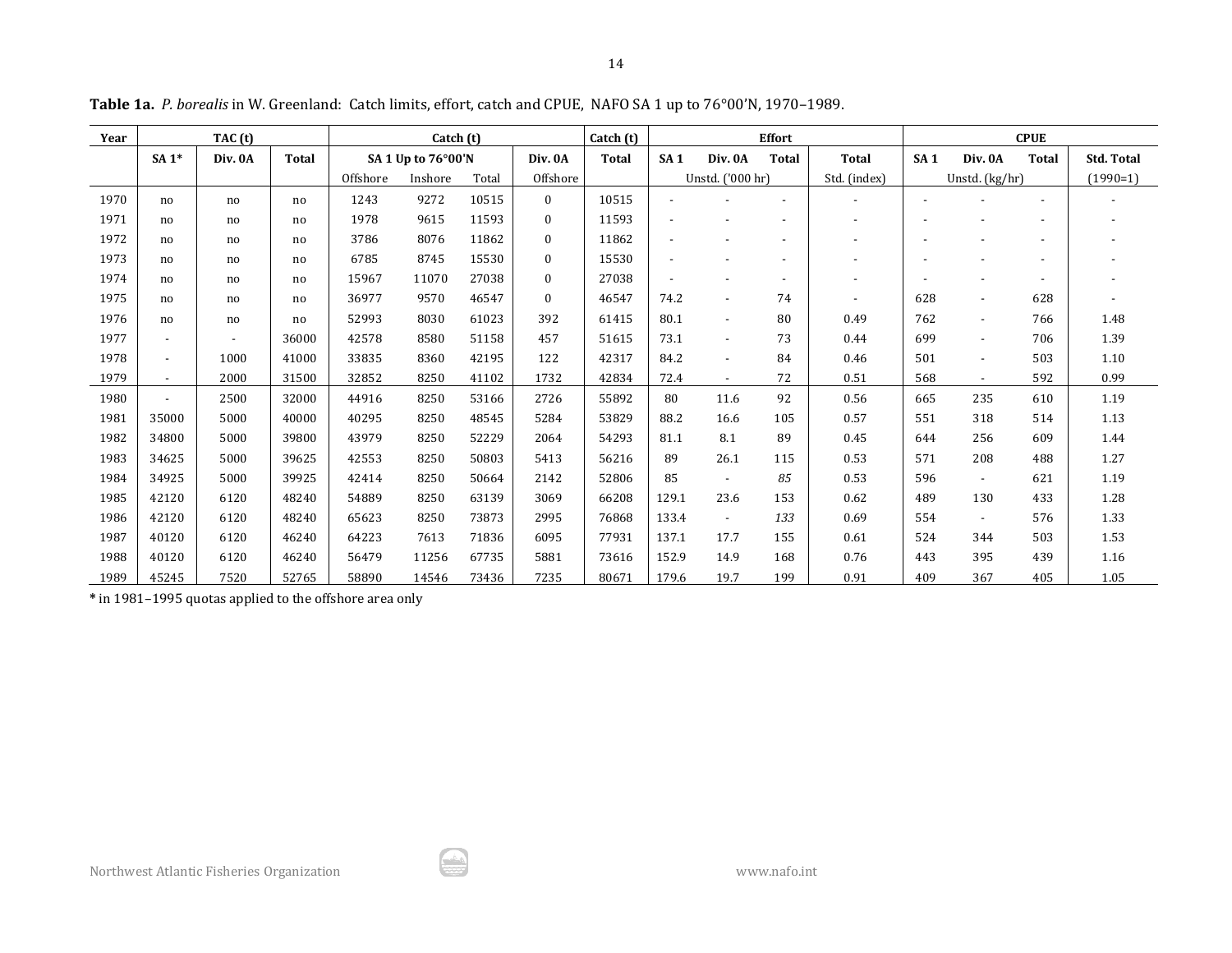| Year  |         | TAC (t) |              |          | Catch (t)       |        |                  |              | <b>Effort</b><br><b>CPUE</b> |                          |              |                   |                 |                          |              |                   |
|-------|---------|---------|--------------|----------|-----------------|--------|------------------|--------------|------------------------------|--------------------------|--------------|-------------------|-----------------|--------------------------|--------------|-------------------|
|       | SA $1*$ | Div. 0A | <b>Total</b> |          | SA <sub>1</sub> |        | Div. 0A          | <b>Total</b> | SA <sub>1</sub>              | Div. 0A                  | <b>Total</b> | <b>Total Std.</b> | SA <sub>1</sub> | Div. 0A                  | <b>Total</b> | <b>Total Std.</b> |
|       |         |         |              | Offshore | Inshore         | Total  | Offshore         |              |                              | Unstd. ('000 hr)         |              | $(1990=1)$        |                 | Unstd. (kg/hr)           |              | $(1990=1)$        |
| 1990  | 45245   | 7520    | 52765        | 62800    | 14993           | 77793  | 6177             | 83970        | 209.6                        | 14.3                     | 224          | 1.00              | 371             | 433                      | 375          | 1.00              |
| 1991  | 46225   | 8500    | 54725        | 66817    | 17884           | 84701  | 6788             | 91489        | 230.8                        | 19.6                     | 250          | 1.05              | 367             | 346                      | 365          | 1.04              |
| 1992  | 44200   | 8500    | 52700        | 75341    | 22653           | 97994  | 7493             | 105487       | 234.2                        | 16.6                     | 251          | 1.12              | 418             | 451                      | 421          | 1.13              |
| 1993  | 40600   | 8500    | 49100        | 65894    | 19627           | 85522  | 5491             | 91013        | 206.1                        | 12.2                     | 218          | 0.98              | 415             | 450                      | 417          | 1.11              |
| 1994  | 42300   | 8500    | 50800        | 68109    | 19930           | 88039  | 4766             | 92805        | 209.8                        | 15.3                     | 225          | 1.00              | 420             | 312                      | 412          | 1.11              |
| 1995  | 39500   | 8500    | 48000        | 66955    | 18072           | 85027  | 2361             | 87388        | 184.7                        | 7.3                      | 192          | 0.86              | 460             | 322                      | 455          | 1.22              |
| 1996  | 63922   | 8500    | 72422        | 62368    | 19095           | 81463  | 2632             | 84095        | 164.6                        | 9                        | 174          | 0.79              | 495             | 293                      | 484          | 1.27              |
| 1997  | 64600   | 8500    | 74800        | 62743    | 14868           | 77611  | 517              | 78128        | 184.9                        | 1.3                      | 186          | 0.75              | 420             | 412                      | 420          | 1.24              |
| 1998  | 60729   | 7650    | 68379        | 69156    | 10406           | 79562  | 933              | 80495        | 152.7                        | 2.6                      | 155          | 0.67              | 521             | 353                      | 518          | 1.43              |
| 1999  | 73500   | 9350    | 82850        | 71203    | 18948           | 90152  | 2046             | 92198        | 164.7                        | 5.1                      | 170          | 0.69              | 547             | 398                      | 543          | 1.60              |
| 2000  | 77675   | 9350    | 87025        | 73013    | 23365           | 96378  | 1590             | 97968        | 156.2                        | 2.6                      | 159          | 0.66              | 617             | 613                      | 617          | 1.76              |
| 2001  | 92950   | 9350    | 102300       | 79291    | 20010           | 99301  | 3625             | 102926       | 158.3                        | 6                        | 164          | 0.73              | 627             | 602                      | 626          | 1.68              |
| 2002  | 91150   | 12040   | 103190       | 107195   | 21729           | 128925 | 6247             | 135172       | 173.3                        | 9                        | 182          | 0.80              | 744             | 695                      | 741          | 2.01              |
| 2003  | 101000  | 14167   | 115167       | 104237   | 18799           | 123036 | 7137             | 130173       | 141.5                        | 8.4                      | 150.0        | 0.72              | 869             | 846                      | 868          | 2.16              |
| 2004  | 135352  | 14167   | 149519       | 121658   | 20653           | 142311 | 7021             | 149332       | 148.6                        | 12.3                     | 160.9        | 0.75              | 958             | 569                      | 928          | 2.38              |
| 2005  | 134000  | 18452   | 152452       | 128068   | 21910           | 149978 | 6921             | 156899       | 150.8                        | 9.3                      | 160.1        | 0.76              | 994             | 744                      | 980          | 2.47              |
| 2006  | 134000  | 18380   | 152380       | 127747   | 25441           | 153188 | 4127             | 157315       | 148.7                        | 4.7                      | 153.4        | 0.77              | 1030            | 884                      | 1026         | 2.43              |
| 2007  | 134000  | 18417   | 152417       | 116674   | 25571           | 142245 | 1945             | 144190       | 138.3                        | 2.2                      | 140.6        | 0.67              | 1028            | 872                      | 1026         | 2.55              |
| 2008  | 127300  | 18417   | 145717       | 119797   | 34092           | 153889 | $\mathbf{0}$     | 153889       | 144.7                        | $\overline{\phantom{a}}$ | 144.7        | 0.69              | 1064            | $\sim$                   | 1064         | 2.65              |
| 2009  | 114570  | 15583   | 130153       | 97051    | 37978           | 135029 | 429              | 135458       | 144.1                        | $\sim$                   | 144.1        | 0.68              | 937             | $\sim$                   | $\sim$       | 2.36              |
| 2010  | 114570  | 15583   | 130153       | 94596    | 33513           | 128109 | 5882             | 133991       | 144.5                        | 5.8                      | 150.3        | 0.69              | 886             | 1017                     | 891          | 2.30              |
| 2011  | 124000  | 15583   | 139583       | 78437    | 44222           | 122659 | 1330             | 123989       | 131.6                        | 2.5                      | 134.1        | 0.62              | 932             | 527                      | 924          | 2.38              |
| 2012  | 101675  | 12750   | 114425       | 76090    | 39875           | 115965 | 12               | 115977       | 134.5                        | $\overline{\phantom{a}}$ | 134.5        | 0.63              | 862             | $\sim$                   | 862          | 2.19              |
| 2013  | 89263   | 11333   | 100596       | 65797    | 29582           | 95379  | 2                | 95381        | 116.8                        | $\overline{\phantom{a}}$ | 116.8        | 0.59              | 817             | $\overline{\phantom{a}}$ | 817          | 1.92              |
| 2014  | 86316   | 11333   | 97649        | 60768    | 27997           | 88765  | $\boldsymbol{0}$ | 88765        | 105.4                        | $\overline{\phantom{a}}$ | 105.4        | 0.50              | 842             | $\mathbf{r}$             | 842          | 2.10              |
| 2015  | 74061   | 8500    | 82561        | 49246    | 23008           | 72254  | 2                | 72256        | 83.2                         | $\overline{\phantom{a}}$ | 83.2         | 0.39              | 868             | $\overline{\phantom{a}}$ | 868          | 2.20              |
| 2016  | 85801   | 10625   | 96426        | 56593    | 27763           | 84356  | 1171             | 85527        | 95.9                         |                          | 95.9         | 0.43              | 879             |                          | 892          | 2.34              |
| 2017# | 88956   | 12750   | 101706       | 64223    | 24777           | 89000  | 1000             | 90000        | 86.2                         | $\overline{a}$           | 86.2         | 0.42              | 1032            | $\overline{\phantom{a}}$ | 1044         | 2.55              |

**Table 1b.** *P. borealis* in W. Greenland: Catch limits, effort, catch, and CPUE, SA 1 up to 76°00'N, 1990–2017.

\* 1981-1995 TAC for offshore only.

# Projections based on information received from GFLK and DFO.

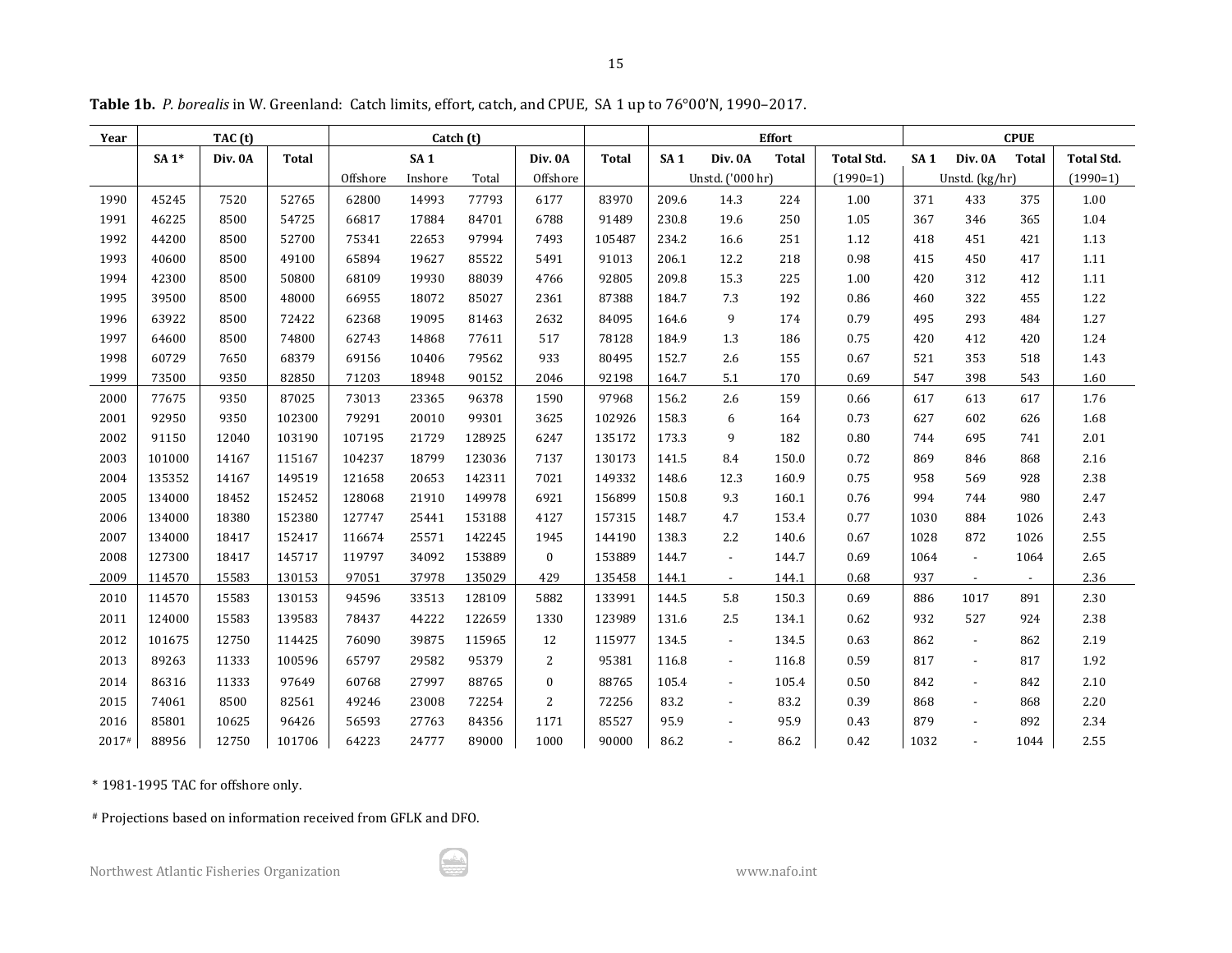|              | <b>KGH</b>     |                | <b>Offshore</b>                                 |       | Coastal |       | Canada SFA1 |                   | Combined       |                |
|--------------|----------------|----------------|-------------------------------------------------|-------|---------|-------|-------------|-------------------|----------------|----------------|
| Year         |                |                | median rel. iqr median rel. iqr median rel. iqr |       |         |       | median      | rel. iqr          | median rel.iqr |                |
| 1976         | 1.660          | 0.124          |                                                 |       |         |       |             |                   | 1.481          | 0.207          |
| 1977<br>1978 | 1.556<br>1.230 | 0.082<br>0.082 |                                                 |       |         |       |             |                   | 1.390<br>1.097 | 0.153<br>0.154 |
|              |                |                |                                                 |       |         |       |             |                   |                |                |
| 1979         | 1.113          | 0.080          |                                                 |       |         |       |             |                   | 0.994          | 0.149          |
| 1980         | 1.340          | 0.082          |                                                 |       |         |       |             |                   | 1.194          | 0.155          |
| 1981         | 1.266          | 0.077          |                                                 |       |         |       |             |                   | 1.131          | 0.147          |
| 1982         | 1.611          | 0.083          |                                                 |       |         |       |             |                   | 1.435          | 0.155          |
| 1983         | 1.423          | 0.081          |                                                 |       |         |       |             |                   | 1.272          | 0.155          |
| 1984         | 1.338          | 0.079          |                                                 |       |         |       |             |                   | 1.194          | 0.152          |
| 1985         | 1.432          | 0.077          |                                                 |       |         |       |             |                   | 1.278          | 0.147          |
| 1986         | 1.490          | 0.077          |                                                 |       |         |       |             |                   | 1.330          | 0.146          |
| 1987         | 1.787          | 0.080          | 1.531                                           | 0.030 |         |       |             |                   | 1.526          | 0.062          |
| 1988         | 1.465          | 0.079          | 1.141                                           | 0.027 | 1.179   | 0.054 |             |                   | 1.156          | 0.056          |
| 1989         | 1.086          | 0.088          | 1.083                                           | 0.026 | 0.889   | 0.040 | 1.114       | 0.110             | 1.050          | 0.055          |
| 1990         | 1.000          | 0.000          | 1.000                                           | 0.000 | 1.000   | 0.000 | 1.000       | 0.000             | 1.000          | 0.000          |
| 1991         |                |                | 1.049                                           | 0.024 | 0.975   | 0.036 | 0.795       | 0.095             | 1.042          | 0.054          |
| 1992         |                |                | 1.132                                           | 0.024 | 1.069   | 0.036 | 0.861       | 0.103             | 1.126          | 0.055          |
| 1993         |                |                | 1.099                                           | 0.025 | 1.125   | 0.036 | 0.935       | 0.098             | 1.110          | 0.056          |
| 1994         |                |                | 1.125                                           | 0.025 | 1.007   | 0.035 | 0.652       | 0.095             | 1.107          | 0.055          |
| 1995         |                |                | 1.257                                           | 0.026 | 1.022   | 0.036 | 0.765       | 0.102             | 1.215          | 0.056          |
| 1996         |                |                | 1.317                                           | 0.027 | 1.071   | 0.037 | 0.616       | 0.100             | 1.271          | 0.057          |
| 1997         |                |                | 1.271                                           | 0.029 | 1.088   | 0.036 |             | —                 | 1.238          | 0.058          |
| 1998         |                |                | 1.448                                           | 0.031 | 1.323   | 0.040 | 0.609       | 0.135             | 1.427          | 0.060          |
| 1999         |                |                | 1.644                                           | 0.032 | 1.419   | 0.036 | 0.880       | 0.129             | 1.597          | 0.061          |
| 2000         |                |                | 1.736                                           | 0.034 | 1.753   | 0.036 | 1.067       | 0.137             | 1.762          | 0.062          |
| 2001         |                |                | 1.671                                           | 0.035 | 1.632   | 0.035 | 1.106       | 0.116             | 1.682          | 0.064          |
| 2002         |                |                | 1.978                                           | 0.032 | 2.012   | 0.036 | 1.318       | 0.107             | 2.010          | 0.060          |
| 2003         |                |                | 2.162                                           | 0.033 | 2.040   | 0.036 | 1.579       | 0.113             | 2.156          | 0.061          |
| 2004         |                |                | 2.446                                           | 0.033 | 2.142   | 0.035 | 1.180       | 0.107             | 2.383          | 0.060          |
| 2005         |                |                | 2.598                                           | 0.032 | 2.081   | 0.036 | 1.261       | 0.117             | 2.474          | 0.061          |
| 2006         |                |                | 2.466                                           | 0.032 | 2.231   | 0.037 | 1.443       | 0.141             | 2.427          | 0.061          |
| 2007         |                |                | 2.532                                           | 0.033 | 2.499   | 0.037 | 1.388       | 0.141             | 2.547          | 0.062          |
| 2008         |                |                | 2.651                                           | 0.033 | 2.526   | 0.036 |             | —                 | 2.647          | 0.062          |
| 2009         |                |                | 2.395                                           | 0.036 | 2.172   | 0.036 |             |                   | 2.359          | 0.064          |
| 2010         |                |                | 2.380                                           | 0.035 | 2.000   | 0.037 | 2.055       | 0.182             | 2.297          | 0.063          |
| 2011         |                |                | 2.399                                           | 0.037 | 2.257   | 0.037 | 0.250       | 0.305             | 2.382          | 0.063          |
| 2012         |                |                | 2.199                                           | 0.036 | 2.068   | 0.037 |             |                   | 2.191          | 0.065          |
| 2013         |                |                | 1.865                                           | 0.037 | 1.995   | 0.040 |             |                   | 1.923          | 0.064          |
| 2014         |                |                | 2.028                                           | 0.038 | 2.191   | 0.041 |             | —                 | 2.096          | 0.065          |
| 2015         |                |                | 2.143                                           | 0.040 | 2.255   | 0.044 |             |                   | 2.202          | 0.068          |
| 2016         |                |                | 2.378                                           | 0.040 | 2.149   | 0.041 |             |                   | 2.342          | 0.066          |
| 2017         |                |                | 2.752                                           | 0.059 | 2.054   | 0.056 |             | $\qquad \qquad -$ | 2.546          | 0.087          |

**Table 2.** *P. borealis* in W. Greenland, SA 1 up to 76°00'N:

Standardised (1990=1) CPUE series for 4 fleets and a combined standardised CPUE series.

**\*** relative i.q.r.: the interquartile range divided by the median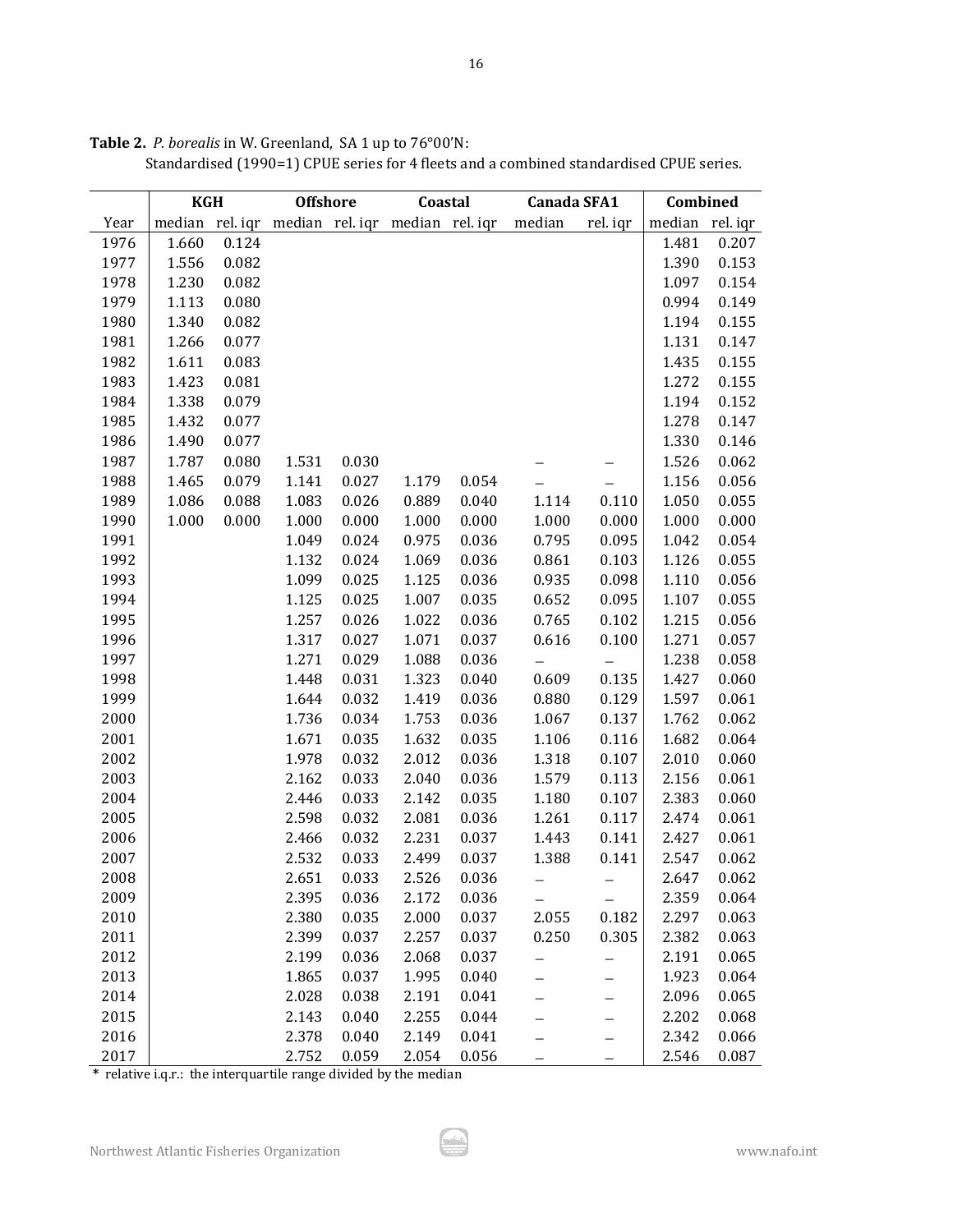| Table 3a. P. borealis in W. Greenland: Annual catch, effort and CPUE of the shrimp fishery on the West Greenland shelf by NAFO Divisions. |  |
|-------------------------------------------------------------------------------------------------------------------------------------------|--|
| Data from logbooks, weighted up to annual 'agreed' catch.                                                                                 |  |

| Year |                | <b>Agreed Catch ('000 tons)</b> |      |                |              |                  |              |      | Corrected, Unstandardised Effort ('000 hr) |      |                |                |                  |              |                          | Unstandardised CPUE (agreed kg/hr) |     |     |     |                |     |
|------|----------------|---------------------------------|------|----------------|--------------|------------------|--------------|------|--------------------------------------------|------|----------------|----------------|------------------|--------------|--------------------------|------------------------------------|-----|-----|-----|----------------|-----|
|      | 0A             | 1A                              | 1B   | 1 <sub>C</sub> | 1D           | 1E               | 1F           | 0A   | 1A                                         | 1B   | 1 <sub>C</sub> | 1D             | 1E               | 1F           | 0A                       | 1A                                 | 1B  | 1C  | 1D  | 1E             | 1F  |
| 1975 | $\mathbf{0}$   | $\mathbf{0}$                    | 44.6 | $\overline{2}$ | $\bf{0}$     | $\mathbf{0}$     | 0            |      | $\mathbf{0}$                               | 70.5 | 3.6            | $\mathbf{0}$   | $\boldsymbol{0}$ | $\Omega$     |                          |                                    | 632 | 551 |     |                |     |
| 1976 | 0.4            | $\mathbf{0}$                    | 54.7 | 6.3            | $\mathbf{0}$ | $\mathbf{0}$     | $\mathbf{0}$ |      | 0.1                                        | 70.1 | 8              | 0.1            | 0.8              | 1.1          | $\overline{\phantom{a}}$ |                                    | 780 | 785 |     |                | 40  |
| 1977 | 0.5            | 0.2                             | 47.8 | 3.1            | 0.1          | $\mathbf{0}$     | $\mathbf{0}$ |      | 0.5                                        | 67.8 | 4.4            | 0.5            | $\bf{0}$         | $\mathbf{0}$ | $\overline{\phantom{a}}$ | 357                                | 705 | 691 | 253 |                |     |
| 1978 | 0.1            | 0.5                             | 40.9 | 0.5            | 0.2          | $\Omega$         | 0            |      | 1.4                                        | 80.7 | 1.3            | 0.8            | $\theta$         | 0            | $\overline{\phantom{a}}$ | 382                                | 507 | 416 | 259 |                |     |
| 1979 | 1.7            | 4.8                             | 35.7 | 0.5            | 0            | $\boldsymbol{0}$ | 0            |      | 6.7                                        | 64.1 | 1.5            | 0.1            | $\boldsymbol{0}$ | 0            | $\overline{a}$           | 719                                | 557 | 348 | 112 |                |     |
| 1980 | 2.7            | 14.6                            | 35   | 3.3            | 0.3          | $\mathbf{0}$     | $\theta$     | 11.6 | 21.2                                       | 53.3 | 4.9            | 0.5            | $\mathbf{0}$     | $\mathbf{0}$ | 235                      | 690                                | 655 | 668 | 596 |                |     |
| 1981 | 5.3            | 5.7                             | 37.5 | 5.3            | $\mathbf{0}$ | $\mathbf{0}$     | $\mathbf{0}$ | 16.6 | 11.2                                       | 66.4 | 10.4           | 0.1            | $\bf{0}$         | $\mathbf{0}$ | 318                      | 511                                | 564 | 510 | 409 |                |     |
| 1982 | 2.1            | 0.8                             | 43.2 | 8.2            | $\mathbf{0}$ | $\mathbf{0}$     | $\mathbf{0}$ | 8.1  | 1.7                                        | 65.7 | 13.5           | 0.1            | $\mathbf{0}$     | $\mathbf{0}$ | 256                      | 472                                | 657 | 604 | 388 |                |     |
| 1983 | 5.4            | 0.5                             | 40.5 | 9.4            | 0.5          | $\mathbf{0}$     | $\Omega$     | 26.1 | 0.9                                        | 69.5 | 17.8           | 0.9            | $\bf{0}$         | $\Omega$     | 208                      | 559                                | 582 | 528 | 531 |                | 614 |
| 1984 | 2.1            | 1.2                             | 30.4 | 17             | 2.1          | $\mathbf{0}$     | $\mathbf{0}$ |      | 2.7                                        | 51.1 | 28.4           | 2.7            | $\bf{0}$         | 0.1          | $\blacksquare$           | 431                                | 595 | 598 | 785 |                | 47  |
| 1985 | 3.1            | 8.1                             | 35.5 | 14.9           | 4.7          | $\theta$         | $\Omega$     | 23.6 | 28.7                                       | 66.2 | 25.6           | 8.7            | $\mathbf{0}$     | $\Omega$     | 130                      | 282                                | 536 | 580 | 540 |                |     |
| 1986 | 3              | 26.3                            | 32.4 | 9.2            | 6            | $\bf{0}$         | $\mathbf{0}$ |      | 54.2                                       | 55.2 | 14.1           | 9.6            | 0.1              | 0.1          |                          | 485                                | 586 | 649 | 624 | 273            |     |
| 1987 | 6.1            | 19.4                            | 43.7 | 7.3            | 1.3          | $\mathbf{0}$     | $\theta$     | 17.7 | 54.4                                       | 67.9 | 10.7           | 4.2            | $\bf{0}$         | $\mathbf{0}$ | 344                      | 357                                | 644 | 685 | 324 |                |     |
| 1988 | 5.9            | 12.4                            | 47.5 | 7.1            | 0.5          | $\Omega$         | 0.1          | 14.9 | 40.9                                       | 94.3 | 14.7           | $\overline{2}$ | $\mathbf{0}$     | $\mathbf{1}$ | 395                      | 302                                | 504 | 486 | 268 |                | 153 |
| 1989 | 7.2            | 16.3                            | 33.8 | 12.9           | 10           | $\bf{0}$         | 0.5          | 19.7 | 47.3                                       | 77.7 | 30.5           | 19.8           | $\bf{0}$         | 4.2          | 367                      | 343                                | 435 | 422 | 507 | $\sim$         | 111 |
| 1990 | 6.2            | 12.2                            | 30   | 22.7           | 12.4         | $\mathbf{0}$     | 0.5          | 14.3 | 42.3                                       | 77.5 | 56.1           | 30.8           | $\mathbf{0}$     | 2.8          | 433                      | 288                                | 387 | 405 | 403 | $\blacksquare$ | 165 |
| 1991 | 6.8            | 12.6                            | 32.9 | 18.8           | 19.6         | 0.6              | 0.2          | 19.6 | 37                                         | 90   | 52.6           | 49.2           | 0.7              | 1.3          | 346                      | 341                                | 365 | 357 | 398 | 824            | 191 |
| 1992 | 7.5            | 16.3                            | 32.8 | 19.9           | 23.4         | 5                | 0.6          | 16.6 | 49.3                                       | 76.2 | 48             | 51.7           | 7.8              | 1.3          | 451                      | 330                                | 431 | 415 | 452 | 642            | 497 |
| 1993 | 5.5            | 7.6                             | 36.3 | 15.8           | 18.1         | 4.5              | 3.2          | 12.2 | 22.9                                       | 82   | 41.3           | 44.3           | 8                | 7.6          | 450                      | 331                                | 442 | 383 | 410 | 559            | 425 |
| 1994 | 4.8            | 7.3                             | 33.7 | 15.9           | 19.9         | 7                | 4.2          | 15.3 | 23.3                                       | 84.1 | 40.9           | 42.7           | 9.6              | 9.3          | 312                      | 313                                | 401 | 390 | 467 | 736            | 450 |
| 1995 | 2.4            | 6.9                             | 27.2 | 15.5           | 22           | 8.6              | 4.9          | 7.3  | 20.9                                       | 69.2 | 33.8           | 40.8           | 12.3             | 7.9          | 322                      | 330                                | 393 | 458 | 539 | 696            | 624 |
| 1996 | 2.6            | 5.4                             | 22.4 | 16.8           | 23.3         | 8.3              | 5.3          | 9    | 18.4                                       | 51   | 35             | 39.3           | 11.8             | 9.1          | 293                      | 293                                | 439 | 481 | 594 | 700            | 579 |
| 1997 | 0.5            | 7.3                             | 20.2 | 11.5           | 22.6         | 8.5              | 7.6          | 1.3  | 43.7                                       | 53.7 | 24             | 39.2           | 11.6             | 12.6         | 412                      | 167                                | 376 | 477 | 576 | 730            | 605 |
| 1998 | 0.9            | 4.5                             | 22.6 | 13.5           | 21.1         | 8.7              | 9            | 2.6  | 20                                         | 48.9 | 25.4           | 34.2           | 10.6             | 13.5         | 353                      | 226                                | 463 | 532 | 618 | 817            | 671 |
| 1999 | $\overline{2}$ | 8.8                             | 28.5 | 14.6           | 19.1         | 8.3              | 10.9         | 5.1  | 34.2                                       | 58.9 | 22.5           | 27.1           | 9.2              | 12.9         | 398                      | 259                                | 484 | 650 | 704 | 902            | 839 |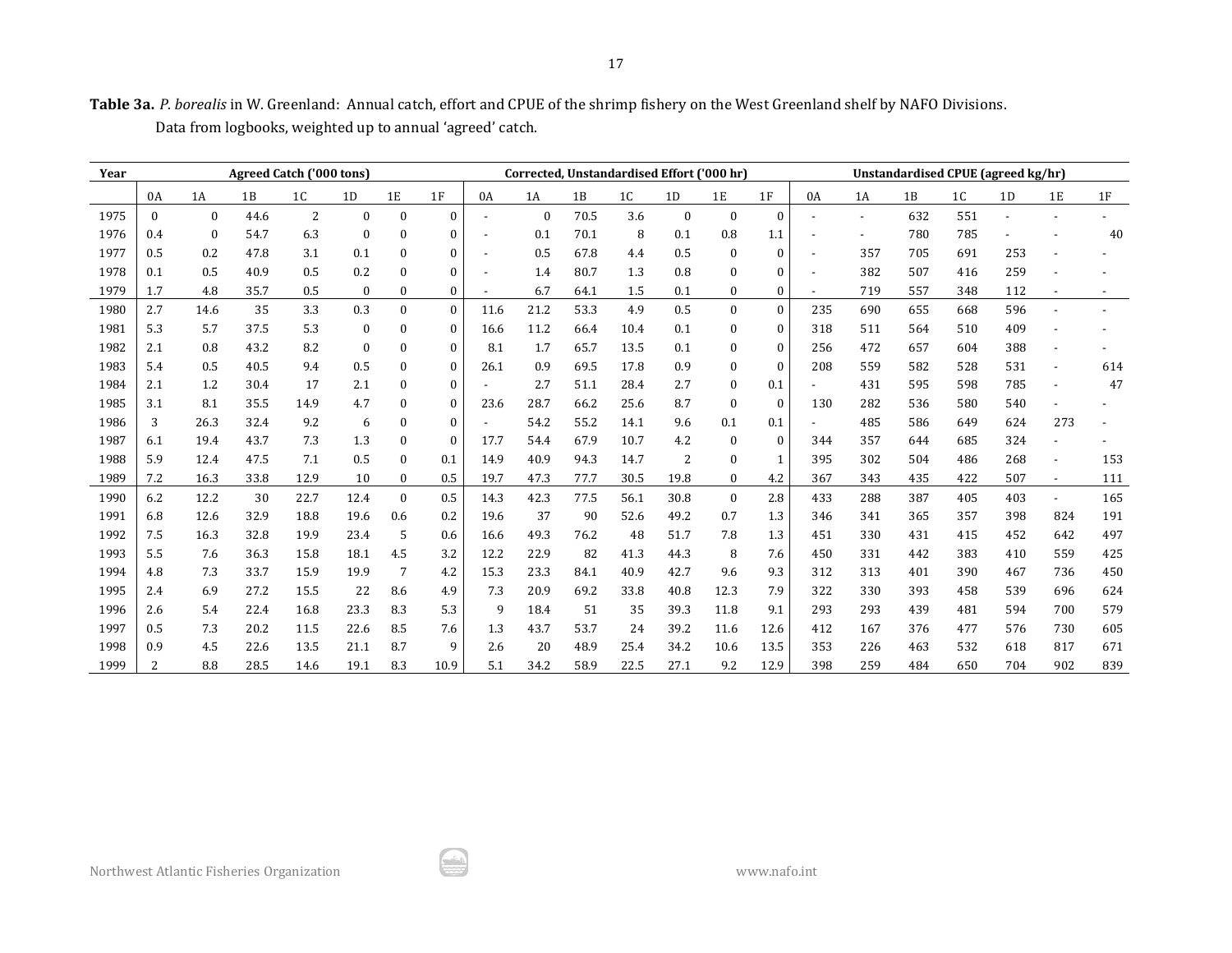|  | Table 3b. P. borealis in W. Greenland: Annual catch, effort and CPUE of the shrimp fishery on the West Greenland shelf by NAFO Divisions. |  |  |
|--|-------------------------------------------------------------------------------------------------------------------------------------------|--|--|
|  | Data from logbooks, weighted up to annual 'agreed' catch.                                                                                 |  |  |

| Year  | Agreed Catch ('000 tons) |      |      |      |      |     | Corrected, Unstandardised Effort ('000 hr) |      |      |      |      |      |      |      | Unstandardised CPUE (agreed kg/hr) |     |      |                |      |      |      |
|-------|--------------------------|------|------|------|------|-----|--------------------------------------------|------|------|------|------|------|------|------|------------------------------------|-----|------|----------------|------|------|------|
|       | 0A                       | 1A   | 1B   | 1C   | 1D   | 1E  | 1F                                         | 0A   | 1A   | 1B   | 1C   | 1D   | 1E   | 1F   | 0A                                 | 1A  | 1B   | 1 <sub>C</sub> | 1D   | 1E   | 1F   |
| 2000  | 1.6                      | 14.8 | 29.2 | 15   | 19   | 7   | 11.5                                       | 2.6  | 36.2 | 51.7 | 20.3 | 26.2 | 7.7  | 14.1 | 613                                | 409 | 564  | 737            | 727  | 909  | 810  |
| 2001  | 3.6                      | 14.4 | 27.4 | 17.1 | 20.8 | 8   | 11.6                                       | 6    | 41   | 49.2 | 21.1 | 27.4 | 7.7  | 11.8 | 602                                | 351 | 557  | 810            | 760  | 1029 | 980  |
| 2002  | 6.2                      | 15.2 | 43.5 | 26.5 | 25   | 8.5 | 10.3                                       | 9    | 41.6 | 58.7 | 27.5 | 28.2 | 7    | 10.4 | 695                                | 365 | 741  | 963            | 888  | 1216 | 989  |
| 2003  | 7.1                      | 13.9 | 42.4 | 24.8 | 23.1 | 8   | 10.8                                       | 8.4  | 32.6 | 46.8 | 23.3 | 22.7 | 5.9  | 10.2 | 842                                | 427 | 905  | 1065           | 1017 | 1345 | 1064 |
| 2004  | 7.0                      | 13.8 | 55.0 | 33.6 | 24.6 | 5.7 | 9.6                                        | 12.3 | 33.4 | 59.7 | 24.2 | 17.0 | 3.1  | 11.2 | 569                                | 413 | 921  | 1391           | 1449 | 1850 | 856  |
| 2005  | 6.9                      | 11.3 | 73.0 | 33.6 | 18.0 | 5.4 | 8.7                                        | 9.3  | 23.2 | 71.2 | 22.8 | 12.9 | 5.2  | 15.5 | 744                                | 486 | 1025 | 1470           | 1399 | 1031 | 565  |
| 2006  | 4.1                      | 13.8 | 81.0 | 23.7 | 19.3 | 9.8 | 5.5                                        | 4.7  | 21.9 | 73.5 | 17.4 | 15.1 | 10.3 | 10.6 | 884                                | 631 | 1102 | 1366           | 1284 | 952  | 519  |
| 2007  | 1.9                      | 26.5 | 84.8 | 9.1  | 12.0 | 8.7 | 1.1                                        | 2.2  | 32.3 | 78.1 | 7.1  | 10.5 | 8.0  | 2.3  | 872                                | 821 | 1085 | 1294           | 1144 | 1081 | 473  |
| 2008  | 0.0                      | 42.3 | 96.1 | 6.7  | 4.4  | 4.4 | 0.1                                        | 0.0  | 42.7 | 88.1 | 5.7  | 3.7  | 4.5  | 0.1  | $\overline{\phantom{a}}$           | 991 | 1090 | 1189           | 1179 | 977  | 1170 |
| 2009  | 0.4                      | 48.1 | 71.9 | 5.0  | 6.5  | 3.6 | 0.0                                        | 0.1  | 54.8 | 77.7 | 4.6  | 4.6  | 2.5  | 0.0  | $\overline{\phantom{a}}$           | 877 | 926  | 1084           | 1391 | 1463 |      |
| 2010  | 5.9                      | 50.9 | 63.4 | 6.2  | 6.6  | 1.1 | 0.0                                        | 5.8  | 64.7 | 70.5 | 4.7  | 4.1  | 0.6  | 0.0  | 1017                               | 786 | 899  | 1319           | 1620 | 1852 |      |
| 2011  | 1.3                      | 46.9 | 54.2 | 7.9  | 10.9 | 2.7 | 0.0                                        | 2.5  | 65.8 | 52.3 | 5.2  | 7.0  | 1.3  | 0.0  | 527                                | 713 | 1036 | 1531           | 1548 | 2085 |      |
| 2012  | 0.0                      | 45.7 | 45.3 | 6.3  | 12.0 | 6.4 | 0.3                                        | 0.0  | 67.1 | 51.6 | 4.6  | 7.6  | 3.4  | 0.2  | $\overline{\phantom{0}}$           | 680 | 878  | 1377           | 1576 | 1886 | 1539 |
| 2013  | 0.0                      | 33.9 | 39.2 | 6.6  | 10.6 | 4.6 | 0.6                                        | 0.0  | 52.5 | 46.6 | 5.5  | 8.5  | 3.5  | 0.3  | $\overline{\phantom{a}}$           | 646 | 840  | 1214           | 1240 | 1314 | 2141 |
| 2014  | 0.0                      | 37.9 | 38.3 | 4.0  | 6.2  | 1.6 | 0.7                                        | 0.0  | 55.4 | 39.3 | 3.8  | 5.3  | 1.3  | 0.3  | $\overline{\phantom{a}}$           | 685 | 973  | 1068           | 1181 | 1285 | 1971 |
| 2015  | 0.0                      | 28.6 | 30.0 | 4.7  | 5.4  | 1.8 | 1.8                                        | 0.0  | 40.0 | 32.2 | 3.7  | 5.0  | 1.3  | 1.0  | $\overline{\phantom{a}}$           | 715 | 933  | 1269           | 1078 | 1372 | 1692 |
| 2016  | 1.2                      | 32.6 | 36.6 | 5.9  | 5.7  | 2.2 | 1.2                                        | 0.0  | 44.0 | 41.1 | 4.6  | 4.5  | 1.1  | 0.5  | $\overline{\phantom{a}}$           | 741 | 891  | 1283           | 1253 | 2078 | 2382 |
| 2017* | 1.0                      | 13.8 | 51.3 | 15.9 | 6.6  | 1.3 | 0.1                                        | 0.0  | 21.2 | 49.8 | 10.5 | 4.3  | 0.4  | 0.1  |                                    | 651 | 1030 | 1517           | 1536 | 3022 | 2583 |

\*Projected

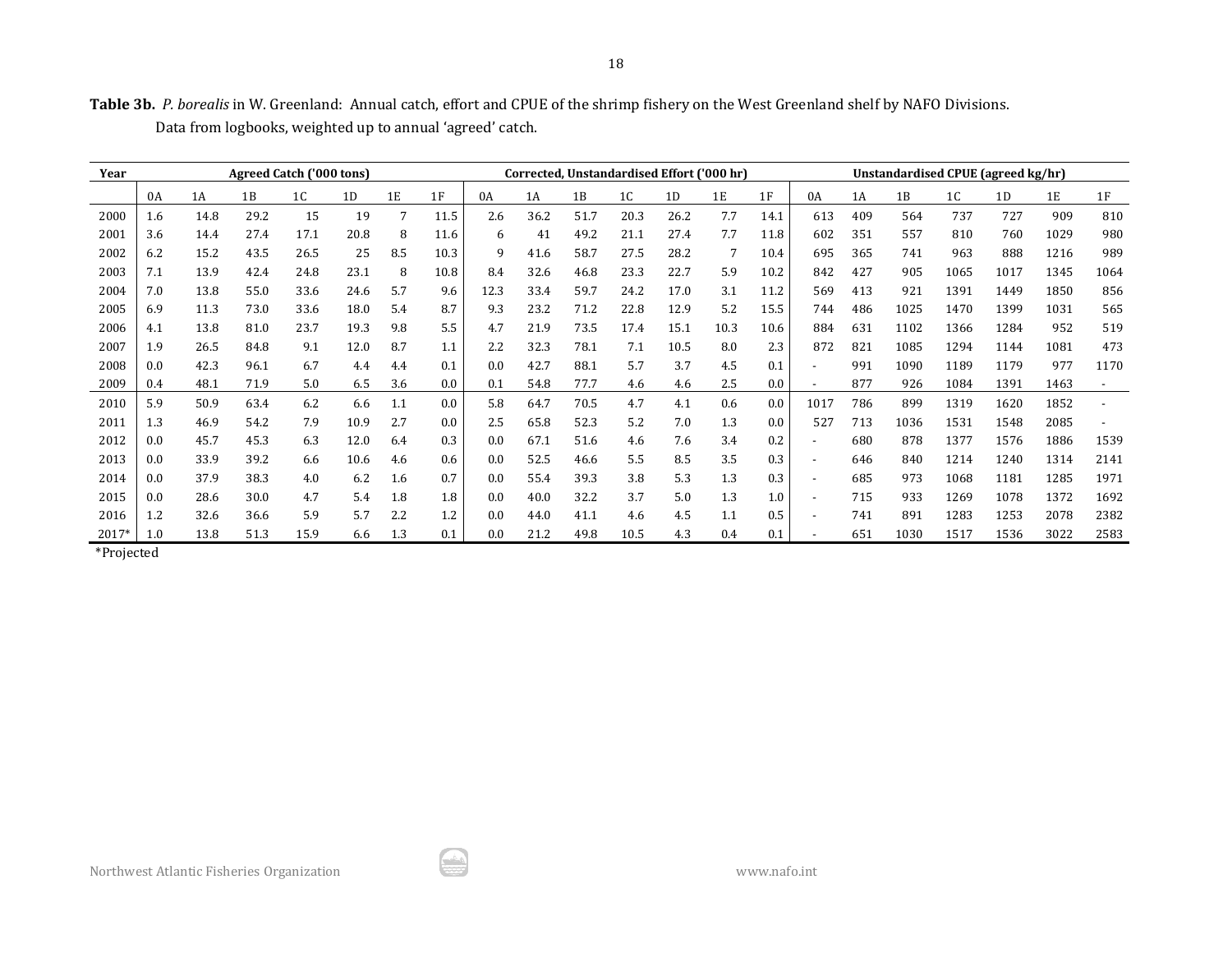|           |       |       |           | 5-year-period |           |           |           |       |
|-----------|-------|-------|-----------|---------------|-----------|-----------|-----------|-------|
|           | 80-84 | 85-89 | $90 - 94$ | 95-99         | $00 - 04$ | $05 - 09$ | $10 - 14$ | 15-16 |
| 1Α        | 9.2   | 23.4  | 12.8      | 8.1           | 12.1      | 19.4      | 39.1      | 39.1  |
| 1В        | 72.1  | 56.1  | 38.3      | 29.1          | 33.7      | 55.4      | 43.6      | 42.6  |
| 1C        | 17.4  | 13.9  | 21.5      | 17.2          | 20.0      | 10.6      | 5.6       | 6.8   |
| 1D        | 1.3   | 6.4   | 21.5      | 26.1          | 19.0      | 8.2       | 8.4       | 7.1   |
| 1E        | 0.0   | 0.0   | 4.0       | 10.2          | 6.2       | 4.3       | 3.0       | 2.6   |
| 1F        | 0.0   | 0.2   | 2.1       | 9.3           | 9.0       | 2.1       | 0.3       | 1.9   |
| Diversity | 1.8   | 2.5   | 3.9       | 4.8           | 4.6       | 2.7       | 2.8       | 2.9   |

**Table 4a.** *P. borealis* in W. Greenland; Distribution (%; columns sum to 100) of catches between Divisions in NAFO Subarea 1 by 5-year period.

Table 4b. P. borealis in W. Greenland; Distribution (%; columns sum to 100) of fishing effort<sup>1</sup> between Divisions in NAFO Subarea 1 by 5-year period.

|                |       |       |           | 5-year-period |           |           |           |       |
|----------------|-------|-------|-----------|---------------|-----------|-----------|-----------|-------|
|                | 80-84 | 85-89 | $90 - 94$ | 95-99         | $00 - 04$ | $05 - 09$ | $10 - 14$ | 15-16 |
| 1A             | 9.3   | 30.5  | 15.9      | 16.7          | 23.8      | 24.1      | 48.3      | 46.9  |
| 1B             | 71.4  | 49.9  | 37.7      | 32.9          | 34.2      | 53.5      | 41.1      | 40.9  |
| 1 <sub>C</sub> | 18.1  | 12.6  | 21.9      | 16.2          | 15.0      | 7.9       | 3.7       | 4.6   |
| 1D             | 1.1   | 6.0   | 20.0      | 21.0          | 15.6      | 6.4       | 5.1       | 5.3   |
| 1E             | 0.0   | 0.0   | 2.4       | 6.5           | 4.0       | 4.2       | 1.6       | 1.3   |
| 1F             | 0.0   | 0.9   | 2.1       | 6.7           | 7.4       | 3.9       | 0.1       | 0.9   |
| Diversity      | 1.8   | 2.8   | 3.9       | 4.6           | 4.4       | 2.8       | 2.5       | 2.5   |

1unstandardised single-trawl-equivalent time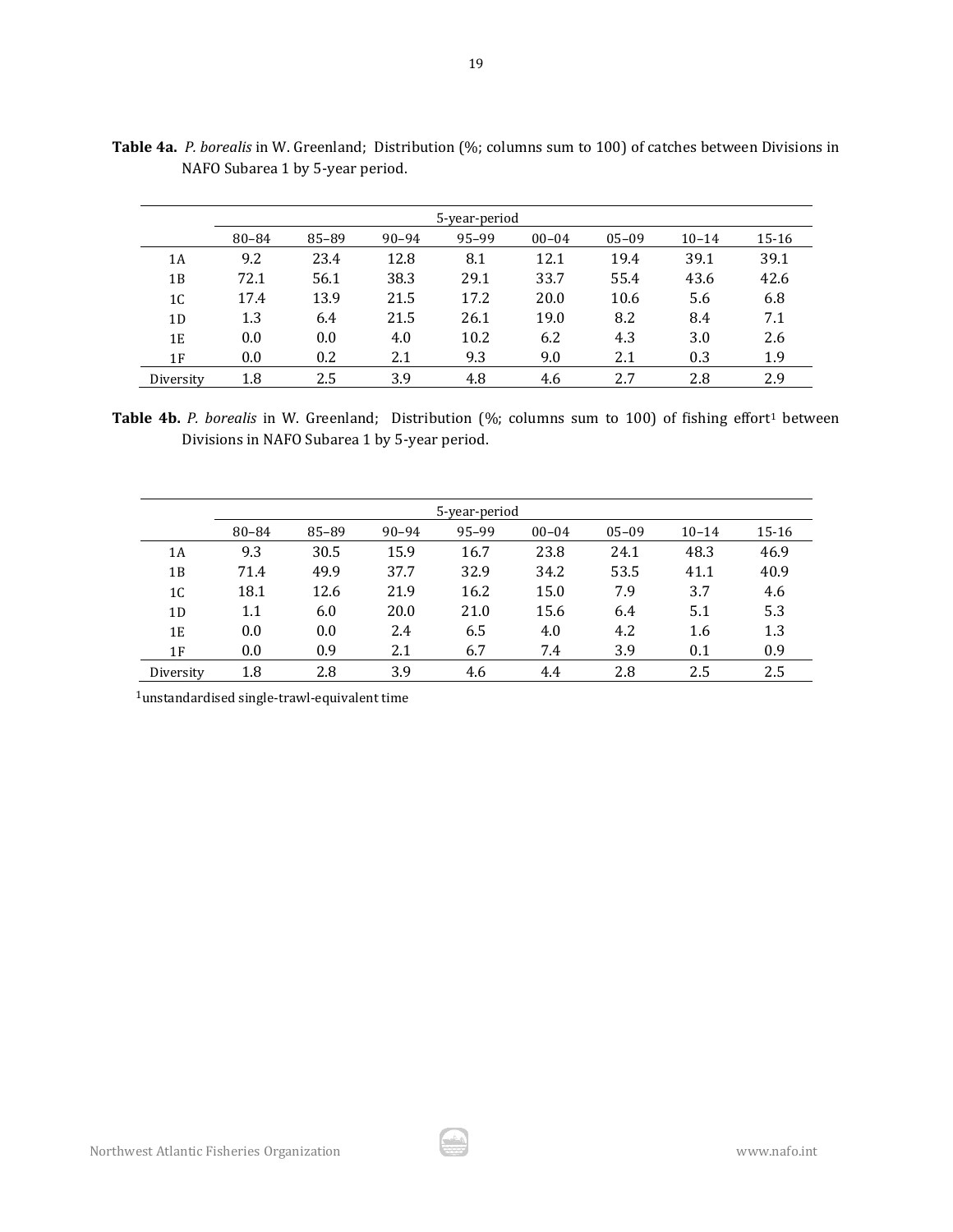| Year  | Jan   | Feb   | Mar          | Apr      | May   | Jun   | Jul   | Aug                                 | Sep   | Oct   | Nov      | Dec   |
|-------|-------|-------|--------------|----------|-------|-------|-------|-------------------------------------|-------|-------|----------|-------|
| 1976  | 5778  | 736   | $\bf{0}$     | $\bf{0}$ | 154   | 10861 | 10457 | 11588                               | 11398 | 8369  | 1985     | 89    |
| 1977  | 3062  | 3145  | 2229         | 2780     | 3736  | 5565  | 5972  | 5052                                | 4321  | 6459  | 5682     | 3612  |
| 1978  | 971   | 366   | 152          | 777      | 5829  | 6620  | 6134  | 6348                                | 4506  | 3601  | 3529     | 3483  |
| 1979  | 2428  | 540   | 5245         | 6444     | 6184  | 5252  | 4298  | 3904                                | 2352  | 1563  | 3007     | 1617  |
| 1980  | 4651  | 5383  | 4976         | 5892     | 7072  | 7453  | 6656  | 5226                                | 5499  | 2508  | $\bf{0}$ | 576   |
| 1981  | 3564  | 3555  | 2964         | 4279     | 7157  | 4890  | 7118  | 7121                                | 4476  | 3171  | 3431     | 2103  |
| 1982  | 3422  | 709   | $\mathbf{1}$ | 2441     | 8342  | 7738  | 6784  | 7803                                | 4738  | 6907  | 4239     | 1168  |
| 1983  | 37    | 247   | 577          | 2029     | 7655  | 7838  | 9260  | 6855                                | 5952  | 6785  | 5625     | 3357  |
| 1984  | 45    | 494   | 4426         | 7258     | 7881  | 8490  | 7800  | 3765                                | 2408  | 4429  | 4310     | 1498  |
| 1985  | 2109  | 3513  | 5362         | 3419     | 5318  | 7221  | 6889  | 9117                                | 6051  | 8733  | 6047     | 2429  |
| 1986  | 3388  | 3200  | 3607         | 5392     | 4757  | 9422  | 8665  | 6898                                | 8119  | 14642 | 5217     | 2958  |
| 1987  | 3094  | 1798  | 4931         | 6404     | 7907  | 8627  | 10797 | 8590                                | 8170  | 9368  | 5161     | 3023  |
| 1988  | 2318  | 2913  | 3589         | 7443     | 7636  | 7663  | 8835  | 8384                                | 9110  | 7529  | 5412     | 2785  |
| 1989  | 2513  | 3029  | 4344         | 7873     | 6499  | 10254 | 13429 | 9699                                | 6996  | 7883  | 4749     | 3403  |
| 1990  | 4097  | 4286  | 4952         | 8453     | 9011  | 8972  | 8997  | 8225                                | 7393  | 7087  | 7957     | 4540  |
| 1991  | 4103  | 3653  | 4056         | 3834     | 6416  | 9439  | 11591 | 9941                                | 8654  | 10243 | 11233    | 8326  |
| 1992  | 4695  | 3591  | 6037         | 6724     | 8463  | 11196 | 11442 | 10880                               | 11384 | 13591 | 10274    | 7210  |
| 1993  | 2639  | 3164  | 4357         | 5950     | 7670  | 7991  | 8703  | 9659                                | 10350 | 12584 | 11009    | 6937  |
| 1994  | 4321  | 3905  | 6566         | 8553     | 7342  | 7165  | 9656  | 9408                                | 10678 | 11705 | 7942     | 5565  |
| 1995  | 3851  | 5268  | 7792         | 10378    | 8138  | 7761  | 8575  | 8931                                | 8398  | 8010  | 6283     | 4004  |
| 1996  | 4028  | 6409  | 7885         | 9144     | 8873  | 8793  | 8842  | 9446                                | 8570  | 6118  | 3302     | 2684  |
| 1997  | 3634  | 5995  | 6273         | 6562     | 7664  | 8185  | 9514  | 8061                                | 7882  | 7277  | 5035     | 2047  |
| 1998  | 8625  | 6420  | 5896         | 9980     | 10438 | 10505 | 10308 | 5015                                | 5366  | 3549  | 2634     | 1758  |
| 1999  | 5035  | 5648  | 7382         | 8133     | 9390  | 8547  | 11074 | 8738                                | 8348  | 8203  | 6625     | 5075  |
| 2000  | 4440  | 6528  | 7491         | 9121     | 9738  | 11435 | 11580 | 8573                                | 7934  | 6922  | 8377     | 5830  |
| 2001  | 4287  | 5471  | 6248         | 5763     | 8624  | 11195 | 12545 | 12011                               | 9930  | 10981 | 8163     | 7708  |
| 2002  | 8815  | 5971  | 7985         | 11485    | 12324 | 12234 | 15668 | 14696                               | 12415 | 11495 | 12711    | 9373  |
| 2003  | 8561  | 7984  | 10616        | 11832    | 12708 | 11228 | 10886 | 11542                               | 14117 | 11901 | 10915    | 7881  |
| 2004  | 8439  | 9047  | 9341         | 12989    | 14820 | 14539 | 13469 | 10477                               | 16044 | 15194 | 13265    | 11707 |
| 2005  | 10695 | 8782  | 12726        | 14837    | 15193 | 15076 | 15775 | 16301                               | 13581 | 12903 | 10449    | 10579 |
| 2006  | 12785 | 11920 | 14185        | 11116    | 14430 | 11138 | 15719 | 15802                               | 15251 | 13153 | 12505    | 9312  |
| 2007  | 5517  | 8820  | 10584        | 13624    | 13544 | 13726 | 17126 | 14775                               | 14224 | 11436 | 10121    | 10693 |
| 2008  | 8989  | 7386  | 9007         | 12488    | 13827 | 15429 | 18407 | 15311                               | 14414 | 12982 | 13608    | 12039 |
| 2009  | 10993 | 8126  | 4321         | 9183     | 12422 |       |       | 12698 14606 16683 12642 12892 12352 |       |       |          | 8540  |
| 2010  | 8277  | 7237  | 8289         | 9462     | 11250 | 13956 | 15256 | 14473                               | 12182 | 12523 | 10702    | 10385 |
| 2011  | 10230 | 9270  | 11831        | 10877    | 10480 | 10265 | 12523 | 9619                                | 8884  | 10222 | 11472    | 8317  |
| 2012  | 9399  | 8623  | 5839         | 10089    | 10780 | 10026 | 11487 | 11514                               | 9176  | 9684  | 10728    | 8632  |
| 2013  | 8008  | 6725  | 8487         | 9366     | 8866  | 8539  | 7115  | 8764                                | 7064  | 8112  | 7711     | 6621  |
| 2014  | 7224  | 7900  | 7734         | 10055    | 6767  | 7169  | 7623  | 7580                                | 6893  | 6839  | 7435     | 5545  |
| 2015  | 6855  | 4863  | 3536         | 5629     | 6411  | 5804  | 5641  | 6516                                | 6678  | 6759  | 7214     | 6347  |
| 2016  | 7758  | 7534  | 6950         | 7162     | 5631  | 5978  | 7431  | 7427                                | 7371  | 7425  | 8418     | 6440  |
| 2017* | 7935  | 7420  | 3476         | 5120     | 7387  | 6333  |       |                                     |       |       |          |       |

**Table 5.** *P. borealis* in W. Greenland: Catch by month 1976–2017, summed from vessel logs and weighted up to total catch.

\* Greenland and EU only, uncorrected logbook-reported catches.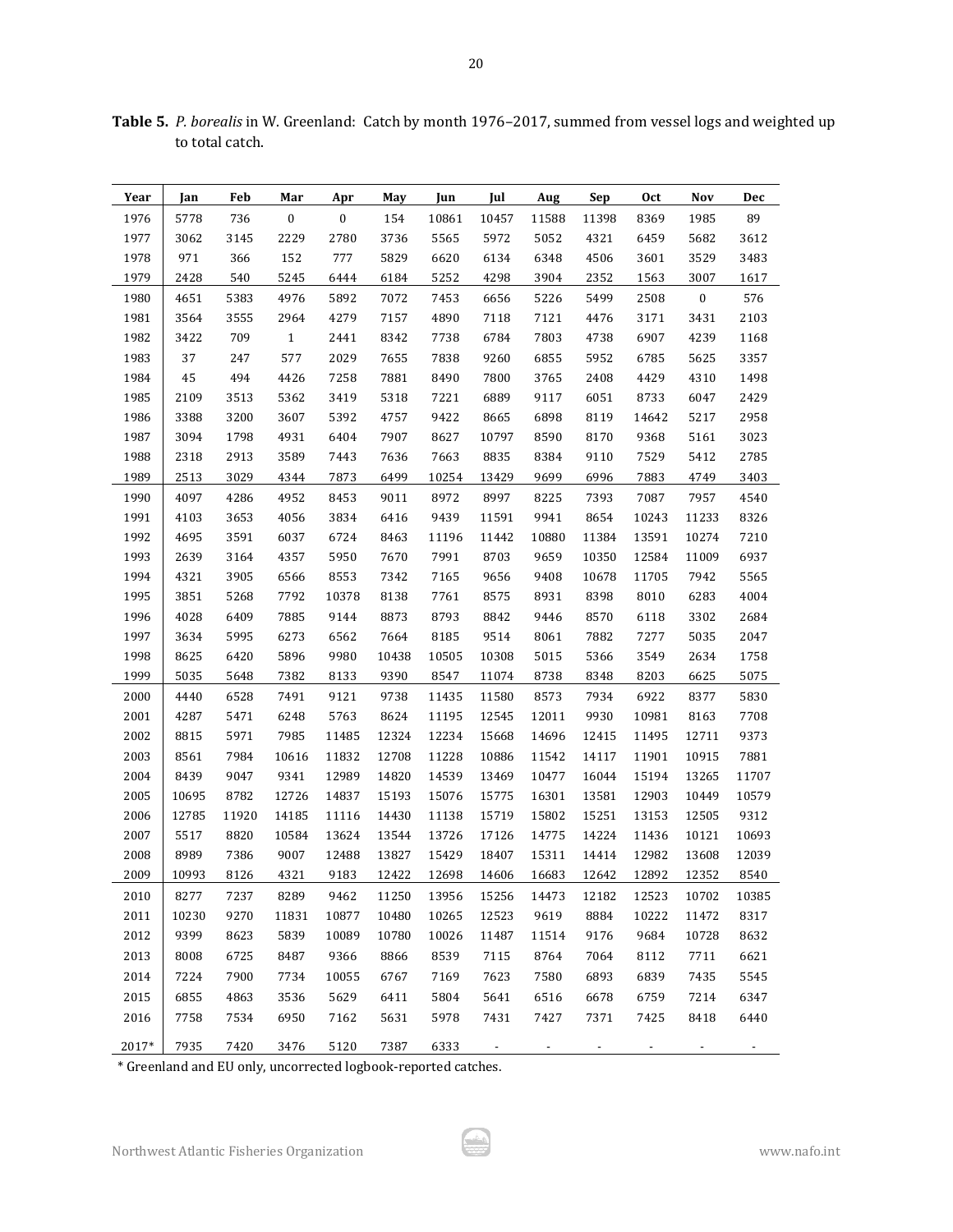| Year  |                  | P. borealis     |         | Fish            | Р.<br>montagui   |
|-------|------------------|-----------------|---------|-----------------|------------------|
|       | discard          |                 | discard |                 | landed           |
|       | (tons)           | discard $(\% )$ | (tons)  | discard $(\% )$ | (tons)           |
| 1980  | 0                | 0.00            | 3518    | 6.4             | 0                |
| 1981  | $\boldsymbol{0}$ | 0.00            | 724     | 1.5             | 0                |
| 1982  | $\boldsymbol{0}$ | 0.00            | 776     | $1.5\,$         | $\bf{0}$         |
| 1983  | 0                | 0.00            | 1026    | 1.9             | $\bf{0}$         |
| 1984  | $\boldsymbol{0}$ | 0.00            | 1326    | 2.6             | 0                |
| 1985  | 151              | 0.24            | 1514    | 2.4             | 0                |
| 1986  | 110              | 0.15            | 1639    | $2.2\,$         | $\bf{0}$         |
| 1987  | 189              | 0.25            | 918     | 1.2             | 0                |
| 1988  | 216              | 0.31            | 1100    | 1.6             | 0                |
| 1989  | 196              | 0.27            | 1401    | 1.9             | $\bf{0}$         |
| 1990  | 265              | 0.34            | 1270    | 1.6             | $\bf{0}$         |
| 1991  | 406              | 0.48            | 2049    | 2.4             | $\boldsymbol{0}$ |
| 1992  | 335              | 0.34            | 2162    | $2.2\,$         | 0                |
| 1993  | 251              | 0.29            | 1911    | $2.2\,$         | $\bf{0}$         |
| 1994  | 332              | 0.38            | 2683    | 3.0             | 5                |
| 1995  | 476              | 0.56            | 2702    | 3.2             | 563              |
| 1996  | 323              | 0.40            | 2710    | 3.3             | 772              |
| 1997  | 310              | 0.40            | 2326    | 3.0             | 422              |
| 1998  | 314              | 0.39            | 2183    | 2.7             | 1253             |
| 1999  | 197              | 0.22            | 7       | 0.0             | $\overline{4}$   |
| 2000  | 268              | 0.28            | 685     | 0.7             | 305              |
| 2001  | 382              | 0.38            | 1120    | $1.1\,$         | 881              |
| 2002  | 648              | 0.50            | 1272    | 1.0             | 225              |
| 2003  | 639              | 0.52            | 1291    | 1.0             | 967              |
| 2004  | 762              | 0.54            | 1044    | 0.7             | 831              |
| 2005  | 753              | 0.50            | 982     | 0.7             | 512              |
| 2006  | 865              | 0.56            | 1178    | 0.8             | 1444             |
| 2007  | 741              | 0.52            | 2085    | 1.5             | 2003             |
| 2008  | 860              | 0.56            | 1116    | 0.7             | 89               |
| 2009  | 710              | 0.53            | 1321    | 1.0             | 53               |
| 2010  | 739              | 0.58            | 1426    | 1.1             | 1168             |
| 2011  | 720              | 0.59            | 1109    | 0.9             | 2324             |
| 2012  | 587              | 0.51            | 1039    | 0.9             | 3121             |
| 2013  | 491              | 0.52            | 831     | 0.9             | 4944             |
| 2014  | 443              | 0.50            | 1101    | 1.2             | 1357             |
| 2015  | 325              | 0.45            | 708     | $1.0\,$         | 2027             |
| 2016  | 329              | 0.39            | 606     | 0.7             | 3176             |
| 2017* | 358              | 0.40            | 573     | 0.6             | 1487             |

Table 6. *P. borealis* in W. Greenland: Discards, and landed catch reported<sup>1</sup> as *P. montagui*, in NAFO Subarea 1.

 the coastal fleet does not report *P. montagui* separately in logbooks. Information on how much *montagui* that fleet catches is captured at the point of sale, and is recorded on sales slips.

\* projected from part-year's data.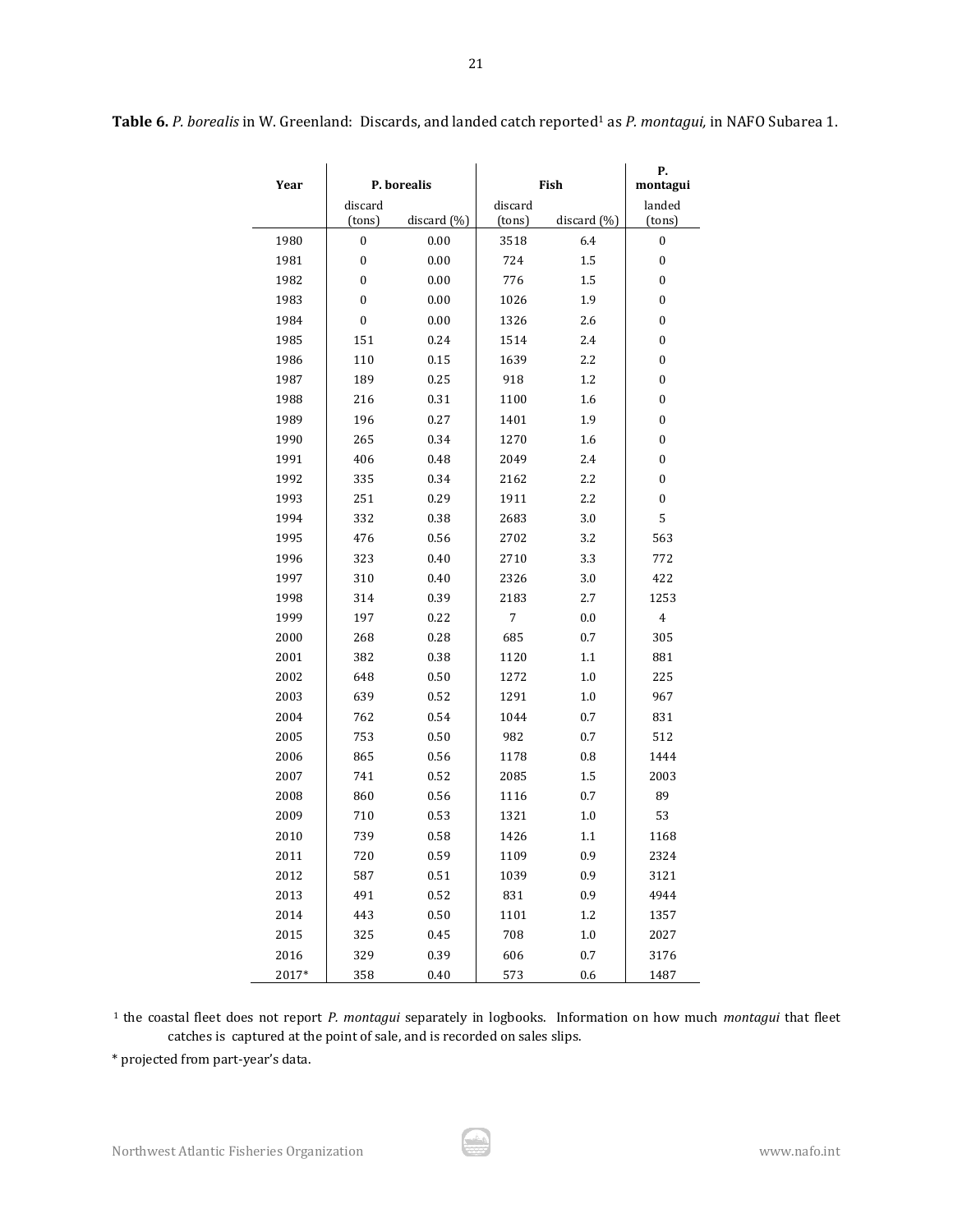

**Fig. 1a**. *P. borealis* in W. Greenland: Nominal and effective sizes of the Greenland trawler fleet, 1975–2017, from logbook records.



**Fig. 1b**. *P. borealis* in W. Greenland: Nominal and effective sizes of the Greenland offshore trawler fleet, 1975–2017, from logbook records.



**Fig. 1c**. *P. borealis* in W. Greenland: Nominal and effective sizes of the Greenland coastal trawler fleet, 1986– 2017, from logbook records.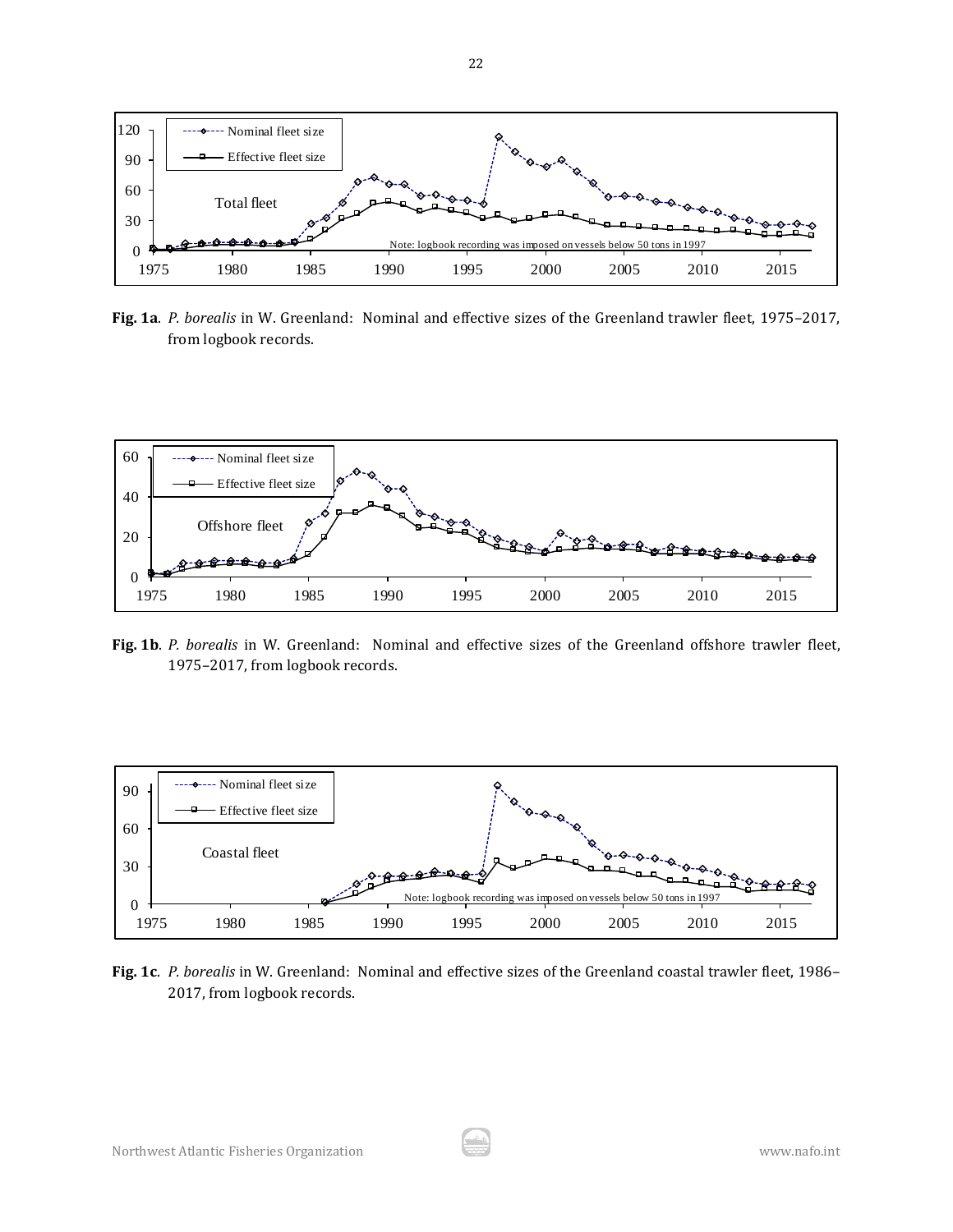

**Fig. 2.** *P.borealis* in W. Greenland: Catches and TACs in NAFO Subarea 1 and Canadian SFA 1, 1970–2017; 2017 catch estimate is based on forecasts from GFLK and DFO.



**Fig. 3.** *P. borealis* in W. Greenland: Fishing effort applied in NAFO Subarea 1 and Canadian SFA 1, 1970– 2017. 2017 is projected from part-year's data.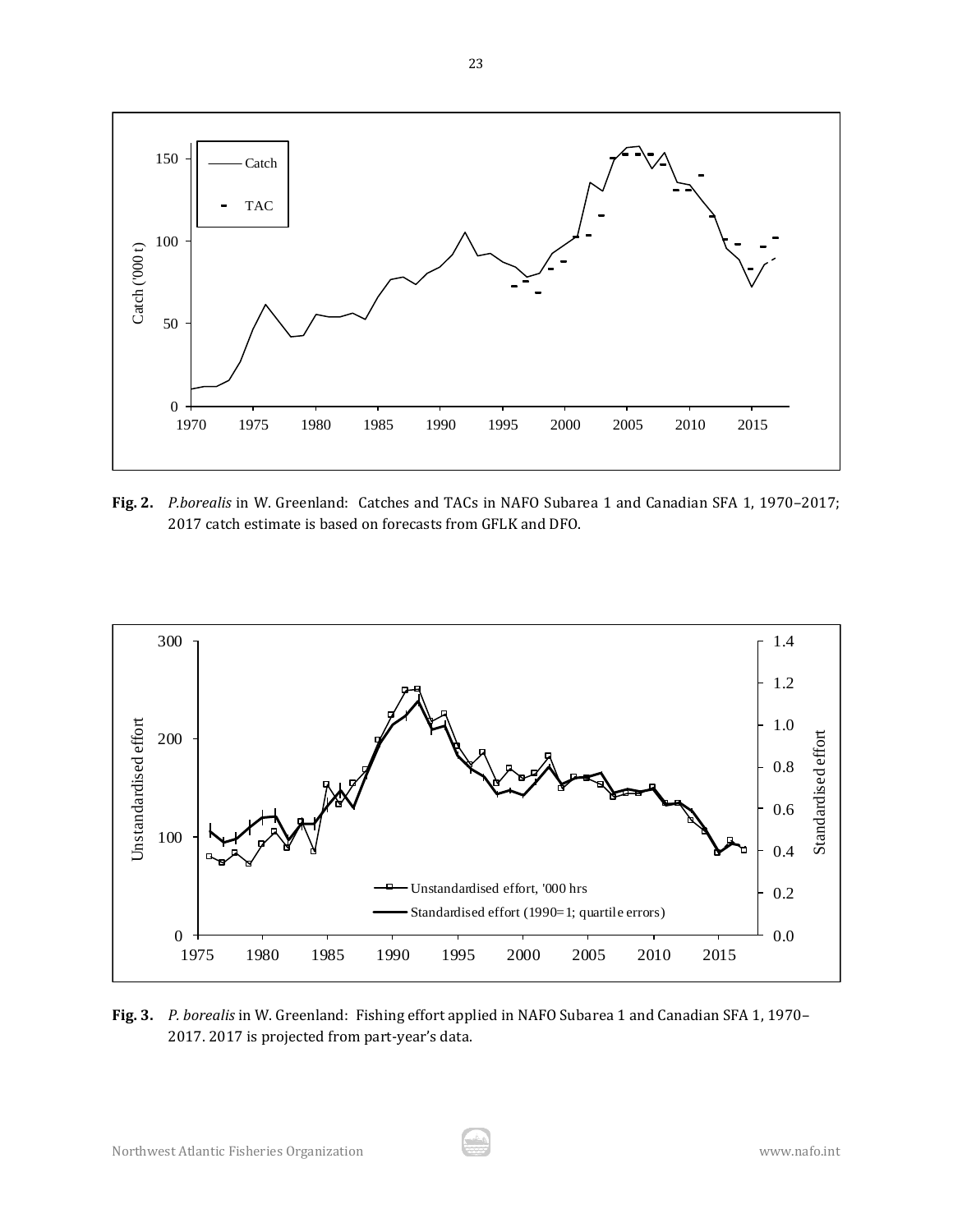

**Fig. 4.** *P. borealis* in W. Greenland: Map showing Statistical Areas (in green frames). Area -1 goes from 73°30'N to 76°00'N. 200 meter depth contour dotted purple line and 600 meter depth contour solid purple line.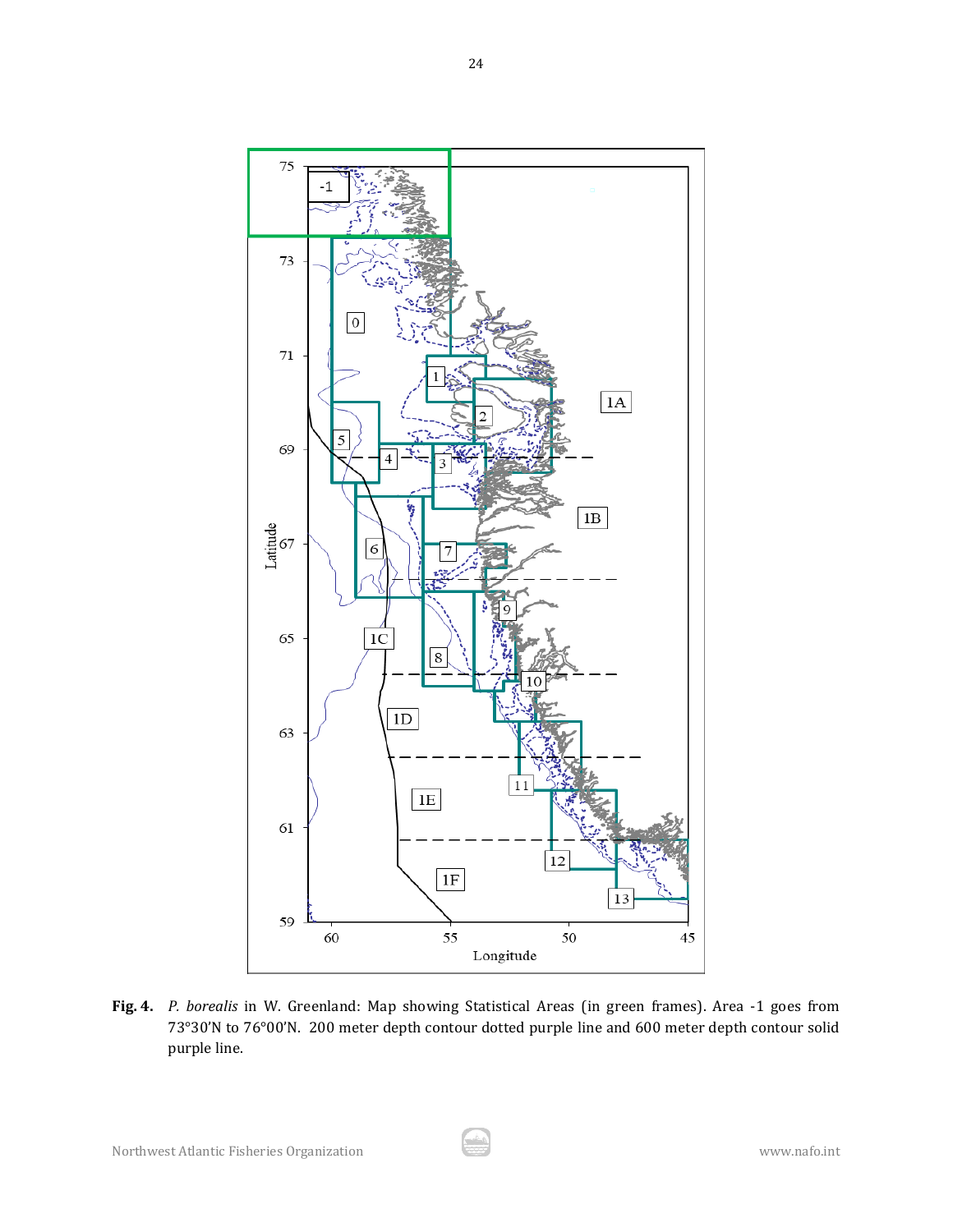

**Fig. 5a.** *P. borealis* in W. Greenland: Distribution of the logbook-recorded catch between NAFO Divisions in Subarea 1 up to 76°00'N, 1975-2016.



**Fig. 5b.** *P. borealis* in W. Greenland: Distribution of the logbook-recorded catch between statistical Areas in Greenland waters, 1975-2016. (The light band that starts broad on the left-hand side is Area 6; the light band at the top is Area 0, the dark wedge at the very bottom from 1992 to 2007 is Area 13.)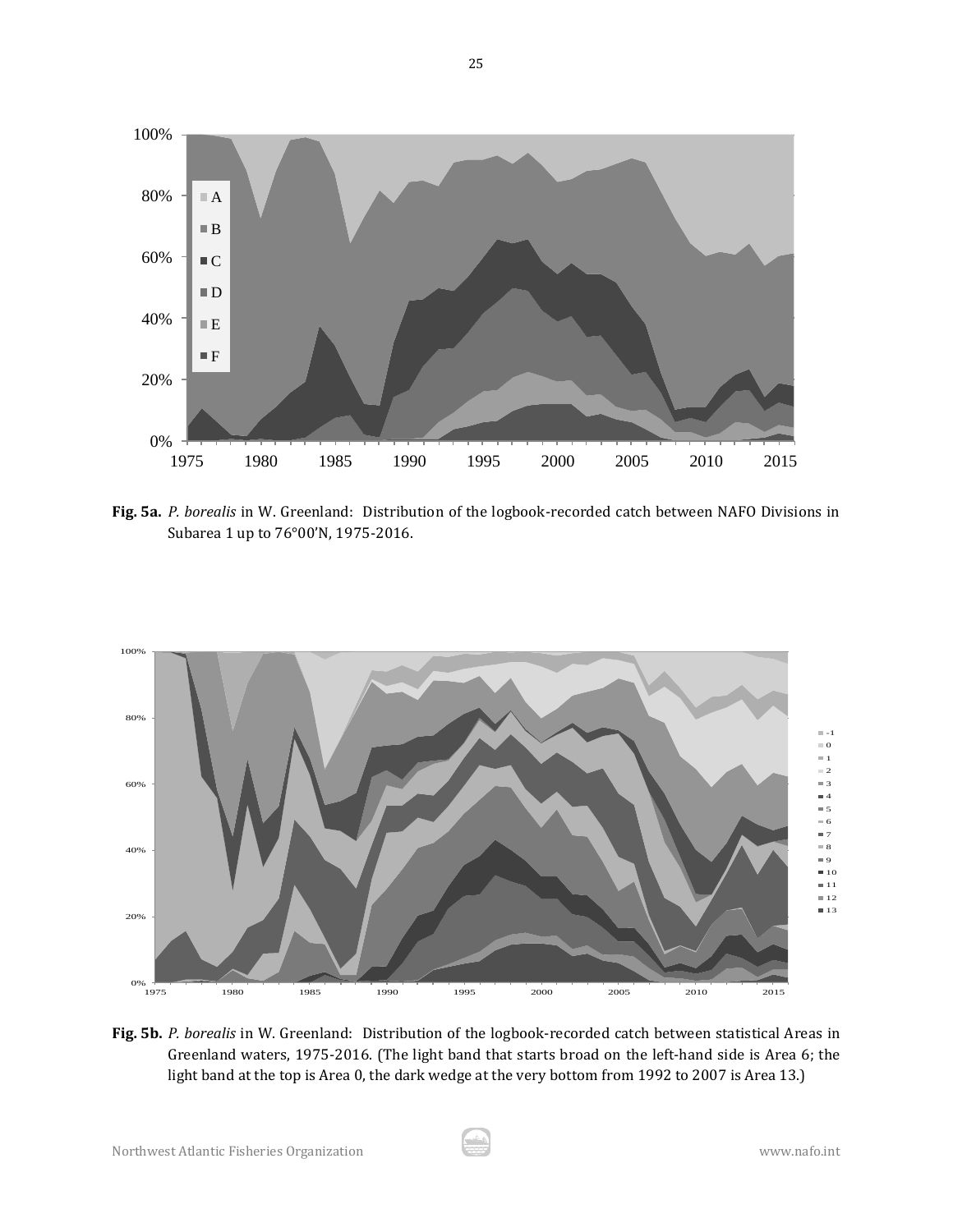

**Fig. 6a.** *P. borealis* in W. Greenland: Diversity indices for the distribution of logbook-recorded catch between statistical Areas in Greenland waters, 1975–2017. 2017 is on part-year's data.



**Fig. 6b.** *P. borealis* in W. Greenland: Mean latitude by weight of the logbook recorded catch in the Greenland fishery, 1975–2017. 2017 is on part-year's data.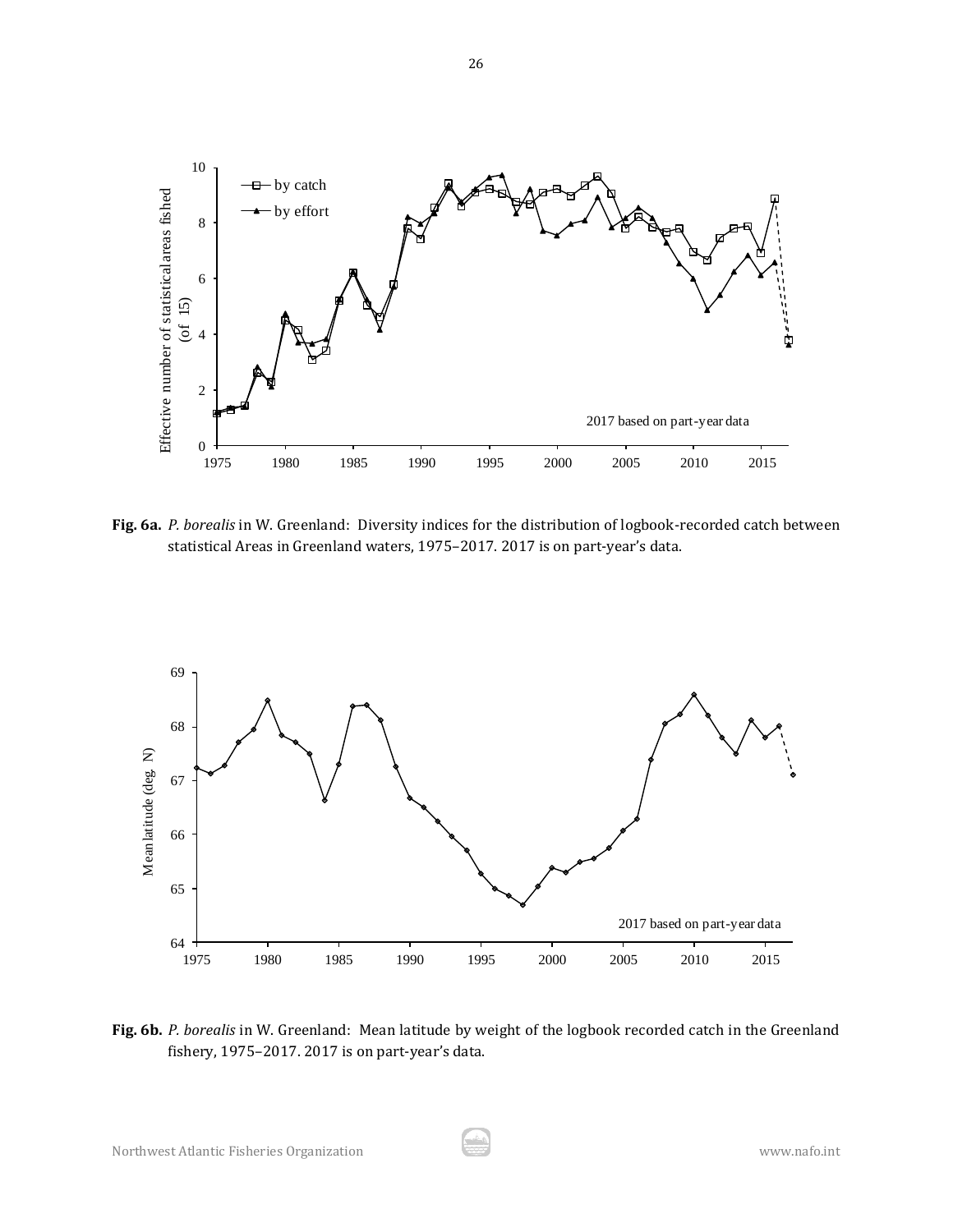

**Fig. 7.** *P. borealis* in W. Greenland: Distribution of catches in the Disko Bay Area (statistical Areas 1, 2 and 3) 1990–2016.



**Fig. 8.** *P. borealis* in W. Greenland: catches taken in statistical Areas 0 and -1 as a percentage of total catches, 1990–2016.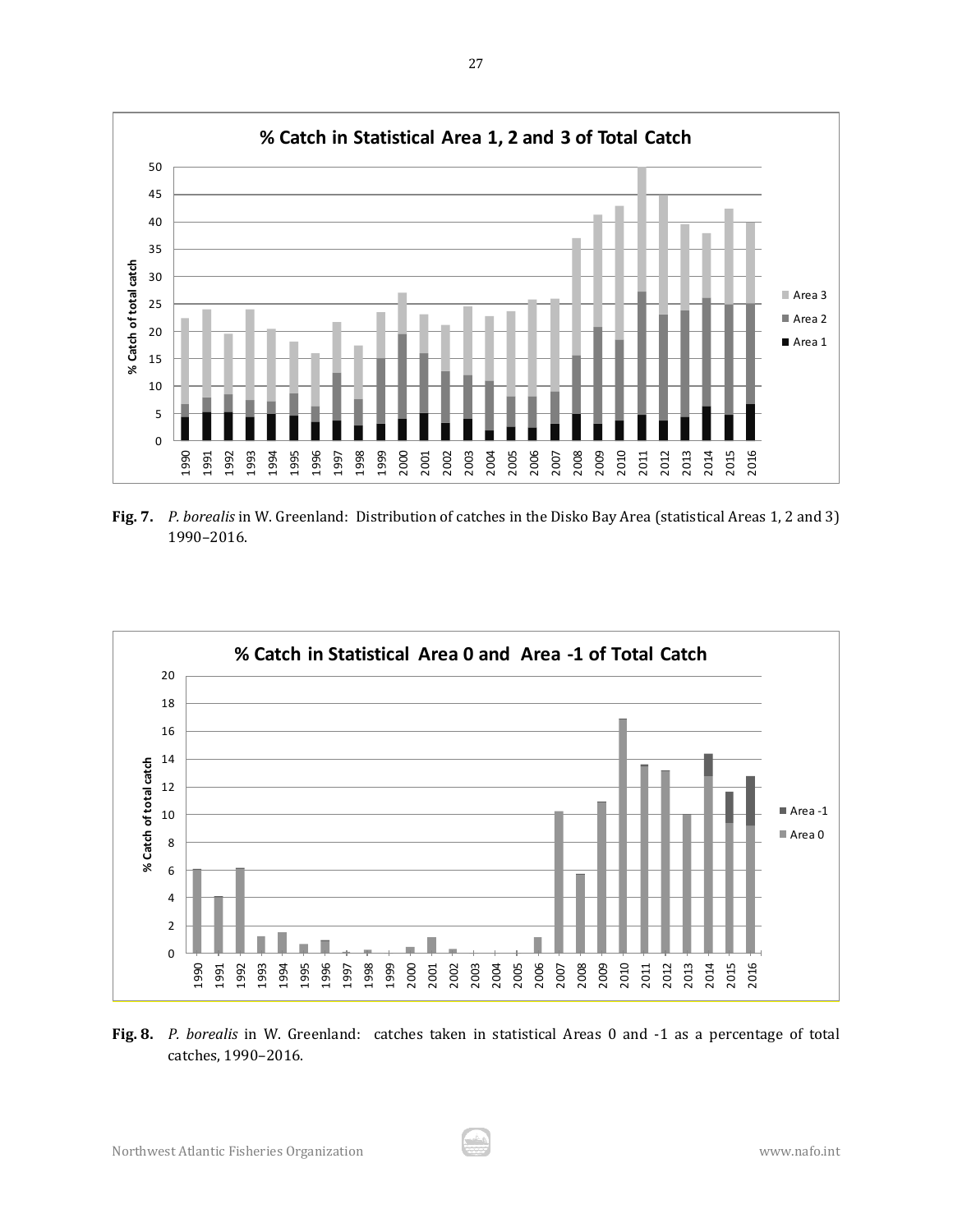

**Fig. 9.** *P. borealis* in W. Greenland: standardised (1990=1) CPUE series from 4 fleets and a standardised union series 1976–2017. 2017 is on part-year's data.



**Fig. 10.** *P. borealis* in W. Greenland: Depth distribution of catches taken by the Greenland fleet, 1991-2014.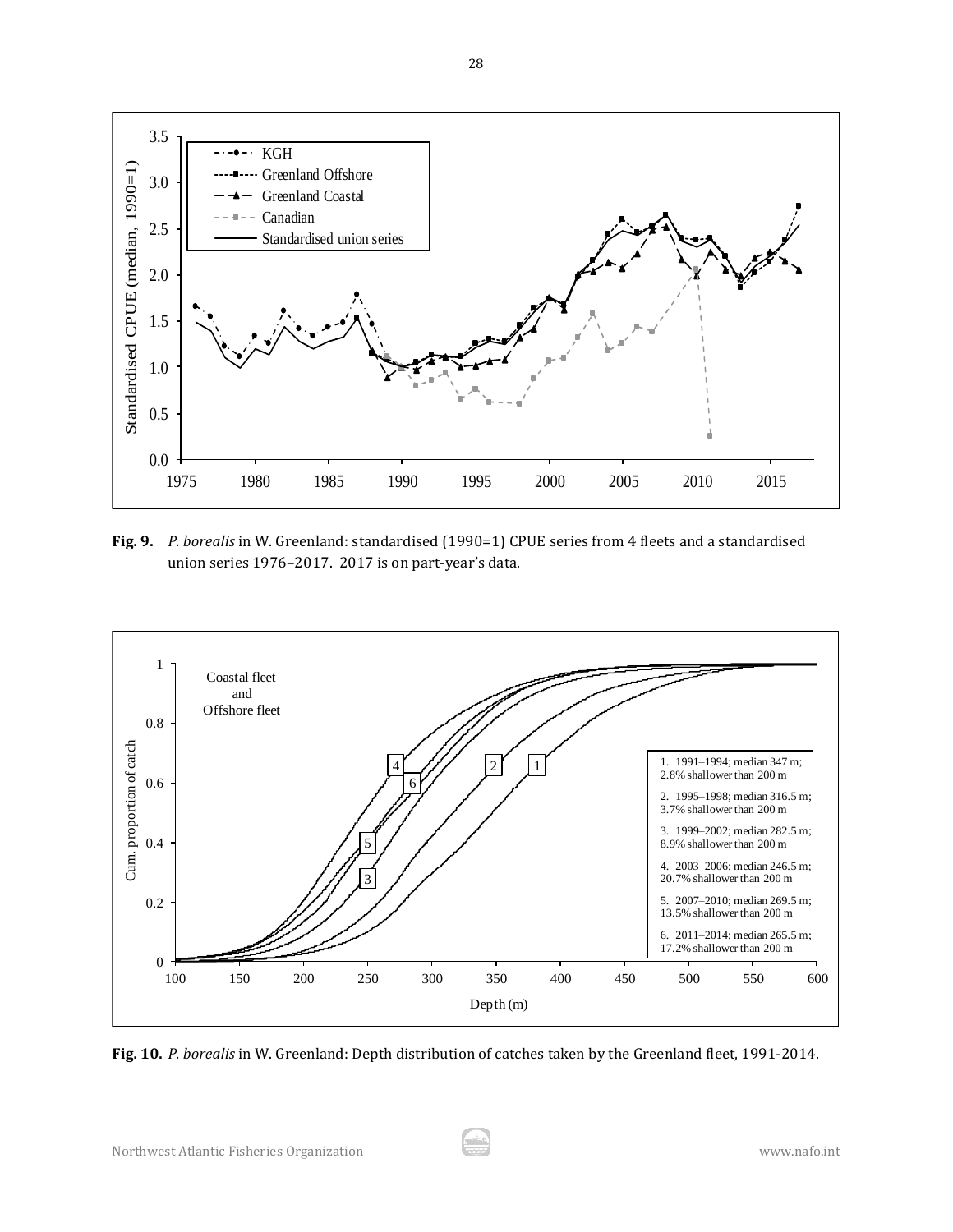# **Appendix I: A standardised CPUE series for the Greenland Offshore fleet.**

Greenland Offshore fleet: Areas -1 and 0 and 3 to 12 Group March w. April, June w. July and September w. October Group Area 7 w. Area 9

The GLM Procedure Class Level Information

Class Levels Values VESSEL 19 hh02 hh03 hh06 hh10 hh13 hh15 hh19 hh22 hh25 hh26 hh28 hh31 hh33 hh37 hh39 hh42 hh44 hh46 hh50 year 31 1987 1988 1989 1991 1992 1993 1994 1995 1996 1997 1998 1999 2000 2001 2002 2003 2004 2005 2006 2007 2008 2009 2010 2011 2012 2013 2014 2015 2016 2017 2090 MONTH 9 124578101112 AREA 11 -1 0 3 4 5 6 8 9 10 11 12 HOLD 2 12

Number of Observations Read 10091 Number of Observations Used 10091

Source DF Sum of Squares Mean Square F Value Pr > F Model 66 122545.2543 1856.7463 483.32 <.0001 Error 10024 38508.4324 3.8416 Corrected Total 10090 161053.6868

R-Square Coeff Var Root MSE LNCPUE Mean 0.760897 82.89058 1.960006 2.364570

Source DF Type I SS Mean Square F Value Pr > F VESSEL 18 90961.93963 5053.44109 1315.44 <.0001 MONTH 8 2770.20184 346.27523 90.14 <.0001 AREA 10 8290.69519 829.06952 215.81 <.0001 year 30 20522.41768 684.08059 178.07 <.0001

Source DF Type III SS Mean Square F Value Pr > F VESSEL 18 19947.36169 1108.18676 288.47 <.0001 MONTH 8 1928.42877 241.05360 62.75 <.0001 AREA 10 4160.39939 416.03994 108.30 <.0001 year 30 20522.41768 684.08059 178.07 <.0001

Dependent Variable: LNCPUE Weight: hauls

#### Standard

Parameter Estimate Error t Value Pr > |t| Intercept 2.435211549 B 0.03317173 73.41 <.0001 VESSEL hh02 -1.156886411 B 0.02781099 -41.60 <.0001 VESSEL hh03 -1.021472912 B 0.03432850 -29.76 <.0001 VESSEL hh06 -0.928534400 B 0.02212926 -41.96 <.0001 VESSEL hh10 -0.724953088 B 0.01581415 -45.84 <.0001 VESSEL hh13 -0.660345126 B 0.01593961 -41.43 <.0001 VESSEL hh15 -0.630056673 B 0.01799265 -35.02 <.0001 VESSEL hh19 -0.592586794 B 0.01465145 -40.45 <.0001 VESSEL hh22 -0.574306010 B 0.01611986 -35.63 <.0001 VESSEL hh25 -0.520843395 B 0.01798610 -28.96 <.0001 VESSEL hh26 -0.487510736 B 0.02699021 -18.06 <.0001 VESSEL hh28 -0.439217684 B 0.02142920 -20.50 <.0001 VESSEL hh31 -0.396754335 B 0.01348635 -29.42 <.0001 VESSEL hh33 -0.357439244 B 0.01982008 -18.03 <.0001 VESSEL hh37 -0.320998663 B 0.01509862 -21.26 <.0001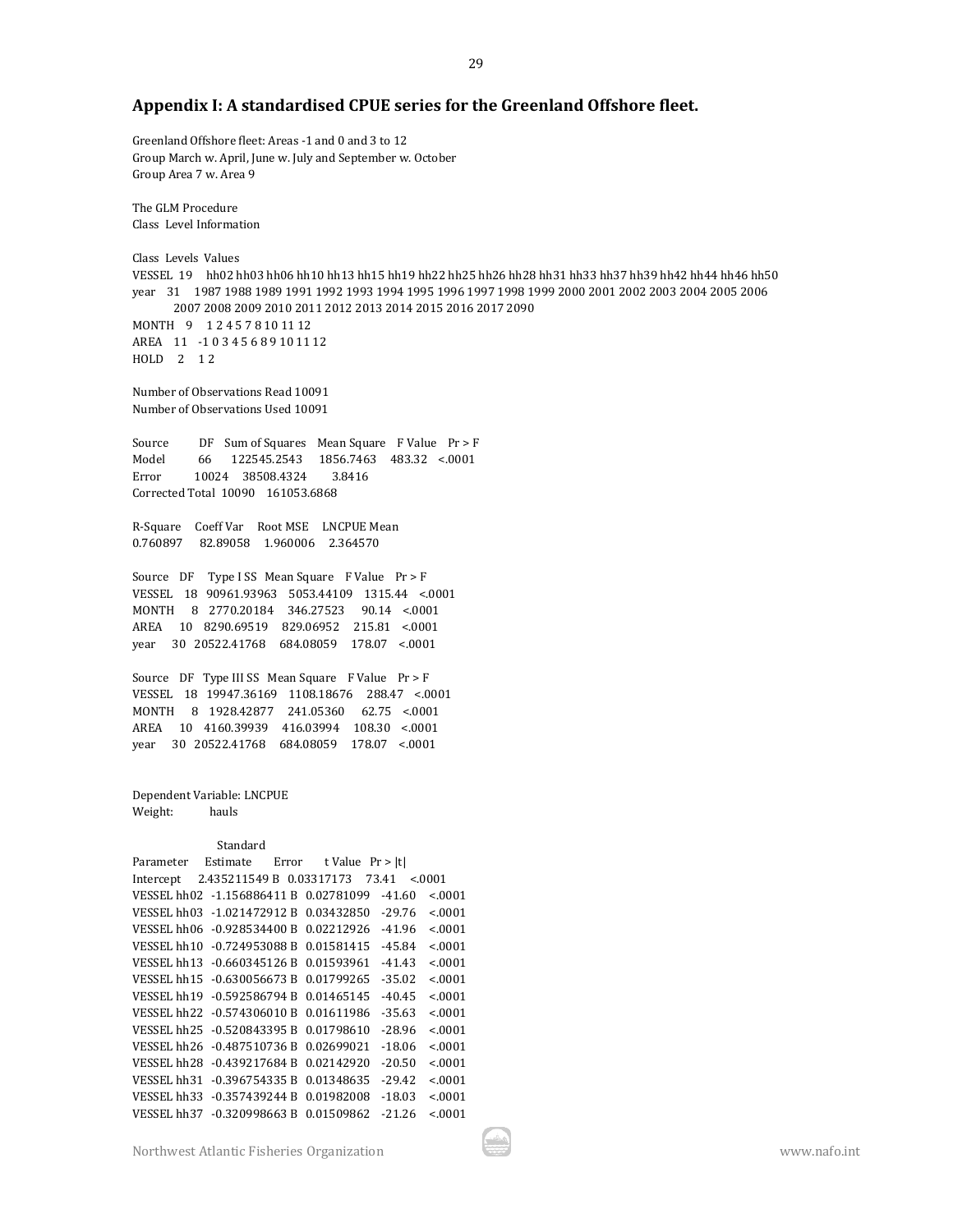| VESSEL hh39 -0.269075056 B 0.01868227 -14.40 <.0001 |  |  |
|-----------------------------------------------------|--|--|
| VESSEL hh42 -0.173592947 B 0.01609707 -10.78 < 0001 |  |  |
| VESSEL hh44 -0.145686241 B 0.01723858 -8.45 < 0001  |  |  |
| VESSEL hh46 -0.116036773 B 0.01692483 -6.86 <.0001  |  |  |
| VESSEL hh50 0.000000000 B                           |  |  |

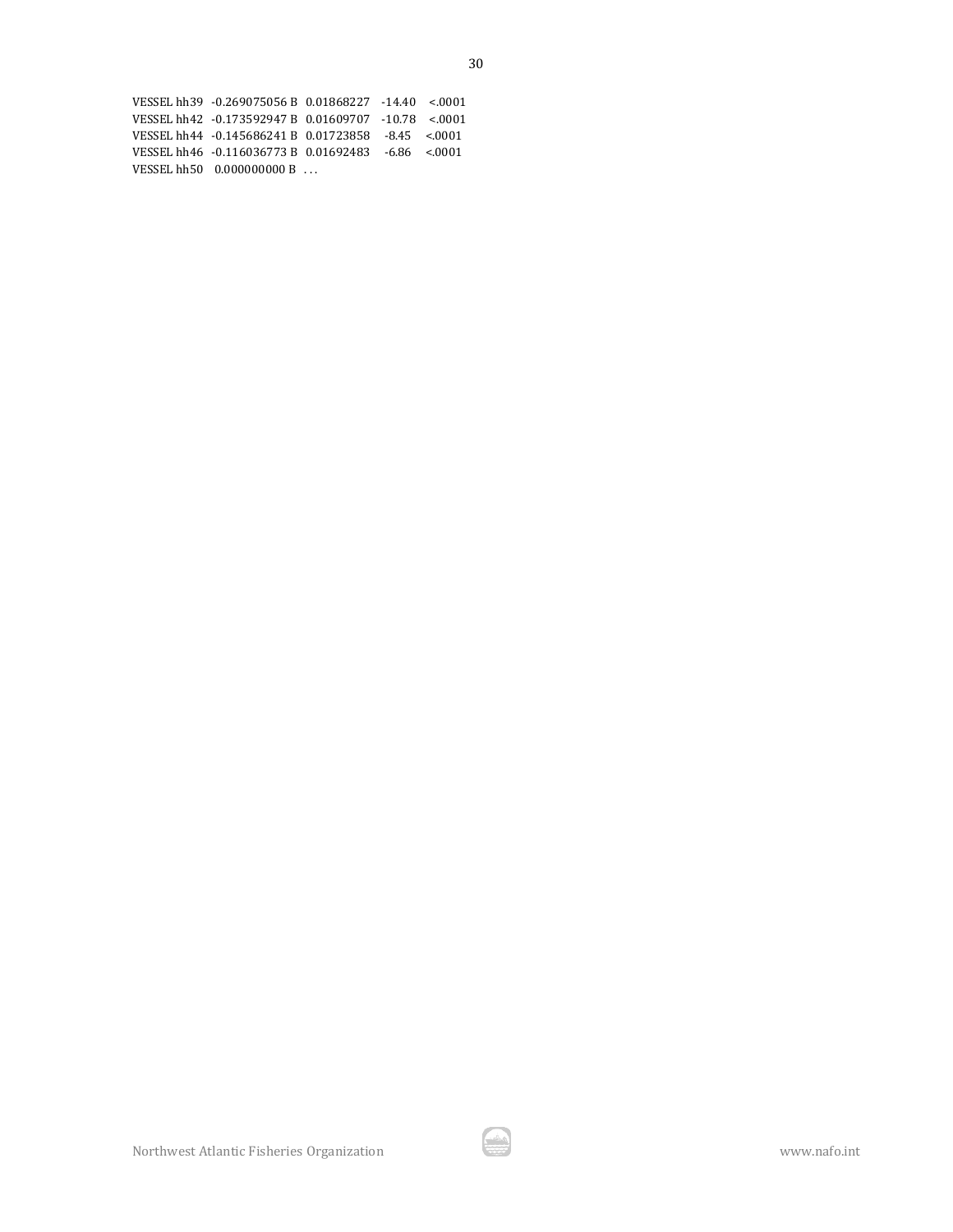Dependent Variable: LNCPUE

| hauls |
|-------|
|       |

|                         | Standard                   |                  |          |         |
|-------------------------|----------------------------|------------------|----------|---------|
| Parameter               | Estimate                   | Error<br>t Value | Pr >  t  |         |
| MONTH <sub>1</sub>      | $-0.033594830B$            | 0.01757865       | $-1.91$  | 0.0560  |
| MONTH <sub>2</sub>      | 0.029077312B               | 0.01759204       | 1.65     | 0.0984  |
| MONTH 4                 | 0.108367716B               | 0.01428549       | 7.59     | < .0001 |
| MONTH <sub>5</sub>      | 0.004374824 B              | 0.01535326       | 0.28     | 0.7757  |
| MONTH <sub>7</sub>      | 0.198124943B               | 0.01377850       | 14.38    | < .0001 |
| MONTH <sub>8</sub>      | 0.076748024 B              | 0.01539156       | 4.99     | < 0.001 |
| MONTH <sub>10</sub>     | 0.061165199B               | 0.01395284       | 4.38     | < 0001  |
| MONTH <sub>11</sub>     | 0.044792598B               | 0.01576812       | 2.84     | 0.0045  |
| <b>MONTH12</b>          | 0.000000000B               | $\ddotsc$        |          |         |
| AREA -1                 | -1.130005420 B             | 0.05381194       | $-21.00$ | < 0001  |
| <b>AREA</b><br>$\theta$ | $-0.390755596B$            | 0.03049147       | $-12.82$ | < .0001 |
| AREA<br>3               | 0.009403369 B              | 0.03078790       | 0.31     | 0.7600  |
| AREA<br>$\overline{4}$  | $-0.230638448B$            | 0.02994809       | $-7.70$  | < 0001  |
| 5<br>AREA               | $-0.326588819B$            | 0.03431110       | $-9.52$  | < .0001 |
| AREA<br>6               | $-0.128543131B$            | 0.02940059       | $-4.37$  | < .0001 |
| <b>AREA</b><br>8        | $-0.167464374B$            | 0.02951082       | $-5.67$  | < .0001 |
| <b>AREA</b><br>9        | $-0.153132376B$            | 0.02838081       | $-5.40$  | < .0001 |
| AREA 10                 | $-0.129604591B$            | 0.02971011       | $-4.36$  | < 0001  |
| AREA 11                 | $-0.103887652B$            | 0.02889500       | $-3.60$  | 0.0003  |
| AREA 12                 | 0.000000000B               |                  |          |         |
| year 1987               | 0.425670836 B              | 0.02250909       | 18.91    | < 0001  |
| year 1988               | 0.132057537B               | 0.01992644       | 6.63     | < 0001  |
| year 1989               | 0.079323124B               | 0.01921595       | 4.13     | < .0001 |
| year 1991               | 0.048169789B               | 0.01773746       | 2.72     | 0.0066  |
| year 1992               | 0.123982316B               | 0.01798669       | 6.89     | < .0001 |
| year 1993               | 0.094814852B               | 0.01846919       | 5.13     | < 0001  |
| vear 1994               | 0.117358949B               | 0.01853727       | 6.33     | < .0001 |
| vear 1995               | 0.228835024B               | 0.01922444       | 11.90    | < 0001  |
| year 1996               | 0.275178723 B              | 0.02022040       | 13.61    | < 0001  |
|                         | Dependent Variable: LNCPUE |                  |          |         |
| Weight:                 | hauls                      |                  |          |         |

#### Standard

| Parameter | Estimate      | Error | t Value    | Pr >  t |         |
|-----------|---------------|-------|------------|---------|---------|
| year 1997 | 0.239982551B  |       | 0.02126237 | 11.29   | < 0001  |
| year 1998 | 0.369962062B  |       | 0.02292738 | 16.14   | < 0001  |
| year 1999 | 0.497426153B  |       | 0.02400690 | 20.72   | < .0001 |
| year 2000 | 0.551313040 B |       | 0.02527385 | 21.81   | < 0001  |
| year 2001 | 0.513318359B  |       | 0.02569802 | 19.98   | < 0001  |
| year 2002 | 0.682297450B  |       | 0.02338193 | 29.18   | < 0001  |
| year 2003 | 0.771118140B  |       | 0.02429161 | 31.74   | < 0001  |
| year 2004 | 0.894630962 B |       | 0.02431128 | 36.80   | < 0001  |
| year 2005 | 0.954779469B  |       | 0.02382409 | 40.08   | < 0001  |
| year 2006 | 0.902716499B  |       | 0.02384866 | 37.85   | < 0001  |
| year 2007 | 0.928869573B  |       | 0.02455452 | 37.83   | < .0001 |
| vear 2008 | 0.974919330 B |       | 0.02461082 | 39.61   | < 0001  |
| year 2009 | 0.873383724 B |       | 0.02641825 | 33.06   | < 0001  |
| year 2010 | 0.867329980 B |       | 0.02598120 | 33.38   | < 0001  |
| year 2011 | 0.875026525B  |       | 0.02715006 | 32.23   | < 0001  |
| year 2012 | 0.787910586B  |       | 0.02693597 | 29.25   | < .0001 |
| year 2013 | 0.623292480 B |       | 0.02740516 | 22.74   | < 0001  |
| year 2014 | 0.706880258B  |       | 0.02808805 | 25.17   | < 0001  |
| vear 2015 | 0.762166777B  |       | 0.02996445 | 25.44   | < 0001  |
| year 2016 | 0.866719143B  |       | 0.02961208 | 29.27   | < 0001  |
| year 2017 | 1.012345268B  |       | 0.04356961 | 23.24   | < 0001  |
| year 2090 | 0.000000000B  |       |            |         |         |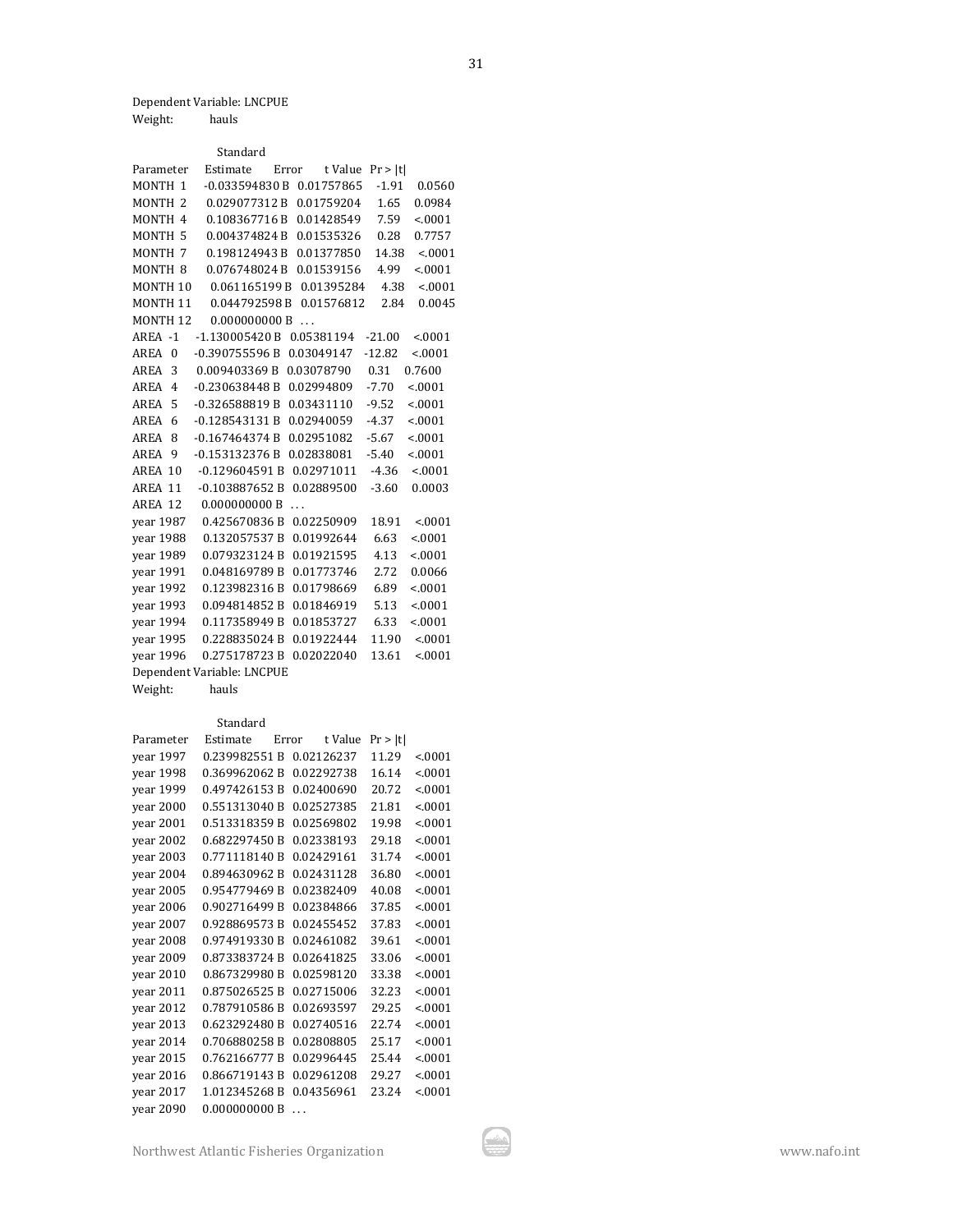Note: The X'X matrix has been found to be singular, and a generalized inverse was used to solve the normal equations. Terms whose estimates are followed by the letter 'B' are not uniquely estimable.

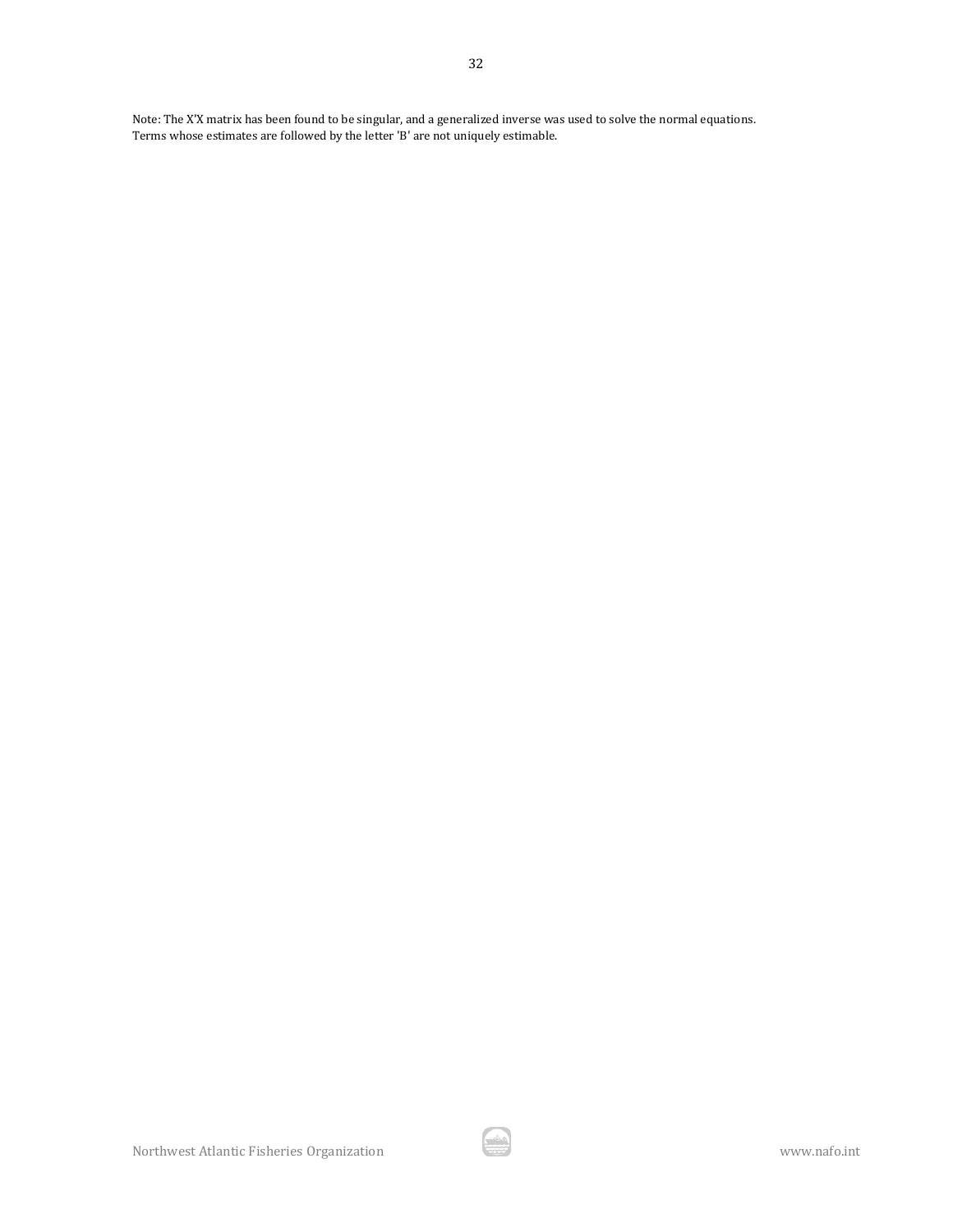# **Appendix II: A standardised CPUE series for the Greenland Coastal fleet.**

Greenland coastal fleet: Areas 1 to 3, 7 and 13 Group January w. February

The SAS System The GLM Procedure Class Level Information

Class Levels Values VESSEL 17 cc01 cc02 cc05 cc08 cc09 cc12 cc13 cc16 cc17 cc20 cc24 cc27 cc29 cc32 cc33 cc34 cc35 year 30 1988 1989 1991 1992 1993 1994 1995 1996 1997 1998 1999 2000 2001 2002 2003 2004 2005 2006 2007 2008 2009 2010 2011 2012 2013 2014 2015 2016 2017 2090 AREA 5 1 2 3 7 13 MONTH 11 2 3 4 5 6 7 8 9 10 11 12

Number of Observations Read 11085 Number of Observations Used 11085

Source DF Sum of Squares Mean Square F Value Pr > F Model 59 52137.27893 883.68269 286.47 <.0001 Error 11025 34009.11860 3.08473 Corrected Total 11084 86146.39753

R-Square Coeff Var Root MSE LNCPUE Mean 0.605217 89.03903 1.756339 1.972550

Source DF Type I SS Mean Square F Value Pr > F AREA 4 2936.84265 734.21066 238.01 <.0001 MONTH 10 2975.37876 297.53788 96.46 <.0001 VESSEL 16 21253.96612 1328.37288 430.63 <.0001 year 29 24971.09140 861.07212 279.14 <.0001 Source DF Type III SS Mean Square F Value Pr > F AREA 4 2897.12341 724.28085 234.80 <.0001 MONTH 10 2175.92745 217.59274 70.54 <.0001 VESSEL 16 9157.52039 572.34502 185.54 <.0001 year 29 24971.09140 861.07212 279.14 <.0001

Dependent Variable: LNCPUE Weight: Hauls

|                    | Standard        |               |          |         |
|--------------------|-----------------|---------------|----------|---------|
| Parameter          | Estimate        | Error t Value | Pr >  t  |         |
| Intercept          | 2.368500693 B   | 0.03449313    | 68.67    | < 0.001 |
| AREA 1             | -0.286998545 B  | 0.01464624    | $-19.60$ | < 0.001 |
| AREA 2             | -0.361528790 B  | 0.01370697    | $-26.38$ | < 0.001 |
| AREA 3             | -0.140227556 B  | 0.01300953    | $-10.78$ | < 0.001 |
| AREA 7             | -0.287665035 B  | 0.01408321    | $-20.43$ | < 0.001 |
| AREA 13            | 0.000000000 B   | $\ddotsc$     |          |         |
| MONTH <sub>2</sub> | $-0.027022519B$ | 0.01727361    | $-1.56$  | 0.1178  |
| MONTH 3            | 0.124982454 B   | 0.01984227    | 6.30     | < 0.001 |
| MONTH <sub>4</sub> | 0.264683392 B   | 0.01840426    | 14.38    | < 0001  |
| MONTH <sub>5</sub> | 0.129011115 B   | 0.01748388    | 7.38     | < 0.001 |
| MONTH 6            | 0.160561226 B   | 0.01764434    | 9.10     | < 0.001 |
| MONTH <sub>7</sub> | 0.214207644 B   | 0.01790519    | 11.96    | < 0.001 |
| MONTH <sub>8</sub> | 0.140238419 B   | 0.01815824    | 7.72     | < 0.001 |
| MONTH 9            | 0.040649764 B   | 0.01815195    | 2.24     | 0.0251  |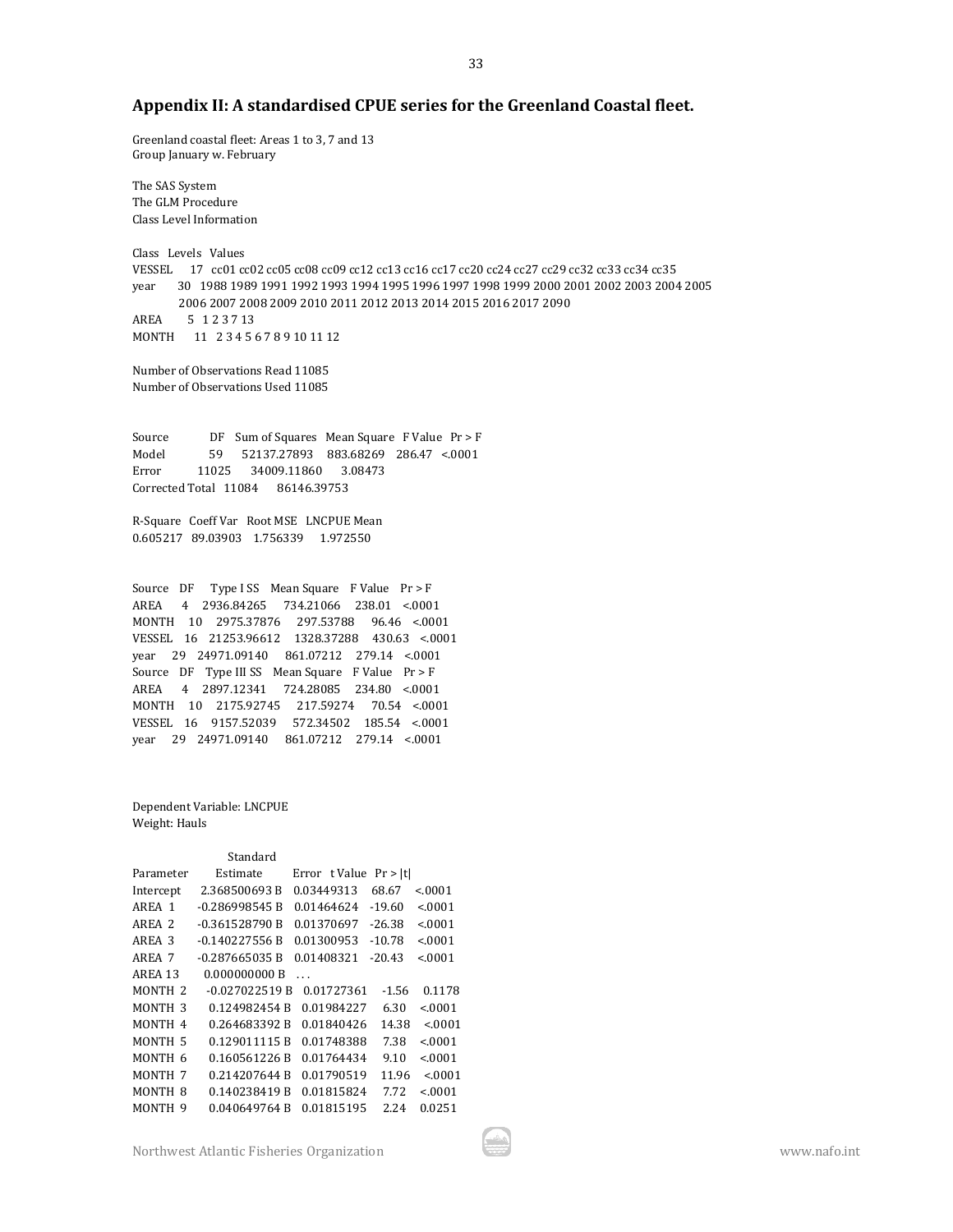MONTH 10 -0.000165338 B 0.01783766 -0.01 0.9926 MONTH 11 0.031240425 B 0.01808024 1.73 0.0840  $MONTH 12 0.000000000B ...$ 

Northwest Atlantic Fisheries Organization www.nafo.int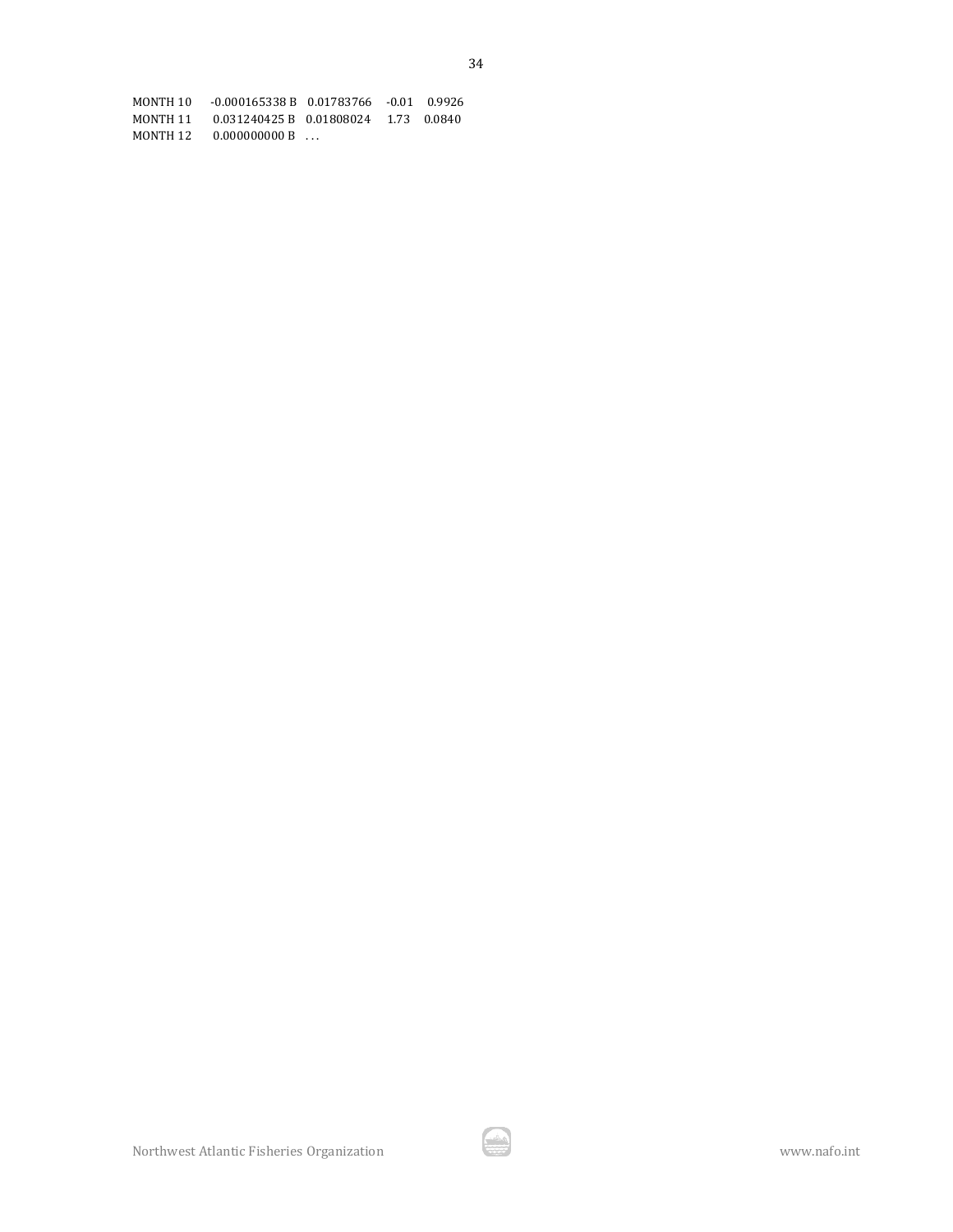| Northwest Atlantic Fisheries Organization |  |  |
|-------------------------------------------|--|--|
|-------------------------------------------|--|--|

|             | Standard        |   |               |          |         |
|-------------|-----------------|---|---------------|----------|---------|
| Parameter   | Estimate        |   | Error t Value | Pr >  t  |         |
| VESSEL cc01 | -1.280323051B   |   | 0.04201136    | $-30.48$ | < 0001  |
| VESSEL cc02 | -1.208414686B   |   | 0.06028955    | $-20.04$ | < 0001  |
| VESSEL cc05 | -1.129663738 B  |   | 0.02984258    | $-37.85$ | < 0001  |
| VESSEL cc08 | -1.011900983B   |   | 0.02621494    | $-38.60$ | < 0001  |
| VESSEL cc09 | $-0.975171718B$ |   | 0.03018328    | $-32.31$ | < .0001 |
| VESSEL cc12 | -0.909357370 B  |   | 0.02474780    | $-36.74$ | < .0001 |
| VESSEL cc13 | -0.856869559B   |   | 0.02914622    | $-29.40$ | < .0001 |
| VESSEL cc16 | $-0.827752569B$ |   | 0.02373714    | -34.87   | < .0001 |
| VESSEL cc17 | -0.784529498B   |   | 0.02672874    | -29.35   | < 0001  |
| VESSEL cc20 | $-0.725511736B$ |   | 0.02323933    | $-31.22$ | < .0001 |
| VESSEL cc24 | $-0.691610438B$ |   | 0.02244814    | $-30.81$ | < .0001 |
| VESSEL cc27 | $-0.653902807B$ |   | 0.02367371    | $-27.62$ | < .0001 |
| VESSEL cc29 | $-0.598606163B$ |   | 0.02454002    | $-24.39$ | < .0001 |
| VESSEL cc32 | -0.532291435B   |   | 0.02585463    | $-20.59$ | < 0001  |
| VESSEL cc33 | $-0.424525346B$ |   | 0.03855090    | $-11.01$ | < .0001 |
| VESSEL cc34 | -0.344661389 B  |   | 0.03306420    | $-10.42$ | < .0001 |
| VESSEL cc35 | 0.000000000 B   | . |               |          |         |
| year 1988   | 0.164835809B    |   | 0.03972207    | 4.15     | < 0001  |
| year 1989   | -0.117657948 B  |   | 0.02975787    | $-3.95$  | < 0001  |
| year 1991   | $-0.025312054B$ |   | 0.02677157    | $-0.95$  | 0.3444  |
| year 1992   | 0.066881911B    |   | 0.02682880    | 2.49     | 0.0127  |
| year 1993   | 0.117386272 B   |   | 0.02663086    | 4.41     | < .0001 |
| year 1994   | 0.007340468B    |   | 0.02597187    | 0.28     | 0.7775  |
| vear 1995   | 0.021830691B    |   | 0.02632202    | 0.83     | 0.4069  |
| year 1996   | 0.068407802B    |   | 0.02738732    | 2.50     | 0.0125  |
| year 1997   | 0.084463166B    |   | 0.02683507    | 3.15     | 0.0017  |
| year 1998   | 0.279689408B    |   | 0.02955288    | 9.46     | < 0001  |
| year 1999   | 0.349881425 B   |   | 0.02634382    | 13.28    | < 0001  |
| year 2000   | 0.561382487 B   |   | 0.02655086    | 21.14    | < 0001  |
| year 2001   | 0.489548412B    |   | 0.02615326    | 18.72    | < 0001  |
| year 2002   | 0.699007049 B   |   | 0.02632967    | 26.55    | < 0001  |
| year 2003   | 0.712966809B    |   | 0.02698363    | 26.42    | < 0001  |
|             | Standard        |   |               |          |         |
| Parameter   | Estimate        |   | Error t Value | Pr >  t  |         |
| year 2004   | 0.761680698B    |   | 0.02610666    | 29.18    | < 0001  |
| year 2005   | 0.732856197B    |   | 0.02640067    | 27.76    | < .0001 |
| year 2006   | 0.802281883 B   |   | 0.02720575    | 29.49    | < 0001  |
| year 2007   | 0.915998791B    |   | 0.02727678    | 33.58    | < 0001  |
| year 2008   | 0.926475342 B   |   | 0.02632168    | 35.20    | < 0001  |
| year 2009   | 0.775783381 B   |   | 0.02690387    | 28.84    | < .0001 |
| year 2010   | 0.692979456B    |   | 0.02716080    | 25.51    | < 0001  |
| year 2011   | 0.813965036 B   |   | 0.02726070    | 29.86    | < 0001  |
| year 2012   | 0.726770569 B   |   | 0.02734164    | 26.58    | < 0001  |
| year 2013   | 0.690736981B    |   | 0.02955350    | 23.37    | < 0001  |
| year 2014   | 0.784523549 B   |   | 0.03052221    | 25.70    | < 0001  |
| year 2015   | 0.813116542 B   |   | 0.03232658    | 25.15    | < 0001  |
| year 2016   | 0.765217185B    |   | 0.03025774    | 25.29    | < 0001  |
| year 2017   | 0.719698227B    |   | 0.04153300    | 17.33    | < 0001  |
| vear 2090   | 0.000000000B    | . |               |          |         |

Note: The X'X matrix has been found to be singular, and a generalized inverse was used to solve the normal equations. Terms whose estimates are followed by the letter 'B' are not uniquely estimable.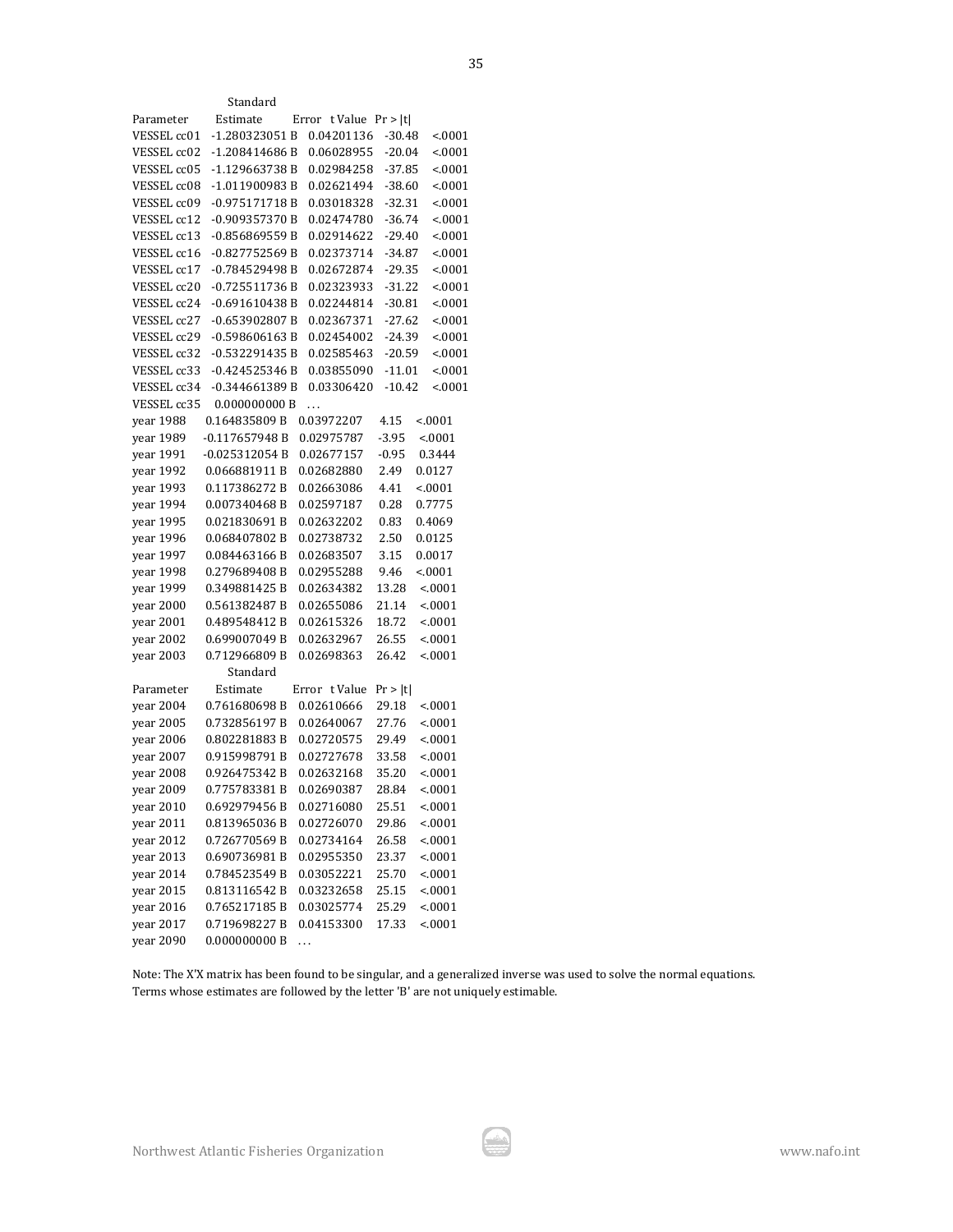# **Appendix III: A standardised CPUE series for the Canadian fleet fishing for shrimps in SFA1**

09:07 Friday, August 23, 2013 121

36

The GLM Procedure

Class Level Information<br>
Class Levels Values Class Levels Values<br>Year 20 1989 199 Year 20 1989 1991 1992 1993 1994 1995 1996 1998 1999 2000 2001 2002 2003 2004 2005 2006 2007 2010 2011 2090 Month 4 7 8 9 11 vess 14 1 2 3 4 5 6 9 12 13 14 17 20 23 27 Gear 2 17 66<br>tclass 3 5 6 7 3 5 6 7 Cod\_Mesh 24 0 40 41 42 43 44 45 46 47 48 50 51 54 55 56 59 60 61 135 140 145 147 155 160 Body\_mesh 42 6 40 42 43 44 45 46 47 48 49 50 51 52 53 55 56 57 58 59 60 61 62 63 64 65 69 70 71 72 73 75 77 78 80 83 90 100 114 123 145 155 160 grate 5 22 28 betw lrge smal

Number of Observations Read 805<br>Number of Observations Used 803 Number of Observations Used

Dependent Variable: log\_catch

|                   |                | Sum of                  |                                             |                                           |
|-------------------|----------------|-------------------------|---------------------------------------------|-------------------------------------------|
| Source            | DF             | Squares                 | Mean Square $F$ Value $Pr > F$              |                                           |
| Model             | 37             | 1816.272093             | 49.088435                                   | 366.37<br>< 0.001                         |
| Error             | 765            | 102.498499              | 0.133985                                    |                                           |
| Corrected Total   |                | 802<br>1918.770592      |                                             |                                           |
|                   |                |                         |                                             |                                           |
| R-Square          |                |                         | Coeff Var Root MSE log_catch Mean           |                                           |
| 0.946581          |                | 10.24827                | 0.366040                                    | 3.571721                                  |
|                   |                |                         |                                             |                                           |
| Source            |                | $DF$ Type ISS           | Mean Square $F$ Value $Pr > F$              |                                           |
| log_effort        | $\mathbf{1}$   | 1595.960659             | 1595.960659                                 | $11911.5$ <.0001                          |
| Year              | 19             | 167.648816              | 8.823622                                    | $65.86 \le 0.001$                         |
| Month             | 3              | 3.332558                | 1.110853                                    | $8.29$ <.0001                             |
| tclass            | $\overline{2}$ | 18.943472               | 9.471736                                    | $70.69$ < 0001                            |
| vess(tclass)      |                | 11<br>15.112787         | 1.373890                                    | $10.25 \le 0001$                          |
| Gear              | $\mathbf{1}$   | 15.273801               | 15.273801                                   | $114.00$ < 0001                           |
|                   |                |                         |                                             |                                           |
| Source            |                |                         | DF Type III SS Mean Square F Value $Pr > F$ |                                           |
| log_effort        | $\mathbf{1}$   |                         |                                             | 1255.164638  1255.164638  9367.95  <.0001 |
| Year              | 19             | 55.175442               | 2.903971                                    | $21.67$ < 0001                            |
| Month             | 3              | 2.290432                | 0.763477                                    | 5.70 0.0007                               |
| tclass            | $\mathbf{2}$   | 2.123076                | 1.061538<br>7.92                            | 0.0004                                    |
| vess(tclass)      |                | 11<br>10.639522         | 0.967229                                    | 7.22<br>< 0.001                           |
| Gear              | $\mathbf{1}$   | 15.273801               | 15.273801                                   | $114.00 \le 0001$                         |
|                   |                |                         |                                             |                                           |
|                   |                |                         |                                             |                                           |
|                   |                |                         |                                             |                                           |
| Contrast          |                | DF Contrast SS          | Mean Square                                 | $F$ Value $Pr > F$                        |
| $1$ vs $2$        | 1              | 0.18531701              | 0.18531701                                  | 1.38 0.2399                               |
| $2 \text{ vs } 3$ | 1              | 0.47825380              | 0.47825380                                  | 3.57<br>0.0592                            |
| 3 vs 4            | 1              | 0.20066783              | 0.20066783                                  | 0.2214<br>1.50                            |
| 4 vs 5            | 1              | 0.16805527              | 0.16805527                                  | 1.25<br>0.2631                            |
| 6 vs 9            | $\mathbf{1}$   | 0.69594576              | 0.69594576                                  | 5.19 0.0229                               |
| 9 vs 12           |                | 1 0.56236591 0.56236591 |                                             | 4.20 0.0408                               |
| 12 vs 13          | $\mathbf{1}$   | 0.26504677   0.26504677 |                                             | 1.98 0.1600                               |
| 14 vs 17          | $\mathbf{1}$   | 0.72300422              | 0.72300422                                  | 5.40 0.0204                               |
| 17 vs 20          | $\mathbf{1}$   | 0.82774399              | 0.82774399                                  | 6.18 0.0131                               |
| 20 vs 23          | $\mathbf{1}$   | 0.34131118              | 0.34131118                                  | 2.55 0.1109                               |
| 23 vs 27          | $\mathbf{1}$   | 0.32451814              | 0.32451814                                  | 2.42 0.1201                               |
| $7 \text{ vs } 8$ | $\mathbf{1}$   | 1.09708035              | 1.09708035                                  | 8.19 0.0043                               |
| 8 vs 9            | $\mathbf{1}$   | 0.21331136              | 0.21331136                                  | 1.59<br>0.2074                            |
| 9 vs 11           | $\mathbf{1}$   | 0.73020215              | 0.73020215                                  | 5.45<br>0.0198                            |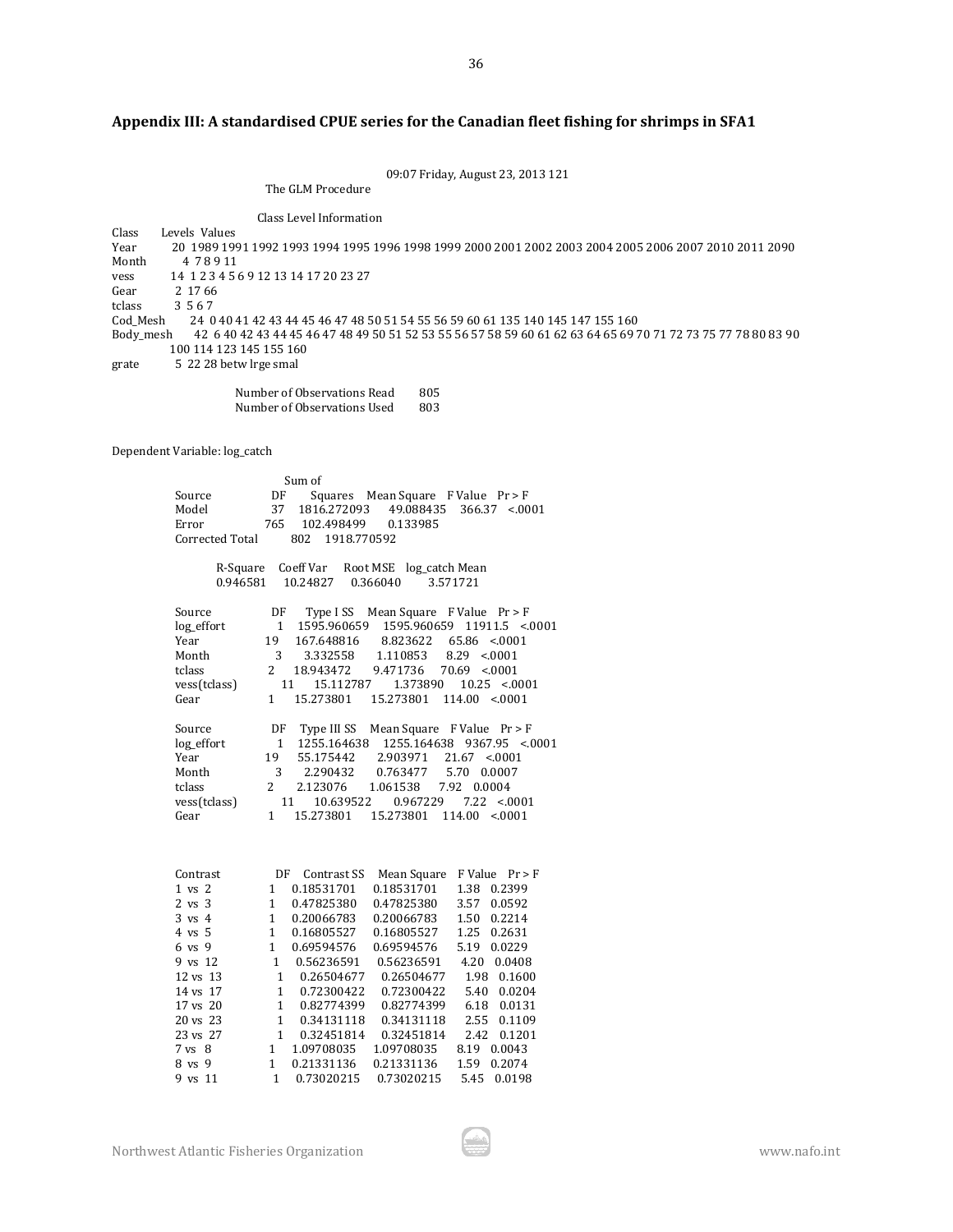Dependent Variable: log\_catch

|                   |                | Standard         |        |                      |                   |         |         |
|-------------------|----------------|------------------|--------|----------------------|-------------------|---------|---------|
| Parameter         |                | Estimate         |        | Error                | t Value           | Pr >  t |         |
| Intercept         |                | -0.461050445 B   |        | 0.10258409           |                   | $-4.49$ | < 0001  |
| log_effort        |                | 1.079816316      |        | 0.01115649           |                   | 96.79   | < .0001 |
| Year              | 1989           | 0.107754826 B    |        | 0.08136010           |                   | 1.32    | 0.1858  |
| Year              | 1991           | $-0.229574760B$  |        | 0.07076054           |                   | $-3.24$ | 0.0012  |
| Year              | 1992           | $-0.149597127B$  |        | 0.07636285           |                   | $-1.96$ | 0.0505  |
| Year              | 1993           | $-0.067428964B$  |        | 0.07264446           |                   | $-0.93$ | 0.3536  |
| Year              | 1994           | $-0.427610224B$  |        | 0.07011616           |                   | $-6.10$ | < .0001 |
| Year              | 1995           | $-0.268109745B$  |        | 0.07525496           |                   | $-3.56$ | 0.0004  |
| Year              | 1996           | $-0.484719147B$  |        | 0.07414550           |                   | $-6.54$ | < .0001 |
| Year              | 1998           | $-0.496667179B$  |        | 0.10008684           |                   | $-4.96$ | < .0001 |
| Year              | 1999           | $-0.127785119B$  |        | 0.09539855           |                   | $-1.34$ | 0.1808  |
| Year              | 2000           | 0.064500338 B    |        | 0.10113001           |                   | 0.64    | 0.5238  |
| Year              | 2001           | 0.100669823B     |        | 0.08564831           |                   | 1.18    | 0.2402  |
| Year              | 2002           | 0.276032348 B    |        | 0.07950804           |                   | 3.47    | 0.0005  |
| Year              | 2003           | 0.456774328 B    |        | 0.08346450           |                   | 5.47    | < .0001 |
| Year              | 2004           | 0.165710783B     |        | 0.07958366           |                   | 2.08    | 0.0377  |
| Year              | 2005           | 0.232277430 B    |        | 0.08698554           |                   | 2.67    | 0.0077  |
| Year              | 2006           | 0.366740237 B    |        | 0.10415504           |                   | 3.52    | 0.0005  |
| Year              | 2007           | 0.327512946 B    |        | 0.10419939           |                   | 3.14    | 0.0017  |
| Year              | 2010           | 0.720400807B     |        | 0.13501038           |                   | 5.34    | < 0001  |
| Year              | 2011           | -1.386205880 B   |        | 0.22511556           |                   | $-6.16$ | < .0001 |
| Year              | 2090           | 0.000000000B     |        | $\ddot{\phantom{0}}$ |                   |         |         |
| Month             | $\overline{7}$ | 0.154695597 B    |        | 0.03965157           |                   | 3.90    | 0.0001  |
| Month             | 8              | 0.034007991B     |        | 0.03769058           |                   | 0.90    | 0.3672  |
| Month             | 9              | 0.083817458 B    |        | 0.03590385           |                   | 2.33    | 0.0198  |
| Month             | 11             | 0.000000000B     |        |                      |                   |         |         |
| tclass            | 5              | $-0.169438105 B$ |        | 0.26656763           |                   | $-0.64$ | 0.5252  |
| tclass            | 6              | $-0.134647781B$  |        | 0.11682179           |                   | $-1.15$ | 0.2494  |
| tclass            | 7              | 0.000000000B     | l,     |                      |                   |         |         |
| vess(tclass) 15   |                | -1.194786246 B   |        |                      | 0.49960077        | $-2.39$ | 0.0170  |
| vess(tclass) 25   |                | $-0.681800807B$  |        |                      | 0.28194747        | $-2.42$ | 0.0158  |
| $vess(tclass)$ 35 |                | -0.446335720 B   |        |                      | 0.27537823        | $-1.62$ | 0.1055  |
| $vess(tclass)$ 45 |                | $-0.309804110B$  |        |                      | 0.27662354        | $-1.12$ | 0.2631  |
| vess(tclass) 5 5  |                | 0.000000000B     |        |                      |                   |         |         |
| vess(tclass) 66   |                | -0.519770362 B   |        |                      | 0.14411702        | $-3.61$ | 0.0003  |
| vess(tclass) 96   |                | -0.282500114 B   |        |                      | 0.11146206        | $-2.53$ | 0.0115  |
| vess(tclass) 126  |                | $-0.165006966B$  |        |                      | 0.11731919        | $-1.41$ | 0.1600  |
| vess(tclass) 136  |                | 0.000000000B     |        | l,                   |                   |         |         |
| vess(tclass) 147  |                | $-0.752436192B$  |        |                      | 0.19228392        | $-3.91$ | < 0001  |
| vess(tclass) 177  |                | -0.301427780 B   |        |                      | 0.05548303        | $-5.43$ | < 0001  |
| vess(tclass) 207  |                | $-0.169269794 B$ |        |                      | 0.05116241        | $-3.31$ | 0.0010  |
| vess(tclass) 237  |                | -0.087180851 B   |        |                      | 0.05601826        | $-1.56$ | 0.1201  |
| vess(tclass) 277  |                | 0.000000000B     |        |                      |                   |         |         |
| Gear              | 17             | $-0.473619877B$  |        |                      | 0.04435927 -10.68 |         | < 0001  |
| Gear              | 66             | 0.000000000B     | $\sim$ |                      |                   |         |         |

NOTE: The X'X matrix has been found to be singular, and a generalized inverse was used to solve the normal equations. Terms whose estimates are followed by the letter 'B' are not uniquely estimable.

# **Code for simplifying input data**

IF 5<MONTH<12; if grate\_mm = . or grate\_mm = ' ' then  $\overline{d\overline{o}}$ ; grate\_mm = '99' ; end ; if grate\_mm lt 22 then grate = 'smal' ; else if grate\_mm = 22 then grate =  $22$ ; else if grate\_mm lt 28 then grate = 'betw'; else if grate\_mm = 28 then grate = '28' ; else grate = 'lrge' ; if year ge 1987 ;